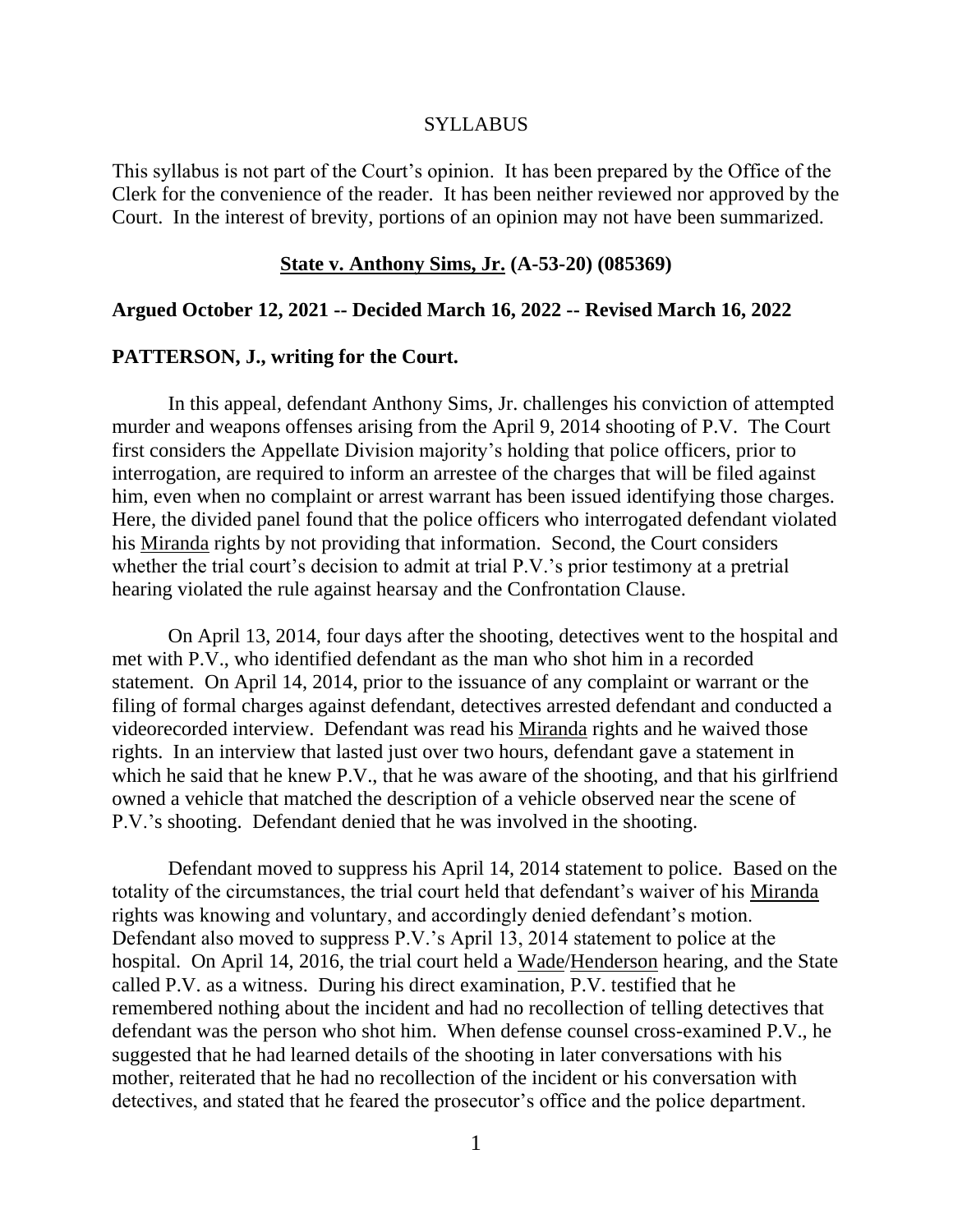P.V. was subsequently indicted for the murder of defendant's brother. Although offered an immunity agreement by the State and ordered to testify by the trial court, P.V. asserted his Fifth Amendment privilege not to testify. The trial court permitted the State to present at trial P.V.'s testimony at the Wade/Henderson hearing as the prior testimony of an unavailable witness.

The Appellate Division vacated defendant's convictions and remanded for a new trial. 466 N.J. Super. 346, 354-55 (App. Div. 2021). A divided panel held that the police officers who interrogated defendant violated his Miranda rights. Id. at 361-69. The court unanimously held that the trial court's decision to admit at trial P.V.'s prior testimony violated the rule against hearsay and the Confrontation Clause. Id. at 377-78.

The State appealed as of right as to the Miranda issue, and the Court granted certification on the remaining issues. 246 N.J. 146 (2021).

**HELD:** The Court declines to adopt the new rule prescribed by the Appellate Division and finds no plain error in the trial court's denial of defendant's motion to suppress his statement to police. The Court also concurs with the trial court that the victim's testimony at the pretrial hearing was admissible under N.J.R.E. 804(b)(1)(A)'s exception to the hearsay rule for the prior testimony of a witness unavailable at trial, and that the admission of that testimony did not violate defendant's confrontation rights.

1. The Court first considers the trial court's decision denying defendant's motion to suppress his statement to police. Under New Jersey law, the State bears the burden to prove beyond a reasonable doubt that a suspect's waiver of his privilege against selfincrimination prior to an inculpatory statement was knowing, intelligent, and voluntary in light of all the circumstances. In State v. A.G.D., the Court departed from the totality-ofthe-circumstances rule and required law enforcement officers to inform a suspect that a criminal complaint has been filed or arrest warrant has been issued before interrogating him. 178 N.J. 56, 68-69 (2003). The Court reasoned that the failure to inform a suspect that a criminal complaint or arrest warrant has been filed or issued deprives that person of information indispensable to a knowing and intelligent waiver of rights. Id. at 68. The rule announced in A.G.D. is clear and circumscribed. If a complaint-warrant has been filed or an arrest warrant has been issued against a suspect whom law enforcement officers seek to interrogate, the officers must disclose that fact to the interrogee and inform him in a simple declaratory statement of the charges filed against him before any interrogation. The officers need not speculate about additional charges that may later be brought or the potential amendment of pending charges. (pp. 23-28)

2. The Appellate Division's expansion of the rule stated in A.G.D. is unwarranted and impractical. A.G.D. mandates disclosure of factual information about pending charges that the officer can readily confirm and clearly convey. The principle stated in A.G.D. stands in stark contrast to the Appellate Division's expanded definition of an arrestee's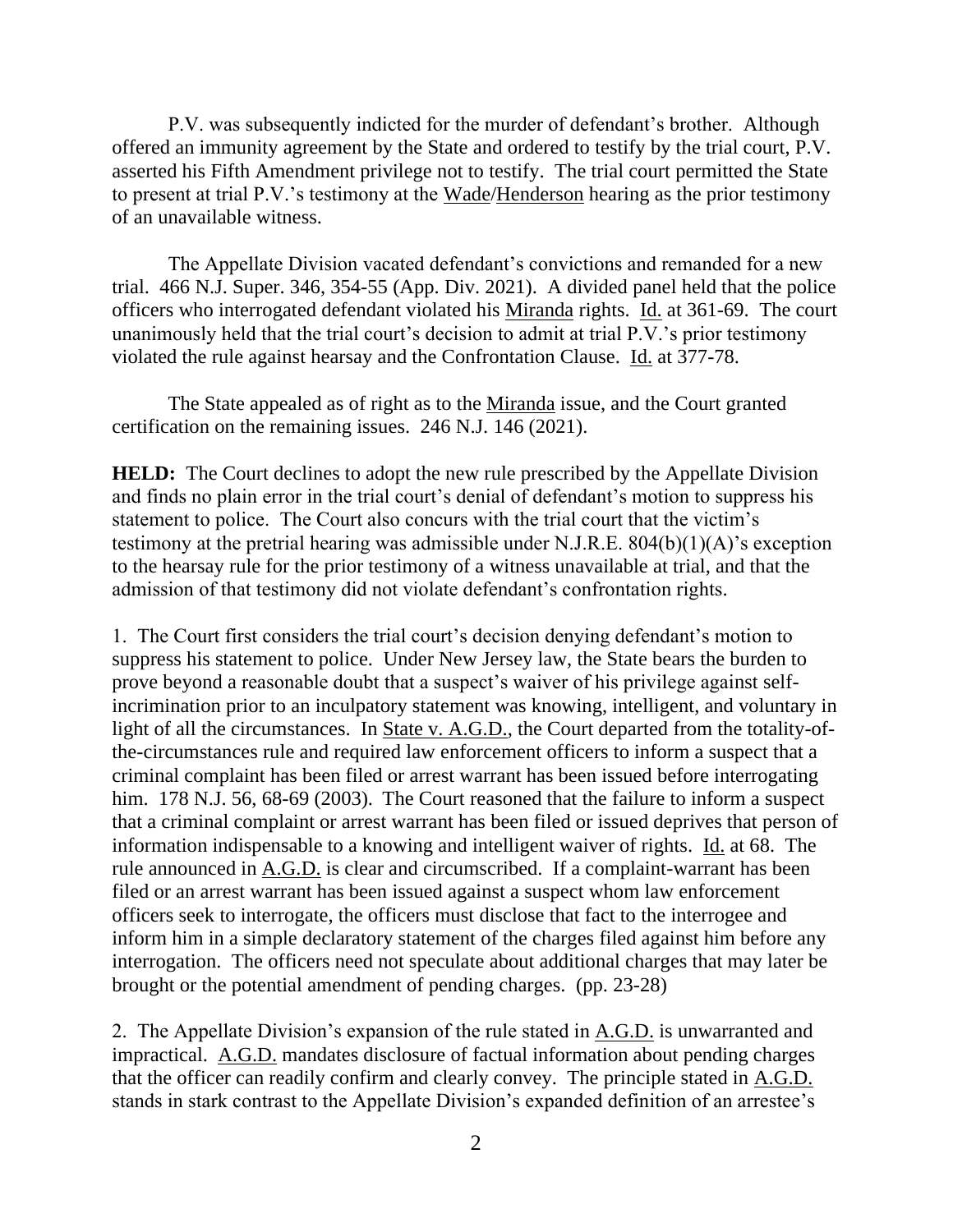Miranda rights, which relies not on an objective statement of the charges pending against the arrestee, but on an officer's prediction, based on information learned to date in a developing investigation, of what charges may be filed. The Appellate Division's new rule would starkly depart from the Court's prior precedent and from the law of every other jurisdiction. The Court affirms the trial court's application of the totality-of-thecircumstances standard to deny defendant's motion to suppress his statement. Defendant was read his Miranda rights and waived those rights verbally and in writing. (pp. 28-33)

3. The Court next considers the trial court's decision to admit into evidence P.V.'s testimony at the Wade/Henderson hearing at defendant's trial. N.J.R.E. 804(b)(1)(A) authorizes the admission of an unavailable declarant's testimony from a prior proceeding if the testimony "is now offered against a party who had an opportunity and similar motive in the prior trial, hearing or deposition to develop the testimony by examination or cross-examination." A declarant who persists in refusing to testify concerning the subject matter of the statement despite an order of the court to do so is deemed unavailable to testify at trial. N.J.R.E. 804(a)(2). The proponent of the evidence bears the burden of proving that the requirements of N.J.R.E. 804 are met. (pp. 33-38)

4. The trial court's admission of P.V.'s prior testimony constituted a proper application of N.J.R.E. 804(b)(1)(A). P.V. was unavailable under N.J.R.E. 804(a)(2) because he confirmed that he would invoke his right against self-incrimination if called as a witness despite the State's offer of immunity and the trial court's order that he testify. At the Wade/Henderson hearing, defense counsel not only had the opportunity to cross-examine P.V., as N.J.R.E. 804(b)(1)(A) requires, but thoroughly and skillfully questioned P.V. The jury had the benefit of that cross-examination when it considered P.V.'s hearing testimony and assessed his credibility. The State also demonstrated that defendant had a similar motive at the hearing to develop the testimony because at the hearing, as at trial, defendant's motive was to impeach P.V.'s credibility, underscore P.V.'s claimed lack of recollection, suggest that police coercion was a factor in P.V.'s identification of defendant, and attack P.V.'s statement as unreliable. (pp. 38-40)

5. The Court considers whether the introduction of P.V.'s statement violated defendant's rights under the Confrontation Clause. The Federal and State Constitutions provide that in all criminal prosecutions, the accused shall enjoy the right to be confronted with the witnesses against him. In Crawford v. Washington, the United States Supreme Court held that the framers of the Constitution intended the Confrontation Clause to bar the admission of "testimonial statements of a witness who did not appear at trial unless [the declarant is] unavailable to testify, and the defendant had . . . a prior opportunity for cross-examination." 541 U.S. 36, 53-54 (2004). "[T]he Confrontation Clause guarantees an opportunity for effective cross-examination, not cross-examination that is effective in whatever way, and to whatever extent, the defense might wish." Delaware v. Fensterer, 474 U.S. 15, 20 (1985). Federal courts have held that a witness's testimony at a preliminary hearing, such as the Wade/Henderson hearing at issue here, can provide the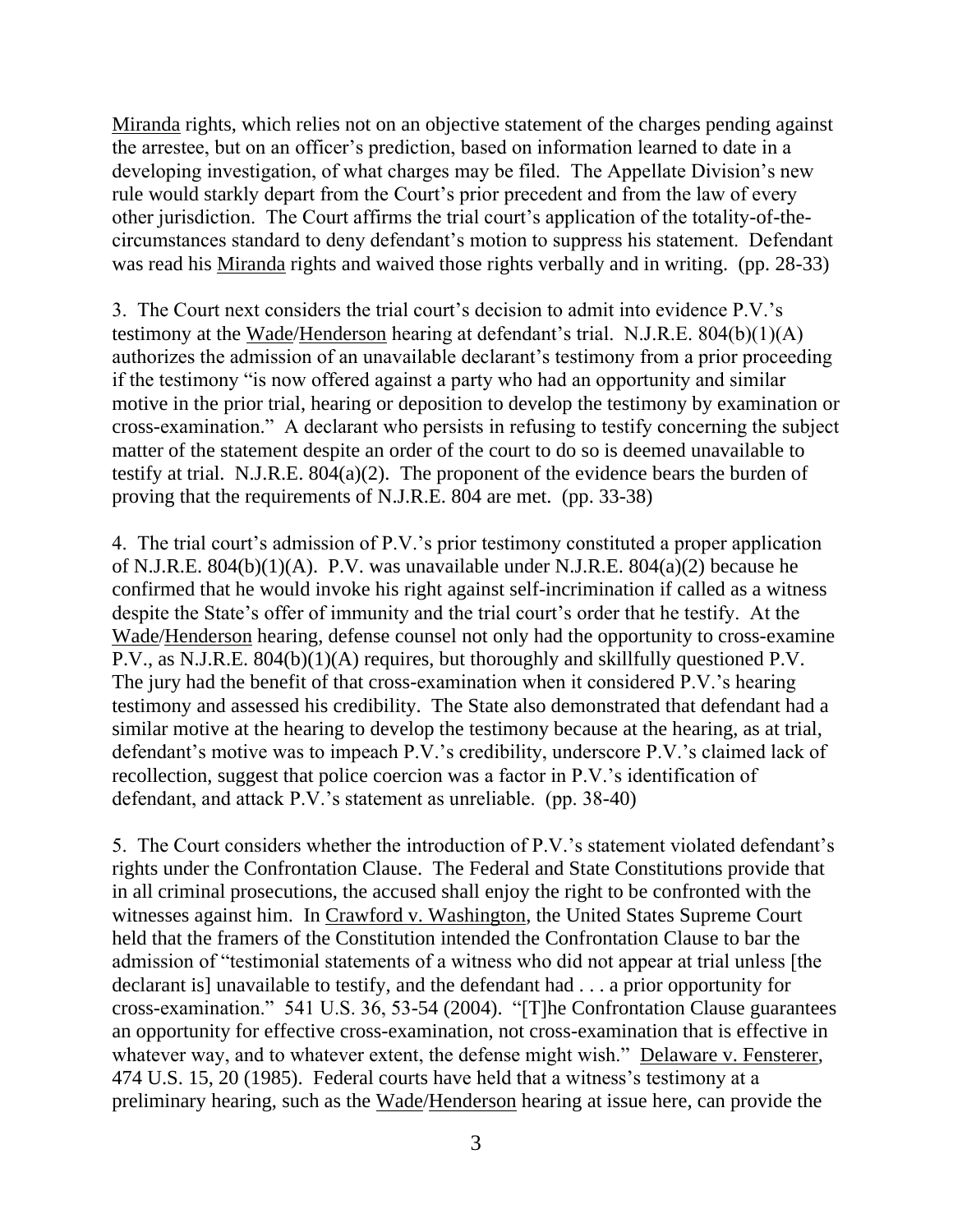constitutionally mandated opportunity to cross-examine. Moreover, the defendant may be deemed to have had a prior opportunity for cross-examination even if the witness denies recollection of relevant events. The Confrontation Clause is not violated by the admission of an unavailable witness's prior testimony simply because that witness claims that he does not recall the event at issue. (pp. 40-44)

6. P.V.'s Wade/Henderson hearing testimony met the requirements of the Confrontation Clause. Just as P.V. was an "unavailable" declarant as defined in N.J.R.E. 804(a)(2), he was "unavailable to testify" at trial for purposes of the Confrontation Clause. See Crawford, 541 U.S. at 53. And defendant had the adequate "prior opportunity for crossexamination" envisioned by the Supreme Court's confrontation jurisprudence. See ibid. At the hearing, defendant had the opportunity to attack the credibility of P.V.'s statement identifying defendant as the shooter. Indeed, defendant elicited P.V.'s testimony disclaiming recollection of any statement, implying that comments attributed to him were his mother's, and inferring that he acted out of fear of some of the investigating officers. Finally, the trial court did not improperly admit P.V.'s April 13, 2014 statement to police at the hospital through the State's questioning of P.V. at the Wade/Henderson hearing. P.V.'s statement was not offered into evidence -- let alone admitted into evidence -- at defendant's trial, and the court was not asked to exclude any portion of his testimony. There was no improper admission of hearsay within hearsay here. (pp. 44-47)

## **REVERSED and REMANDED to the Appellate Division.**

**JUSTICE ALBIN, dissenting,** would reverse Sims's conviction on the grounds that the admission of Sims's statement violated his right against self-incrimination and the admission of P.V.'s hearsay statements implicating Sims violated Sims's confrontation rights. Justice Albin writes that concealing from Sims the charges that he was facing did not comport with the guarantees afforded to the accused under New Jersey's law against self-incrimination or jurisprudence, noting that police officers should have no difficulty telling the person the charge or charges that they believe justify the defendant's detention. Without that critical information, Justice Albin explains, a defendant cannot intelligently decide whether to waive his right against selfincrimination. According to Justice Albin, Sims did not have the same motive or opportunity to cross-examine P.V. at the Wade hearing that he would have at trial had P.V. testified. Justice Albin stresses the limited purpose of a Wade hearing and that Sims's attorney made clear that his cross-examination of P.V. at trial would have been far more extensive. In Justice Albin's view, P.V.'s hearsay statement at the hospital was laundered through the Wade hearing intact and presented fresh at trial but without a witness to confront.

# **CHIEF JUSTICE RABNER and JUSTICE SOLOMON join in JUSTICE PATTERSON's opinion. JUSTICE ALBIN filed a dissent, in which JUSTICE PIERRE-LOUIS joins.**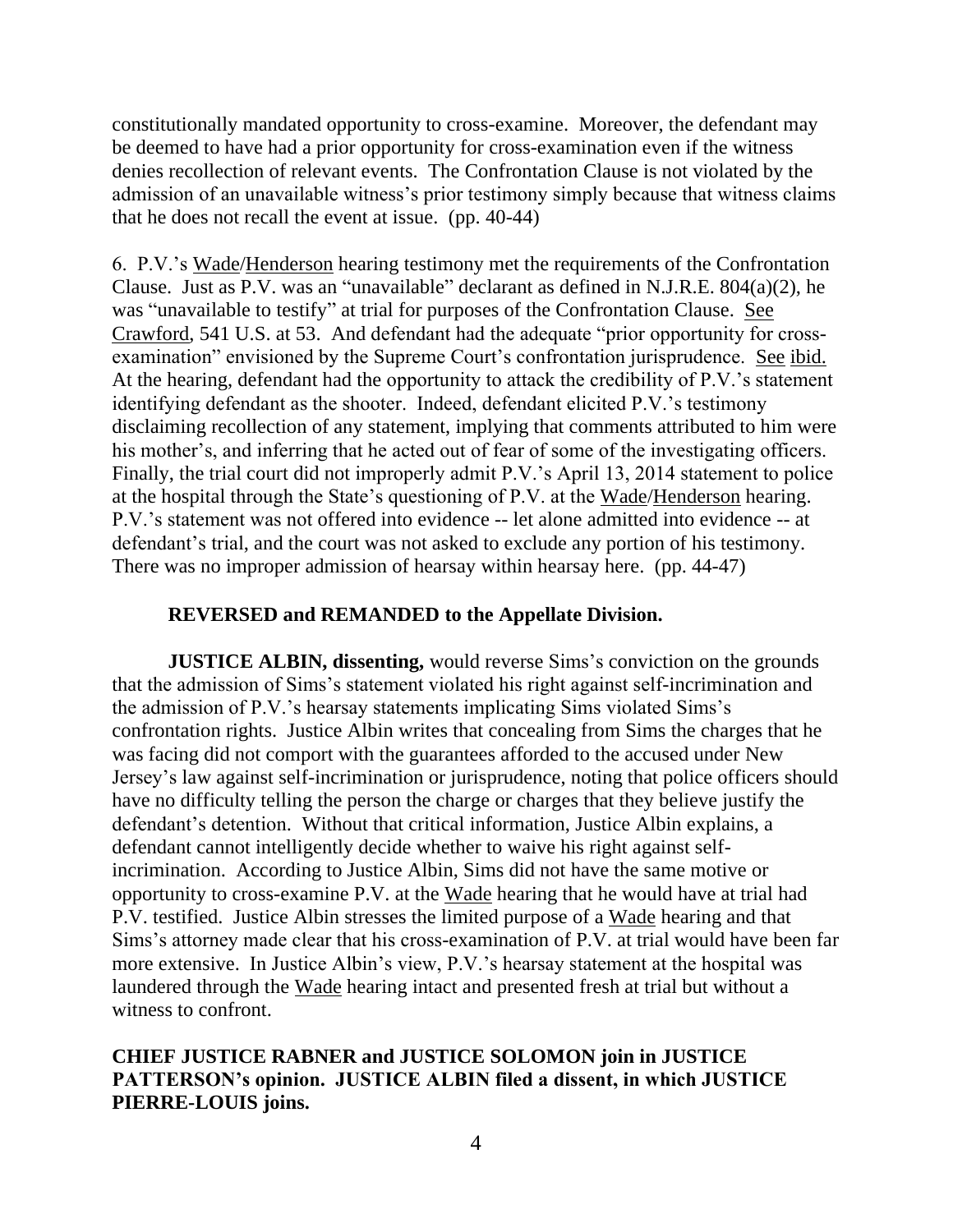# SUPREME COURT OF NEW JERSEY A-53 September Term 2020 085369

State of New Jersey,

Plaintiff-Appellant,

v.

Anthony Sims, Jr.,

Defendant-Respondent.

On appeal from and certification to the Superior Court, Appellate Division, whose opinion is reported at 466 N.J. Super. 346 (App. Div. 2021).

| Argued           | Decided        | Revised        |
|------------------|----------------|----------------|
| October 12, 2021 | March 16, 2022 | March 16, 2022 |

Monica do Outeiro, Special Deputy Attorney General/Acting Assistant Prosecutor, argued the cause for appellant (Lori Linskey, Acting Monmouth County Prosecutor, attorney; Maura K. Tully, Assistant Prosecutor, of counsel and on the briefs).

Rochelle M. Watson, Deputy Public Defender II, argued the cause for respondent (Joseph E. Krakora, Public Defender, attorney; Rochelle M. Watson, and Robert Carter Pierce, Designated Counsel, on the briefs).

Frank Muroski, Deputy Attorney General, argued the cause for amicus curiae Attorney General of New Jersey (Andrew J. Bruck, Acting Attorney General, attorney; Frank Muroski, of counsel and on the brief).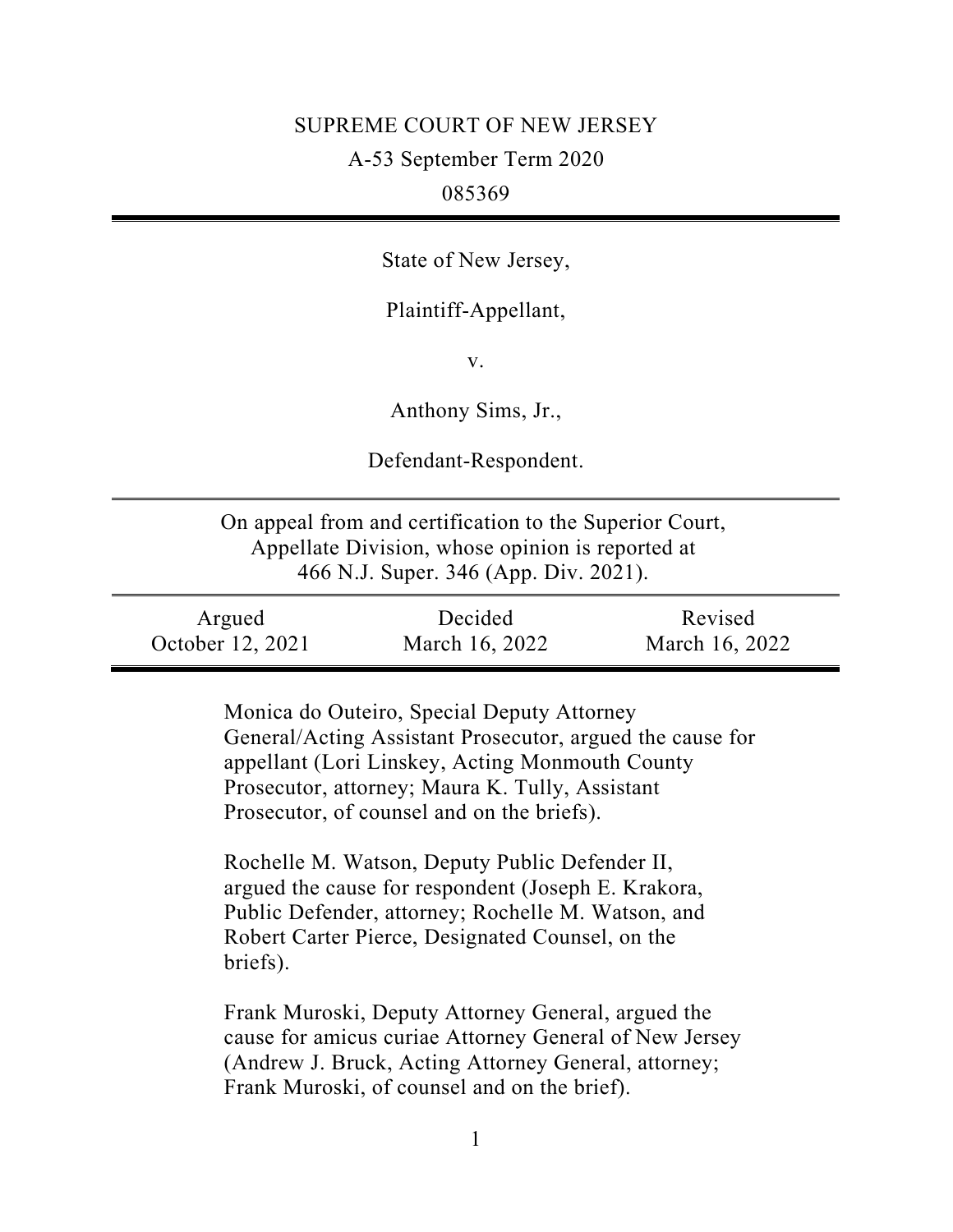John McNamara, Jr., Special Deputy Attorney General/Acting Chief Assistant Morris County Prosecutor, argued the cause for amicus curiae County Prosecutors Association of New Jersey (Esther A. Suarez, President, County Prosecutors Association of New Jersey, attorney; John McNamara, Jr., of counsel and on the brief).

Aidan P. O'Connor argued the cause for amicus curiae Association of Criminal Defense Lawyers of New Jersey (Pashman Stein Walder Hayden, attorneys; CJ Griffin, on the brief).

JUSTICE PATTERSON delivered the opinion of the Court.

In this appeal, defendant Anthony Sims, Jr. challenges his conviction of attempted murder and weapons offenses arising from the April 9, 2014 shooting of a twenty-eight-year-old man, P.V., outside his grandmother's home.

The appeal requires that we consider two issues. First, we review as of right the decision of a divided Appellate Division panel vacating defendant's convictions and remanding for a new trial on the ground that the police officers who interrogated defendant violated his rights under Miranda v. Arizona, 384 U.S. 436 (1966). State v. Sims, 466 N.J. Super. 346, 361-69 (App. Div. 2021). Deciding an issue that defendant did not raise before the trial court, the Appellate Division adopted a new rule requiring police officers, prior to interrogation, to inform an arrestee of the charges that will be filed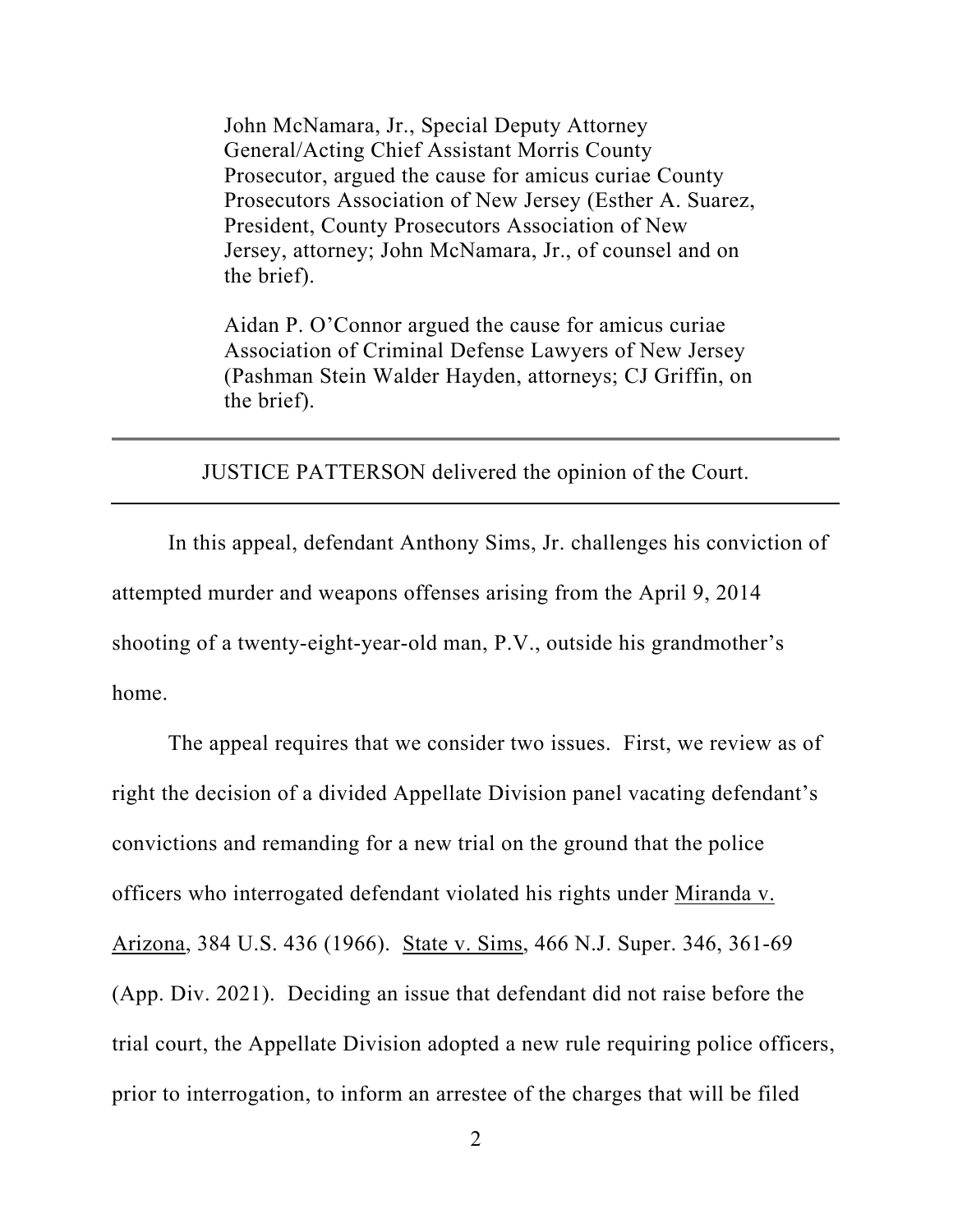against him, even when no complaint or arrest warrant has been issued identifying those charges. Id. at 369. We decline to adopt the rule prescribed by the Appellate Division and find no plain error in the trial court's denial of defendant's motion to suppress his statement to police.

Second, we consider the Appellate Division's ruling that defendant was deprived of a fair trial because of an evidentiary determination by the trial court. The Appellate Division held that the trial court's decision to admit at trial P.V.'s prior testimony at a pretrial hearing, in which P.V. claimed that he had no recollection of an earlier out-of-court statement to police implicating defendant in the crime, violated the rule against hearsay and the Confrontation Clause. Id. at 377-78. We concur with the trial court that the victim's testimony at the pretrial hearing was admissible under N.J.R.E.  $804(b)(1)(A)$ 's exception to the hearsay rule for the prior testimony of a witness unavailable at trial, and that the admission of that testimony did not violate defendant's confrontation rights.

Accordingly, we reverse the Appellate Division's judgment and remand this matter to the appellate court so that it may consider two issues raised by defendant that it did not reach.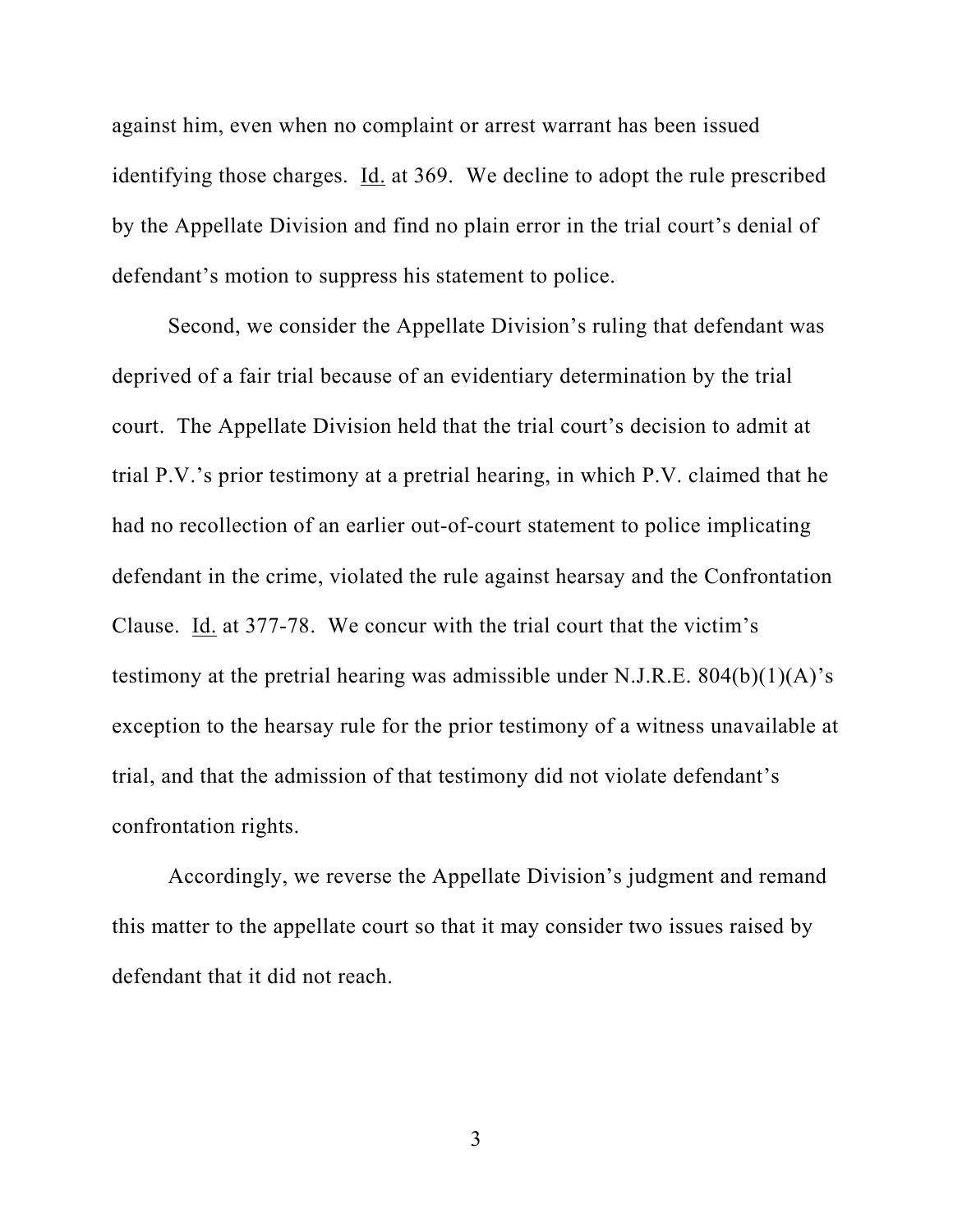I.

 $A<sub>1</sub>$ 

We derive our summary of the facts from the record presented to the trial court in pretrial motions and the trial record.

On April 9, 2014, P.V.'s grandmother heard P.V. calling for help outside her home in Red Bank. She found her grandson "partially in the driveway on the pavement" and "partially in the car." P.V. had sustained twelve bullet wounds to the torso, leg, buttocks, and upper arm, and was bleeding "in two, three places very badly." According to P.V.'s grandmother's trial testimony, she asked P.V. "who did this to you," and he responded, "Sims." She stated that when she pressed her grandson to tell her who "Sims" was, he responded, "B.J.'s brother." P.V.'s grandmother testified that the nickname "B.J." denoted defendant's brother, whom she knew because he was a friend of several members of her family.

P.V.'s uncle called 9-1-1, and P.V. was taken to a hospital. Police officers were initially unable to speak with P.V. because he was intubated. On April 13, 2014, four days after the shooting, P.V.'s mother informed Detective Robert Campanella of the Red Bank Police Department that P.V. was no longer intubated. Later that day, Detective Brian Weisbrot of the Monmouth County Prosecutor's Office, accompanied by Campanella and another Red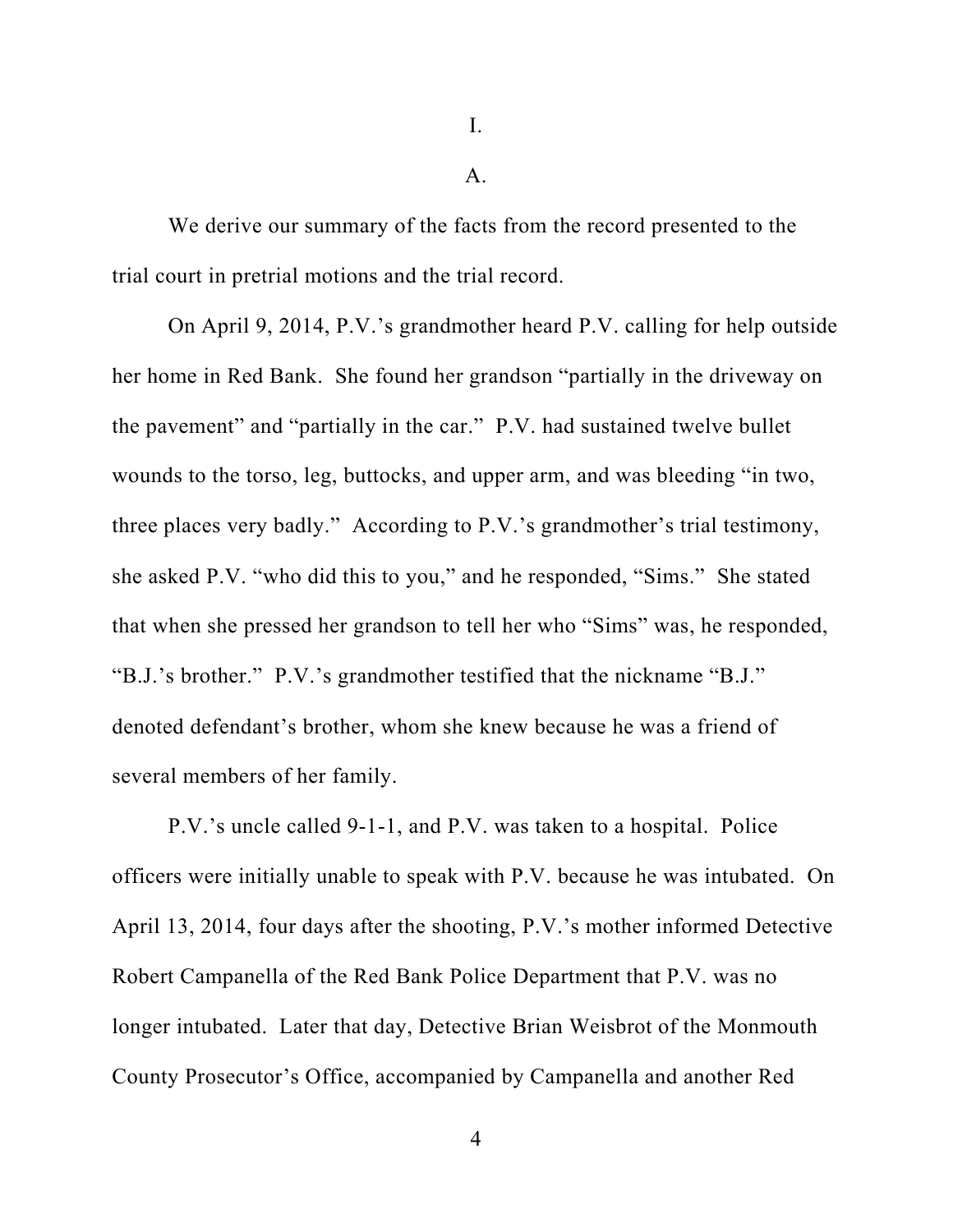Bank officer, Detective James DePonte, went to the hospital and met with P.V., who agreed to give them a recorded statement.

In his statement, P.V. said that on the evening of the shooting, he was sitting in his car talking on his phone and "noticed a man crouched down holding a gun with two hands aiming in a like crouching position" and that the man "started shooting" at him. P.V. stated that "[t]he minute that I looked at him, I knew what it was and I knew who it was, Anthony Sims, Jr.," whom P.V. had known for ten years through defendant's brother, B.J. According to the statement, P.V. told the detectives that he and defendant's brother "had a falling out," "were supposed to fight," and that "B.J. and Anthony Sims are brothers." P.V. said that he thought that defendant's brother was involved in the shooting incident because he did not have "any other problems with Anthony Sims, Jr." and because, when he saw defendant's brother B.J. two hours before the shooting, B.J. "pulled off." P.V. identified the weapon used by defendant in the shooting as a "black semiautomatic."

P.V. identified a photograph of defendant, marked it with defendant's name, and wrote the date and time of the identification and his initials on defendant's photograph.

On April 14, 2014, prior to the issuance of any complaint or warrant or the filing of formal charges against defendant, Campanella and Weisbrot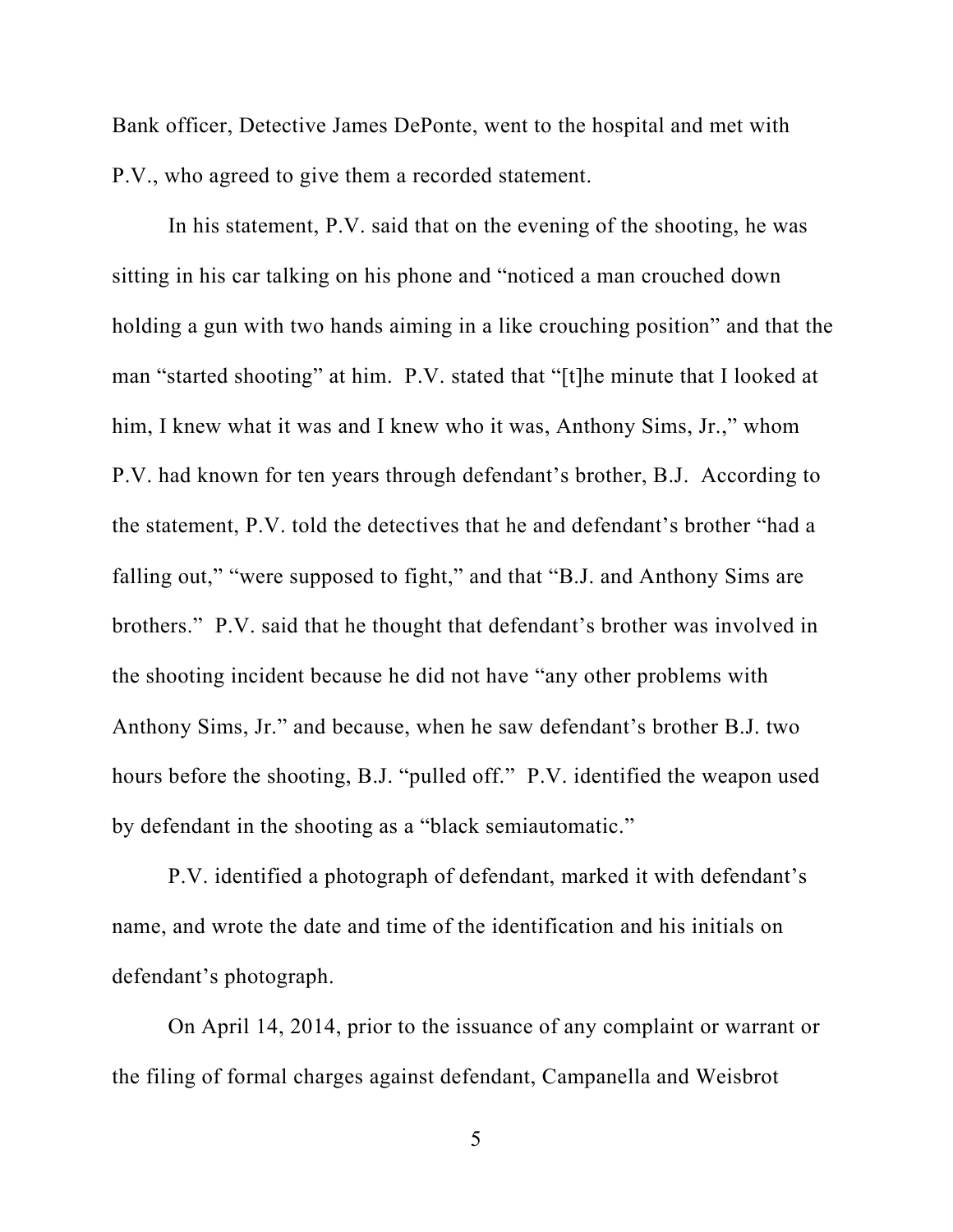arrested defendant. According to Campanella's trial testimony, he advised defendant "that he was being placed under arrest," handcuffed him, and told him that they would transport him to a satellite facility of the prosecutor's office. Campanella recalled that defendant asked "what was going on and why he was being placed under arrest," and that he told defendant that the officers "would get into the details" when they reached the prosecutor's office. Weisbrot, Campanella, and DePonte then transported defendant to the prosecutor's office and escorted him to an interview room.

Weisbrot and Campanella then conducted a videorecorded interview. Using a Miranda waiver form, Weisbrot read defendant his Miranda rights. Defendant asked, "[s]o I'm under arrest or something?" Weisbrot told defendant, "[y]ou are under arrest yes. . I'm sure you have a ton of questions. I'll be happy to get into all that, okay, in just a few minutes. Let's just finish this form. Okay?" Defendant then acknowledged and waived his Miranda rights.

In an interview that lasted just over two hours, defendant gave a statement in which he said that he knew P.V., that he was aware of the shooting, and that his girlfriend owned a blue Ford Explorer, a vehicle that matched the description of a vehicle observed near the scene of P.V.'s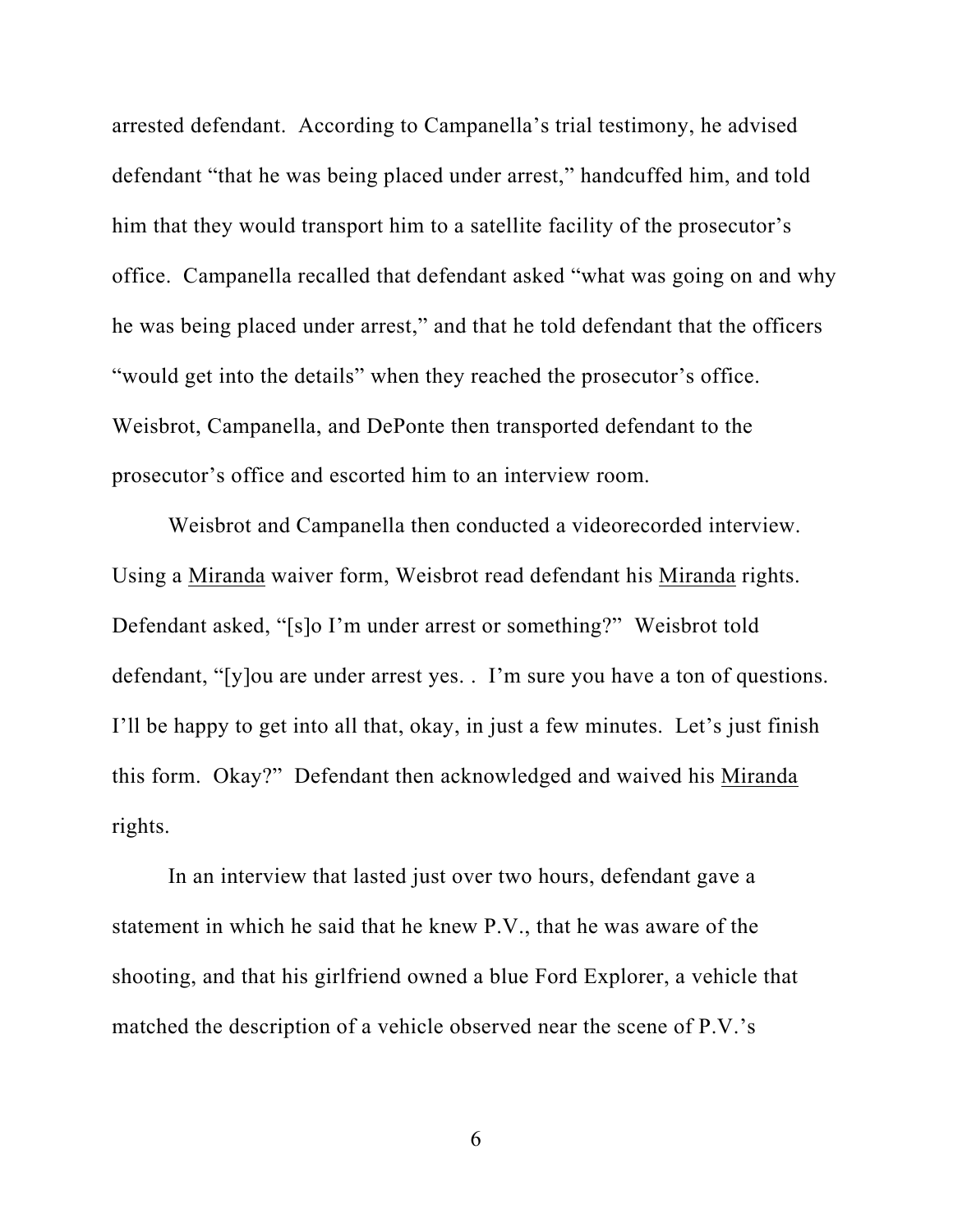shooting. Defendant denied that he was involved in the shooting and stated that his brother, B.J., had no "beef or issues" with P.V. or his family.

B.

1.

A grand jury indicted defendant for first-degree attempted murder, with a sentencing enhancer that the crime had been committed with a firearm; firstdegree unlawful possession of a weapon, later downgraded by the trial court to a second-degree offense; second-degree possession of a weapon for an unlawful purpose; and second-degree certain persons not to possess weapons, a charge that the State dismissed before trial.

## 2.

Defendant moved to suppress his April 14, 2014 statement to police. He conceded that the officers had informed him of his Miranda rights and that he had acknowledged those rights and signed a waiver form. Defendant argued, however, that because the detectives were aware that he was on parole on the date of his arrest, they should have refrained from questioning him until they determined whether he had an attorney. He also contended that the officers used deceptive techniques in a lengthy interrogation, and that they should have either repeated the Miranda warnings or terminated questioning. Defendant did not claim before the trial court that his statement should be suppressed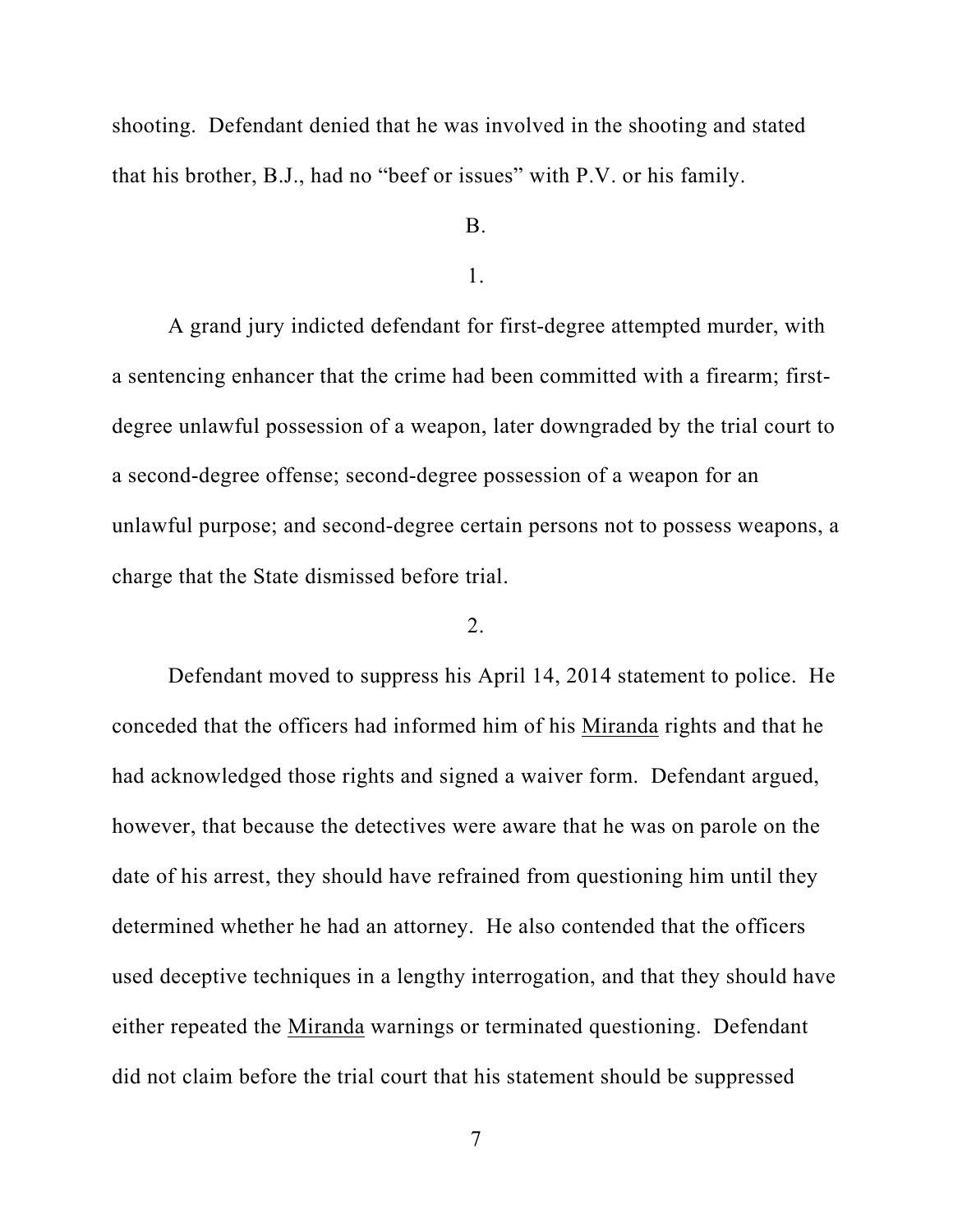because he was not informed before his interrogation of the reason for his arrest or the charges that he would later face.

The trial court conducted a hearing pursuant to N.J.R.E. 104 with respect to defendant's motion to suppress his statement. Based on the totality of the circumstances, the court held that the State had proven beyond a reasonable doubt that defendant's waiver of his Miranda rights was knowing and voluntary, and accordingly denied defendant's motion to suppress.

3.

Defendant also moved to suppress P.V.'s April 13, 2014 statement to police at the hospital, in which P.V. identified defendant as the man who shot him.

On April 14, 2016, the trial court held a hearing pursuant to United States v. Wade, 388 U.S. 218 (1967) and State v. Henderson, 208 N.J. 208 (2011). The State called P.V. as a witness at the Wade/Henderson hearing. During his direct examination, P.V. claimed that because of the "traumatic experience" of the shooting, he remembered nothing about the incident. P.V. testified that he had no recollection of telling Campanella, Weisbrot, or DePonte that defendant was the person who shot him. He claimed that he did not recall describing to the officers the weapon used in the shooting, providing them with details of the incident, discussing with them a dispute with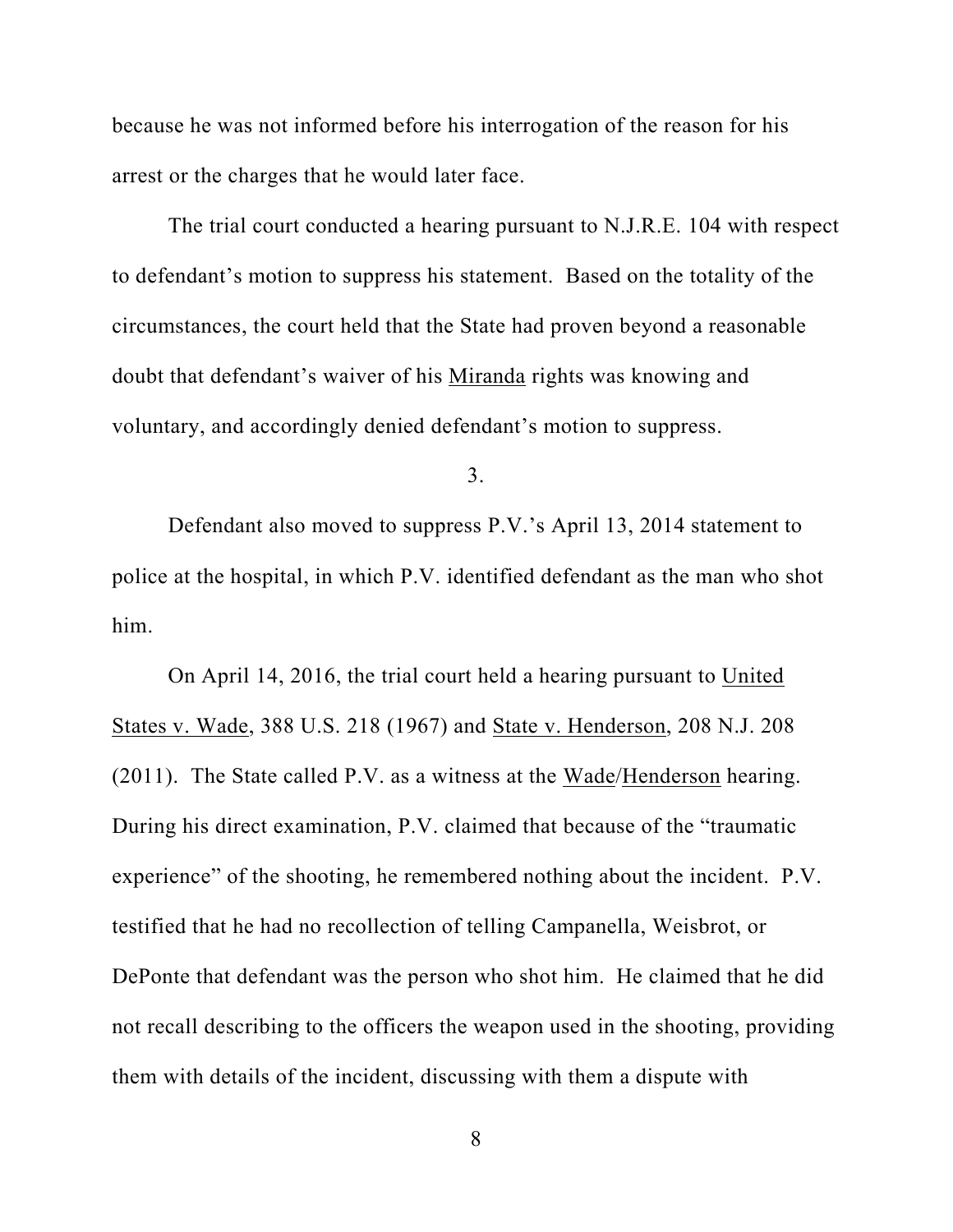defendant's brother B.J., or initialing a photograph of defendant at their request. P.V. confirmed the accuracy of his date and place of birth, address, social security number, and other biographical details set forth in his April 13, 2014 statement, but said that he did not recall providing those details to the detectives.

Defense counsel cross-examined P.V. at the Wade/Henderson hearing. P.V. suggested that he had learned details of the shooting in later conversations with his mother and reiterated that he had no recollection of the incident or his conversation with detectives on April 13, 2014. P.V. stated that since the date of his statement to the officers, he had cut back on prescription medication that had affected his memory. He acknowledged his prior convictions and insisted that his testimony at the Wade/Henderson hearing was truthful. P.V. said that the officers had not threatened him, but that he feared the prosecutor's office and believed that the Red Bank Police Department was conducting a "witch hunt" against him.

Following P.V.'s testimony at the hearing, the State advised the trial court that it viewed P.V.'s stated lack of recollection of the shooting to be feigned. The court agreed that P.V. was apparently feigning a lack of recollection but noted that the jury would determine P.V.'s credibility. The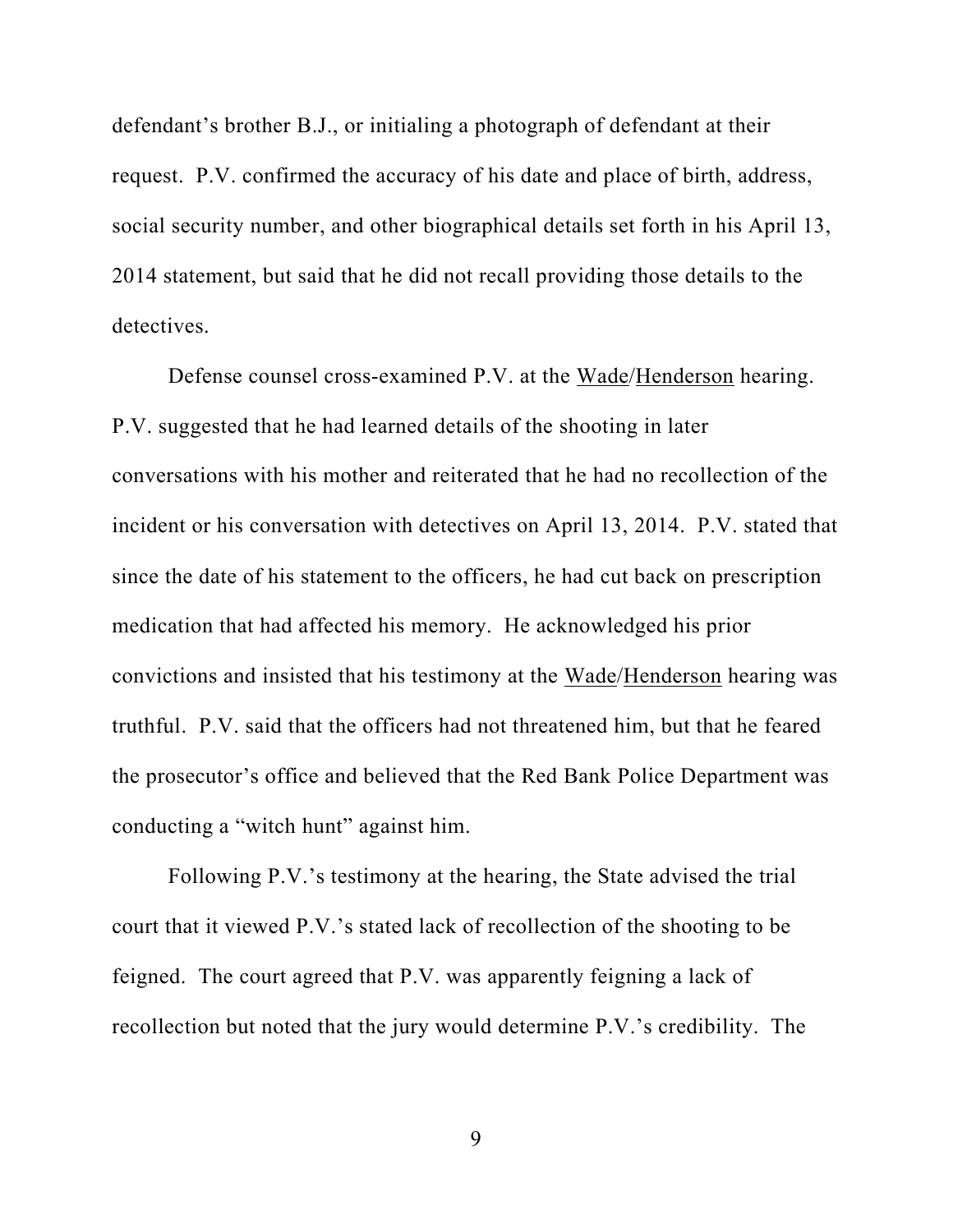trial court denied defendant's motion to suppress P.V.'s out-of-court statement and granted the State's motion to admit that statement into evidence.

On June 6, 2017, the State notified the trial court that P.V. had been indicted for the murder of defendant's brother, B.J. The State told the court that it understood that if P.V. were called as a witness at defendant's trial, he would likely invoke his Fifth Amendment privilege against self-incrimination and decline to testify. The State represented that it had been advised that P.V. would refuse to testify even if he were offered immunity. It urged the court to hold that P.V. was "unavailable" to testify at trial pursuant to N.J.R.E.  $804(a)(2)$ , which provides that a witness who "persists in refusing to testify concerning the subject matter of the statement despite an order of the court to do so" is "unavailable" for purposes of N.J.R.E. 804. The State asked the trial court to admit P.V.'s testimony at the Wade/Henderson hearing as the testimony of an unavailable witness at a prior hearing pursuant to N.J.R.E.  $804(b)(1)(A)$ .

Defendant opposed the admission of P.V.'s testimony on the ground that the attorney who had represented him at the Wade/Henderson hearing had not asked P.V. all of the questions that his trial counsel would ask P.V. were he to testify before the jury at trial. Defendant argued that he had the right to confront P.V. at trial so that the jury could observe his demeanor. He asserted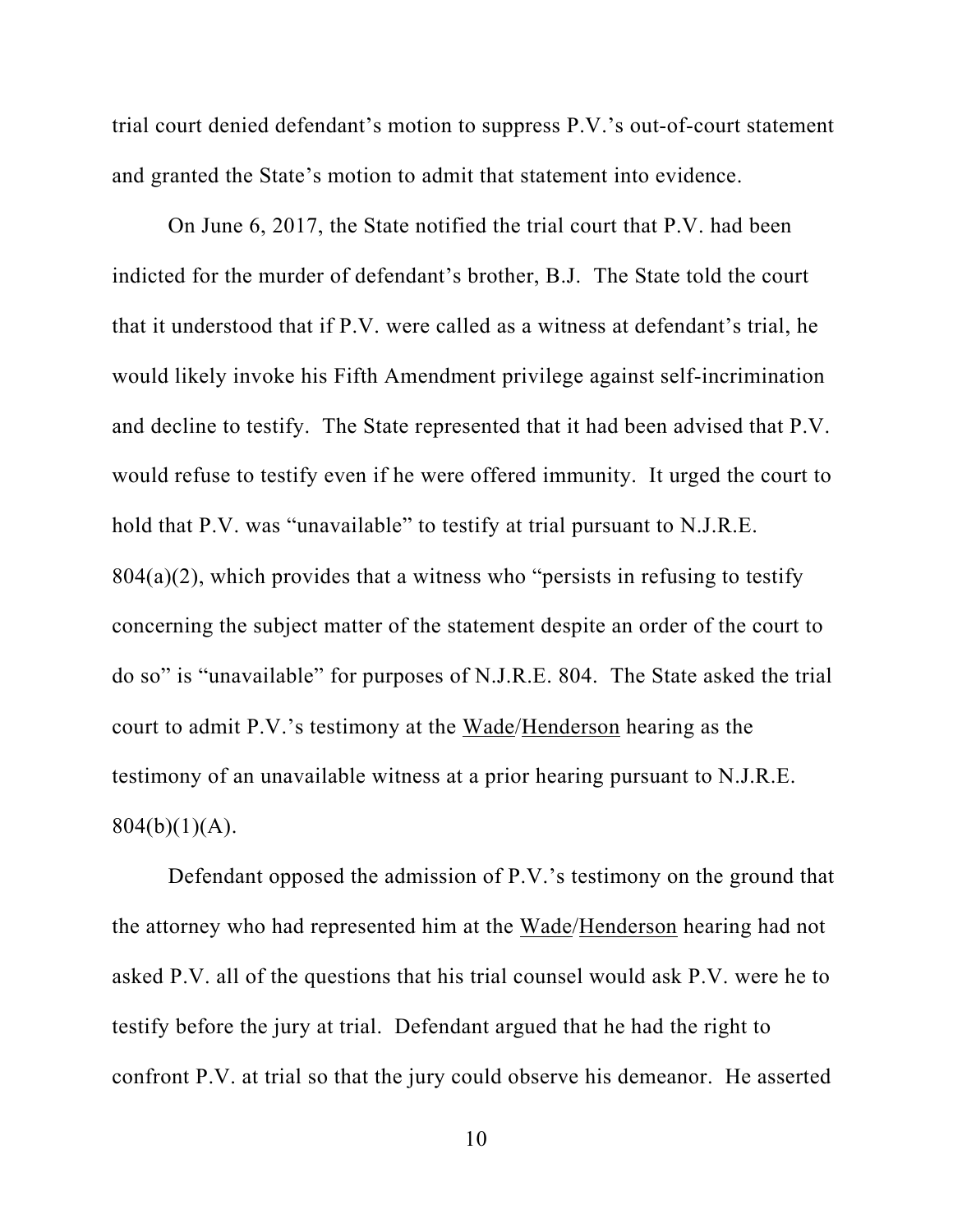that there were insufficient indicia of reliability to admit P.V.'s prior testimony under an exception to the hearsay rule, in light of the uncertainty of P.V.'s identification of defendant as the shooter.

The trial court ruled that if P.V. refused to testify on Fifth Amendment grounds, he would be deemed unavailable to testify at trial pursuant to N.J.R.E. 804(a)(2) and his testimony at the Wade/Henderson hearing would therefore be admissible at defendant's trial as the prior testimony of an unavailable witness under N.J.R.E. 804(b)(1)(A).

### 4.

At defendant's trial, the State played for the jury his videorecorded statement given to police on April 14, 2014.

At a hearing outside of the presence of the jury, P.V.'s counsel informed the trial court that the State, with the approval of the Monmouth County Prosecutor and the Attorney General, had offered P.V. an immunity agreement pursuant to N.J.S.A. 2A:81-17.3, and that P.V. had nonetheless decided to assert his Fifth Amendment privilege if called as a witness at trial. The trial court ordered P.V. to testify, but P.V. maintained his position that he would refuse to do so. The trial court declared P.V. to be "unavailable" as a witness pursuant to N.J.R.E.  $804(a)(2)$ , thus permitting the State to present his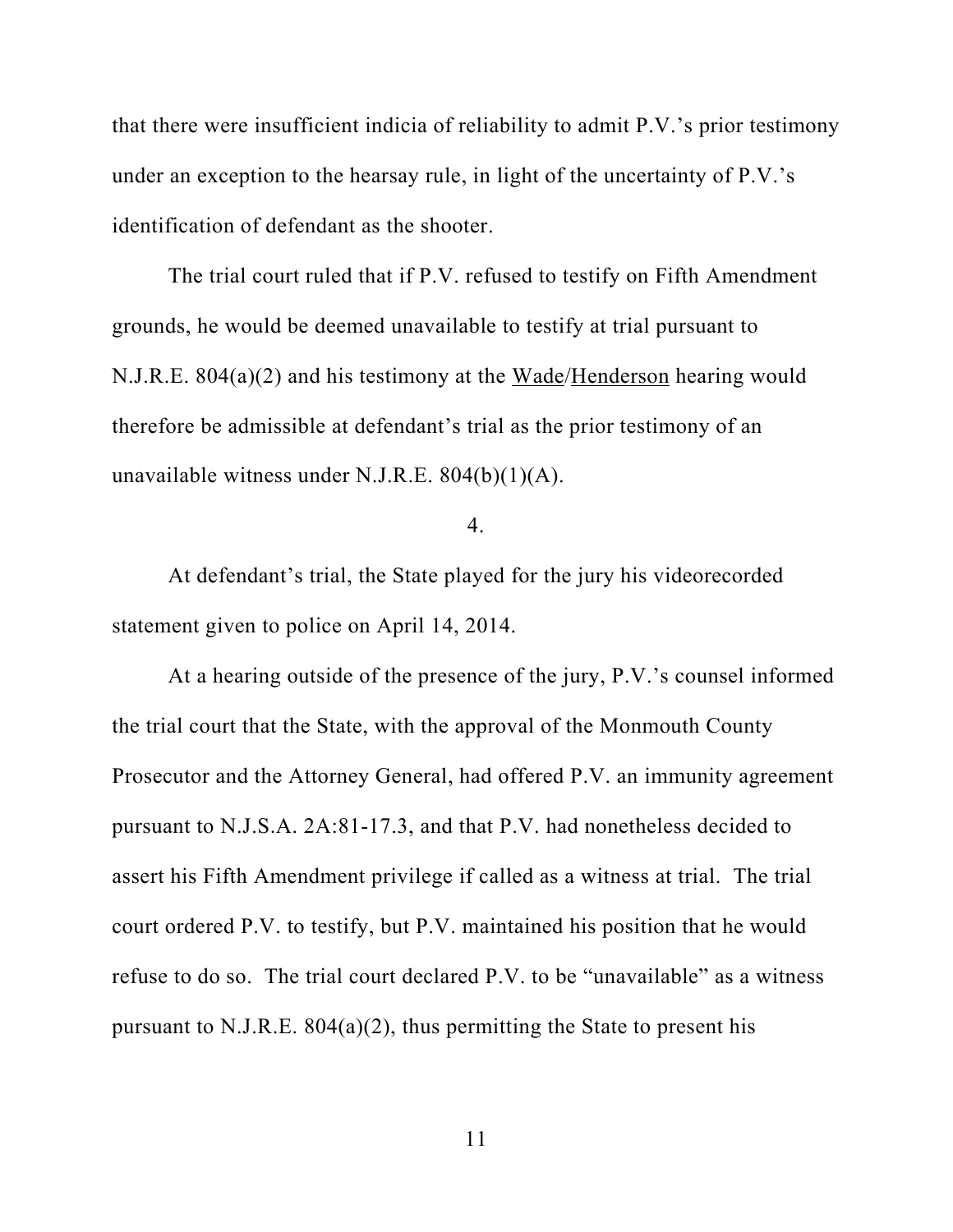testimony at the Wade/Henderson hearing as the prior testimony of an unavailable witness.

P.V. did not testify at defendant's trial. The trial court instructed the jury that P.V. was alive but "legally unavailable" and cautioned the jury not to speculate about the reason for P.V.'s unavailability or draw any inference from either party's failure to call him as a witness.

During the direct examination of Weisbrot, the State presented to the jury P.V.'s testimony at the Wade/Henderson hearing, sanitized to remove information about P.V.'s prior convictions. The prosecutor read to the jury the questions that the State had posed to P.V. at the hearing, which incorporated details provided by P.V. during his April 13, 2014 statement to police. Weisbrot read P.V.'s answers to those questions, in which P.V. denied any recollection of the shooting and said that he remembered nothing about his conversation with the officers on that date.

In addition to defendant's statement and the testimony of P.V. at the Wade/Henderson hearing, the State presented the testimony of: (1) a witness who said that she heard a sound like "firecrackers" and saw a man wearing a black hoodie get into a blue SUV; (2) a witness who said he was an acquaintance of defendant and that he saw defendant wearing a black hoodie at around 6:00 or 6:30, the evening of the shooting; (3) a witness who lived near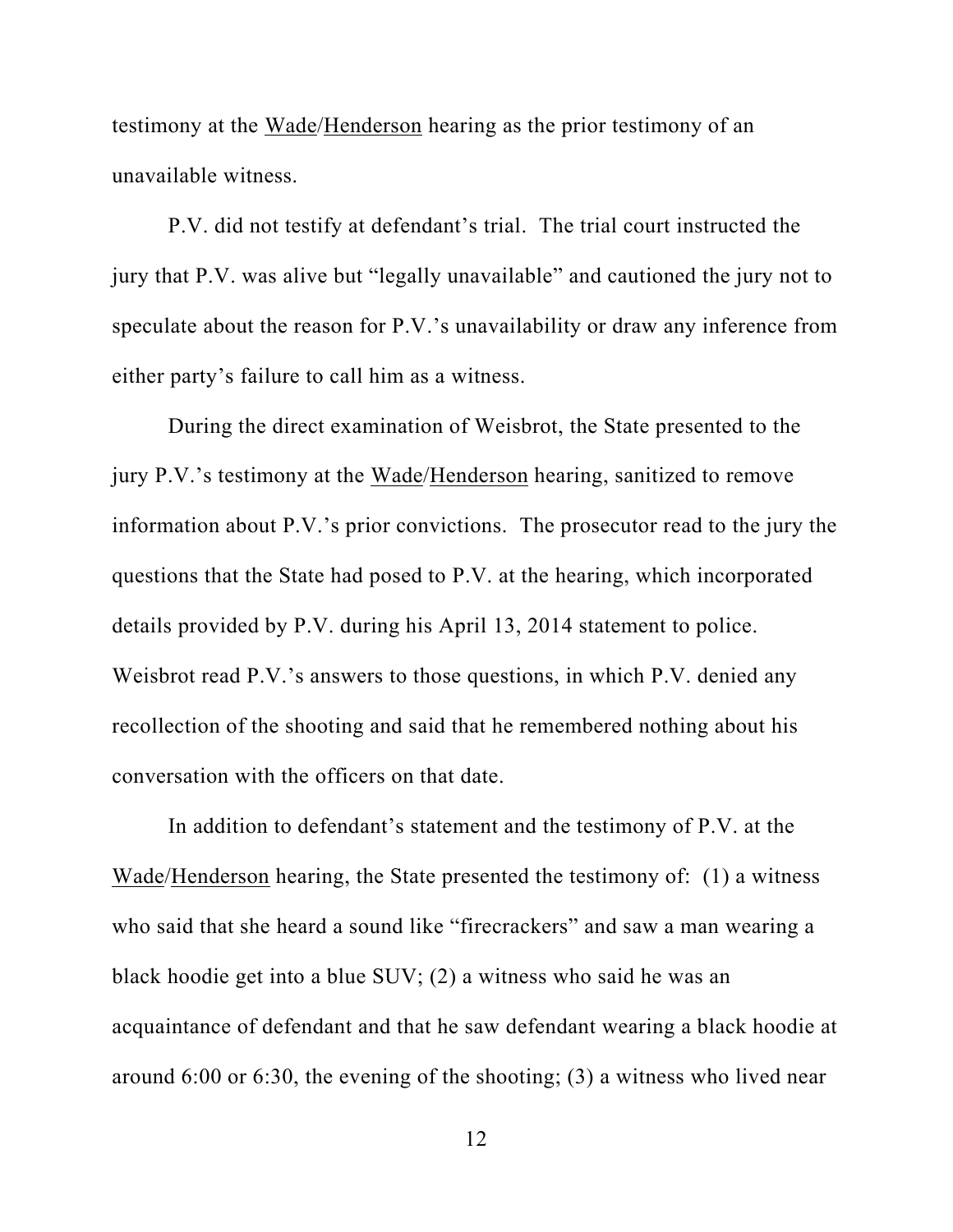the scene of the shooting and stated that when she ran out of her home to investigate the sound of gunshots, she saw defendant carrying a gun, and he raised the gun in her face; and (4) surveillance video showing a person wearing dark clothing and carrying a black semiautomatic pistol running near the location of the shooting shortly after it occurred.

The jury convicted defendant of all charges. The trial court sentenced him to an aggregate term of fifty years' imprisonment subject to an eighty-five percent period of parole ineligibility under the No Early Release Act, N.J.S.A. 2C:43-7.2, on the attempted murder charge, and concurrent terms of imprisonment on the weapons charges.

# $C<sub>1</sub>$

Defendant appealed his conviction and sentence. He asserted for the first time that the police did not tell him why he was arrested and that the admission of his April 14, 2014 statement to police therefore violated his Miranda rights and constituted plain error. Defendant contended that all evidence obtained as a result of his statement should have been excluded as the "fruit of the poisonous tree." Defendant also challenged the admission of P.V.'s testimony at the Wade/Henderson hearing as a violation of the Rules of Evidence and his Sixth Amendment confrontation rights. In addition, defendant argued for the first time that the State committed prosecutorial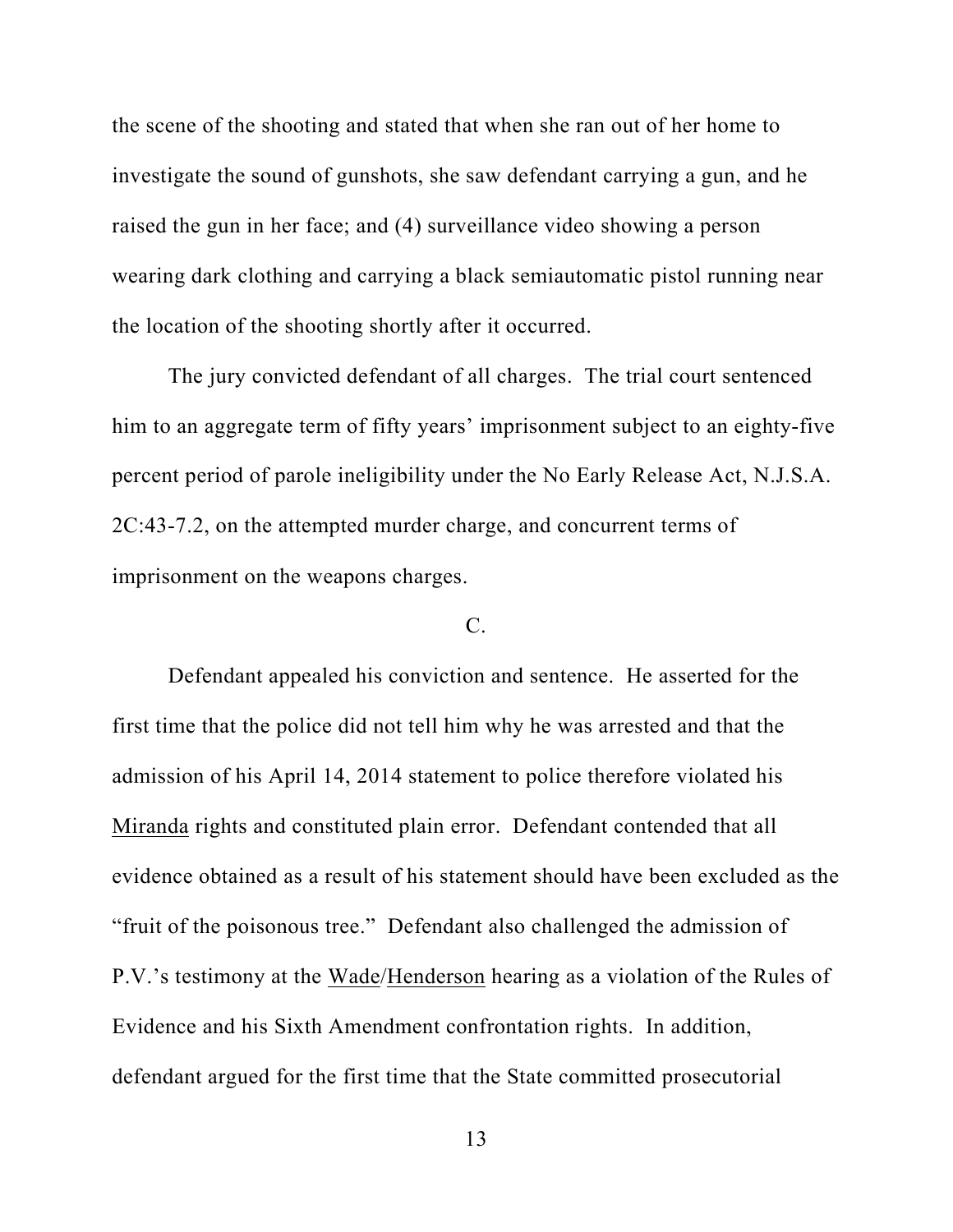misconduct by virtue of a comment made by the prosecutor in summation and asserted that his sentence was excessive.

In a published opinion written by Judge Rothstadt, with Judge Susswein concurring in part and dissenting in part, the Appellate Division vacated defendant's conviction and remanded the matter to the trial court for a new trial. Sims, 466 N.J. Super. at 354-55, 379.

By a vote of two to one, the Appellate Division held that the trial court violated defendant's Miranda rights and committed plain error when it admitted into evidence defendant's April 14, 2014 statement to police. Id. at 361-69.

The Appellate Division majority relied on our decision in State v. A.G.D., in which we held that a Miranda waiver is invalid if police do not inform a defendant that a criminal complaint has been filed or an arrest warrant has been issued against him. Sims, 466 N.J. Super. at 364 (citing A.G.D., 178 N.J. 56, 58-59 (2003)). The majority also invoked our decision in State v. Vincenty, in which we held that if charges have been filed against a suspect prior to his interrogation, law enforcement officers should provide him with a "simple declaratory statement" identifying those charges before questioning him. Sims, 466 N.J. Super. at 364 (quoting Vincenty, 237 N.J. 122, 134 (2019)).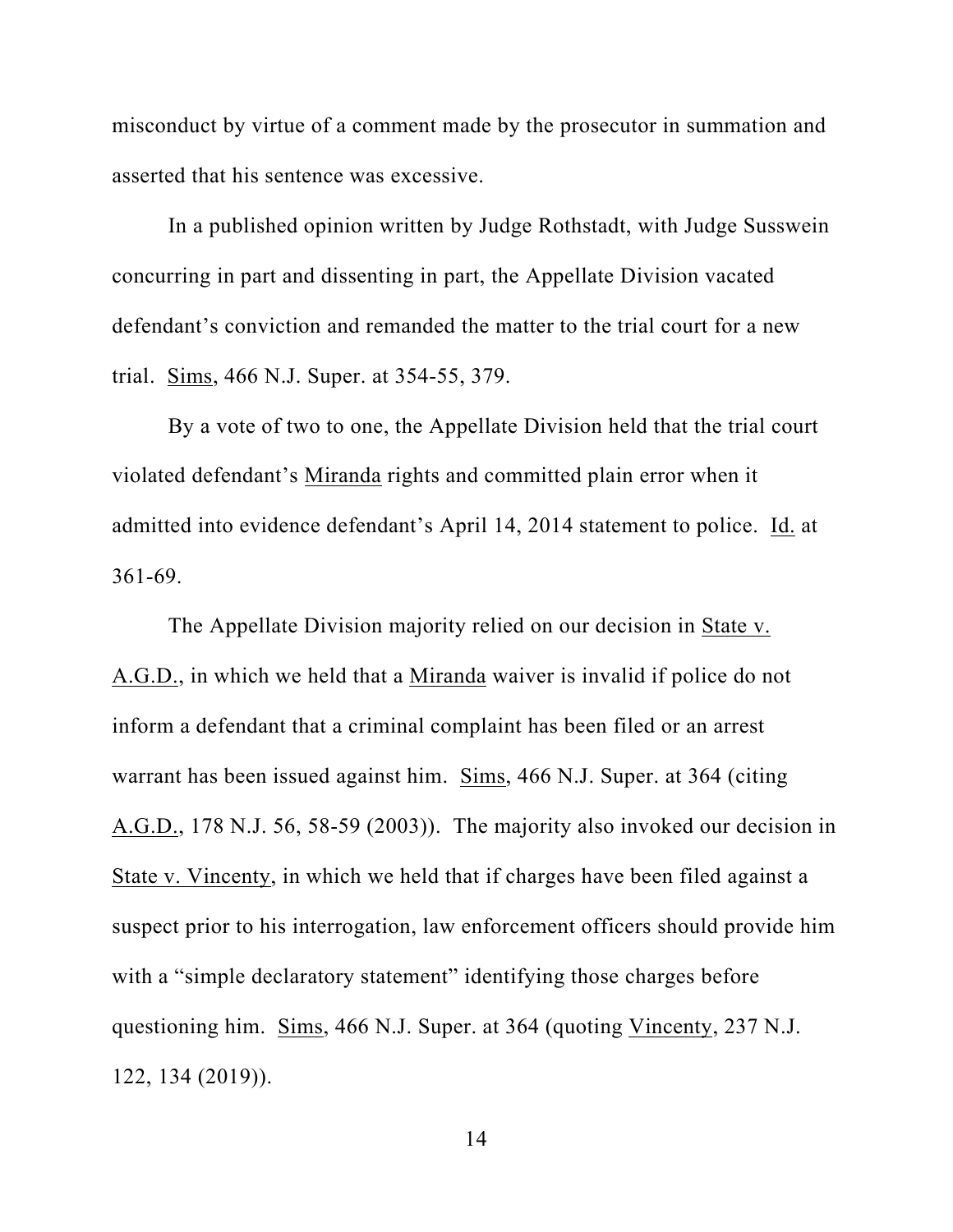The Appellate Division majority construed A.G.D. and Vincenty to require that a defendant who has been arrested "be advised of the 'actual' and 'specific' charges he is facing," whether or not any such charges have been formally filed. Id. at 367 (quoting Vincenty, 237 N.J. at 135). It reasoned that a defendant, "[o]nce arrested," must be "informed of the charge for which he was being placed under arrest before deciding whether to waive his right against self-incrimination." Ibid. The Appellate Division majority held that "in response to defendant's inquiry as to whether he was arrested, the interrogating officers not telling defendant the charges for which he was arrested did not satisfy the requirements of A.G.D. and Vincenty." Ibid.

Two footnotes in the majority opinion defined the scope of the Appellate Division's new rule. First, the Appellate Division stated that "in this case we are only addressing where an officer's probable cause to arrest is developed through an investigation, not when an arrest is made spontaneously when responding to a crime scene or after witnessing a crime being committed." Id. at 368 n.6. The court added that its holding did "not address custodial interrogation that occurs after an 'unforeseeable and spontaneous' arrest because those facts are not in this case." Ibid. (quoting State v. Witt, 223 N.J. 409, 450 (2015)).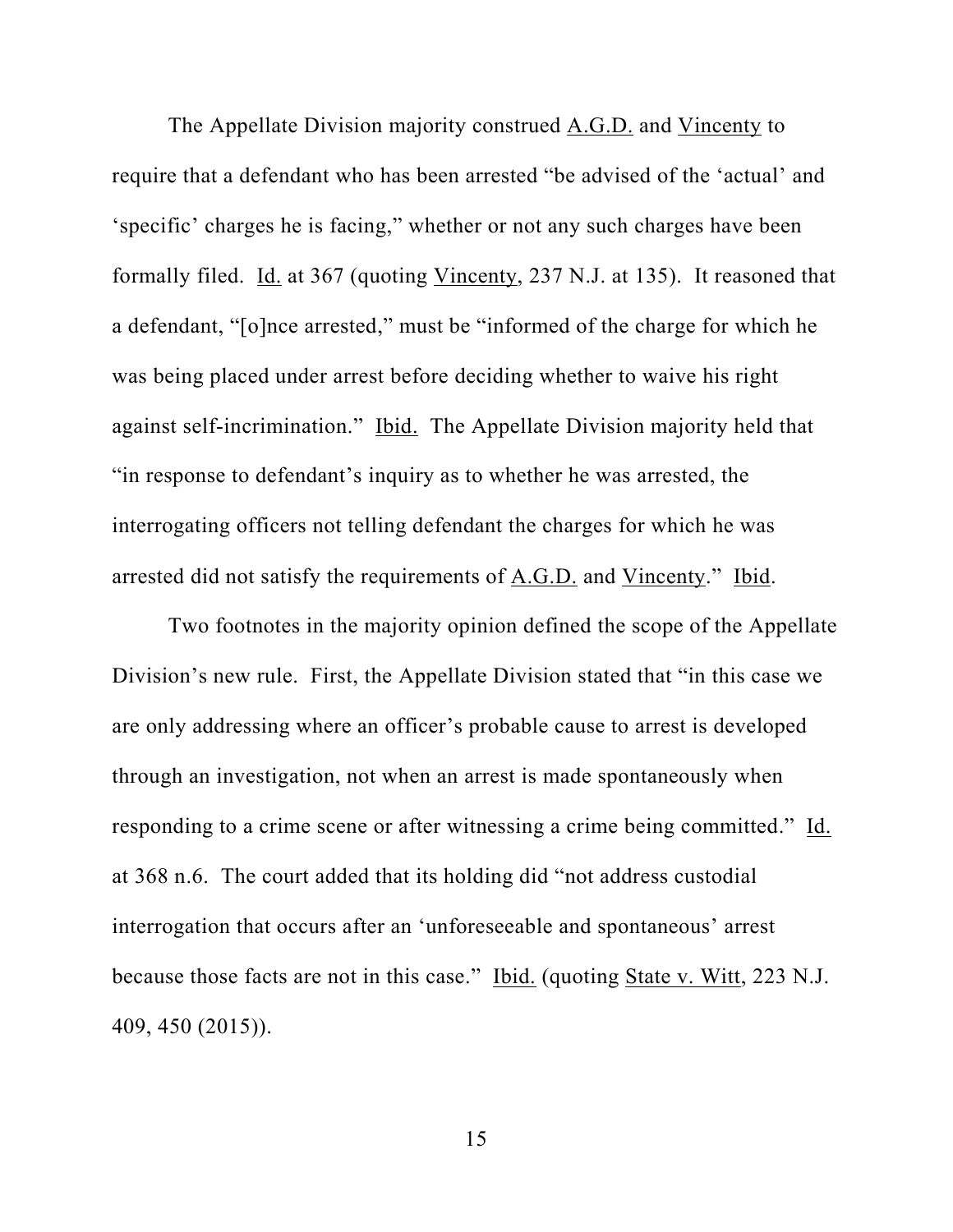Second, the Appellate Division majority dismissed the dissenting judge's

concern "that our holding will create logistical problems for law enforcement,"

noting that

[o]ur opinion is not intended to suggest that the charge upon which an officer believes he or she has probable cause to arrest must be the specific charge with which a defendant is ultimately charged. Rather, our holding is limited to requiring that the interrogating officer inform the arrested interrogee of the charge that, at the time of arrest, the officer had probable cause to believe defendant committed. We recognize that the charge may morph into a different degree crime or even a totally different offense as a post-interrogation investigation develops. We still conclude the law requires an officer be transparent and truthful about why a defendant was arrested before a request is made for a waiver of his or her Miranda rights.

[Id. at 368-69 n.7.]

Acknowledging "that the trial court did not have an opportunity to consider the issue that we determined warrants a new trial in this case," the Appellate Division majority left to the trial court's determination on remand the scope of the evidence to be barred on retrial by virtue of its holding. Id. at 369.

In his concurring and dissenting opinion, Judge Susswein parted company with the majority on the Miranda issue. Id. at 379-86 (Susswein, J., concurring and dissenting). He noted that when a judge has issued a criminal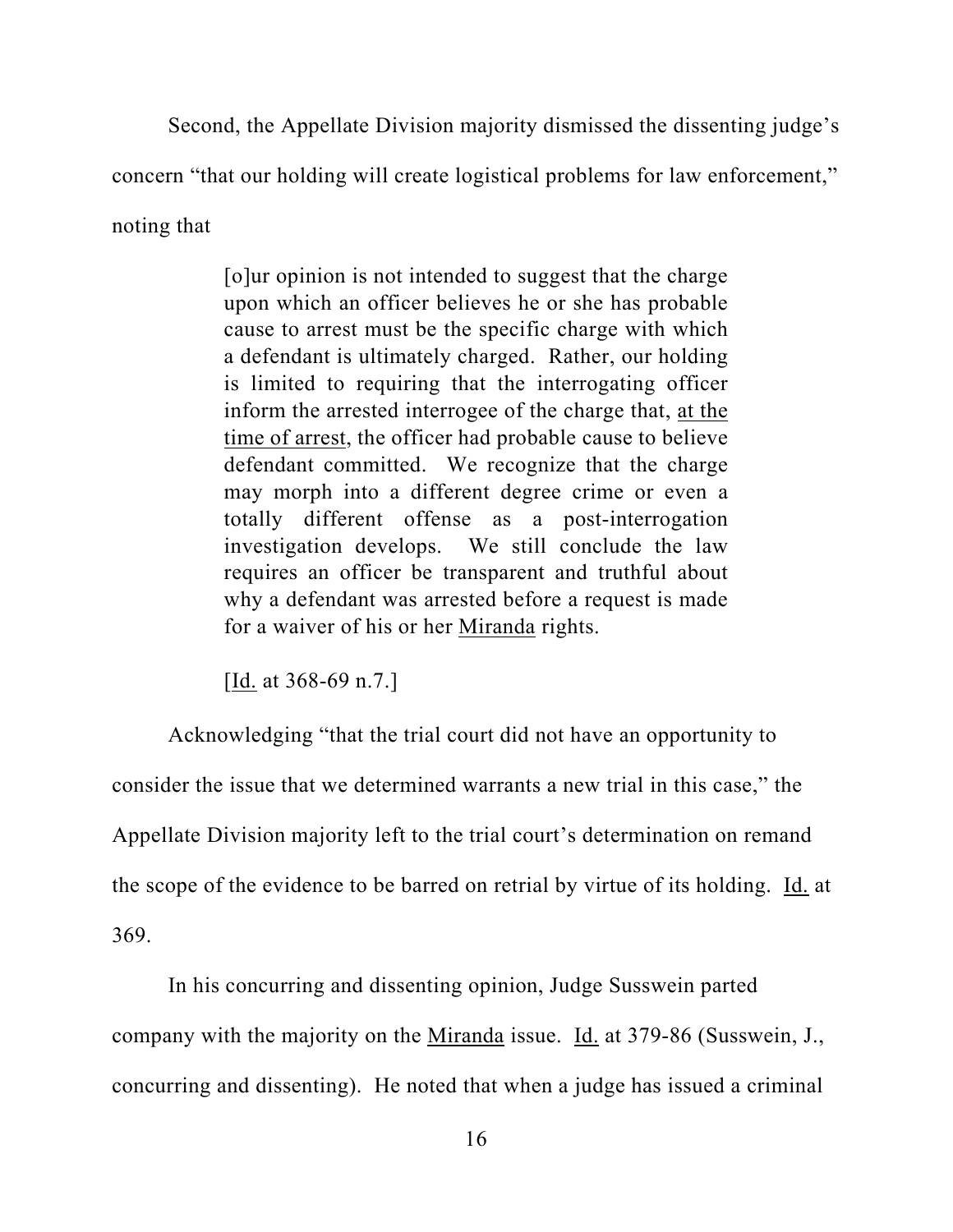complaint or arrest warrant, police officers are in a position "to provide a 'simple declaratory statement' to inform an interrogee accurately and definitively as to the nature and seriousness of the charges that have been filed as of the time of a custodial interrogation." Id. at 381 (quoting Vincenty, 237 N.J. at 134). Judge Susswein observed that, in such a setting, "there is no ambiguity as to the essential nature and gradation of the charge(s) the defendant is facing because the specific offense(s) for which a judge found probable cause are set forth in the charging document." Ibid. (citing R. 3:2-  $1(a)(1)$ ). Judge Susswein explained that in a case in which a judge has not approved charges against a suspect, an officer may "have a lawful basis for an arrest but insufficient information, pending further investigation, to determine which exact offense(s) have been committed." Ibid. In Judge Susswein's view, "extending the bright-line rule established in Vincenty could put the proverbial cart before the horse by requiring a police officer to advise the custodial interrogee as to the specific charges he is facing before an informed charging decision can be made." Id. at 383.

The Appellate Division unanimously concluded that the trial court abused its discretion when it admitted P.V.'s testimony at the Wade/Henderson hearing because the testimony revealed to the jury P.V.'s assertions in his April 13, 2014 statement to police. Id. at 378. It rejected the trial court's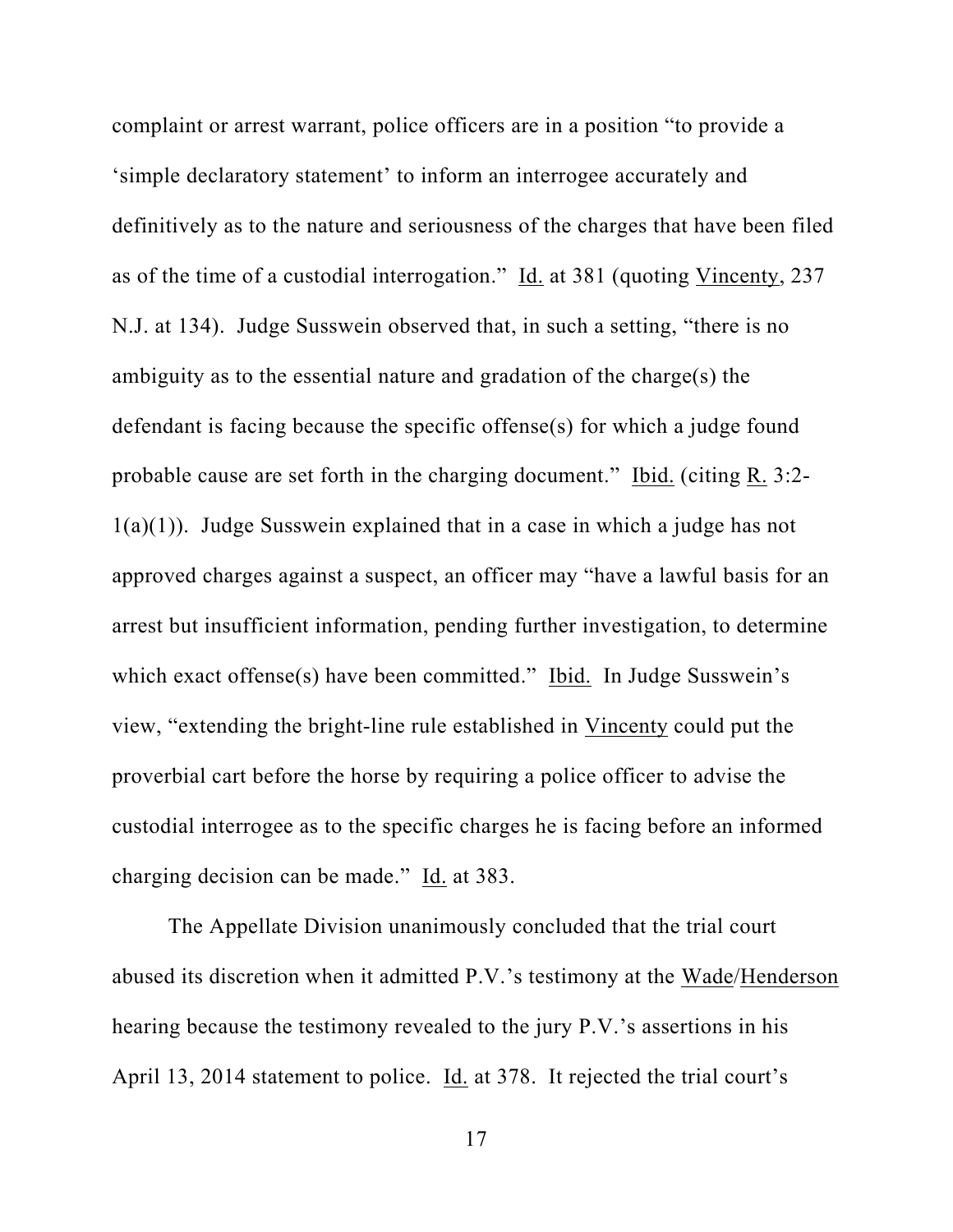holding that P.V.'s hearing testimony met the requirements of N.J.R.E. 804(b)(1)(A), ruling that defendant lacked an opportunity and similar motive in the Wade/Henderson hearing "to develop the victim's testimony by crossexamination." Id. at 377 (citing State v. Coder, 198 N.J. 451, 467 (2009)). The Appellate Division held that because "the purpose of the hearing was limited to the victim's out-of-court identification of defendant," defendant could not achieve the objective he would have pursued at trial: "to attack the victim's credibility in the eyes of the factfinder, specifically the veracity of his identification of defendant as the shooter." Ibid.

The Appellate Division also ruled that the admission of P.V.'s testimony at the Wade/Henderson hearing violated defendant's rights under the Confrontation Clause. Ibid. The court held that because P.V. claimed that he had no recollection of the shooting, defendant had no "meaningful opportunity to cross-examine" him. Id. at 378. The court held that because P.V.'s statement was elicited through the testimony of Weisbrot -- not the testimony of P.V. himself -- "defendant was deprived of the jury being able to assess the victim's demeanor." Ibid. The Appellate Division concluded that by admitting P.V.'s testimony at the Wade/Henderson hearing, the trial court had also admitted P.V.'s April 13, 2014 statement to police at the hospital, because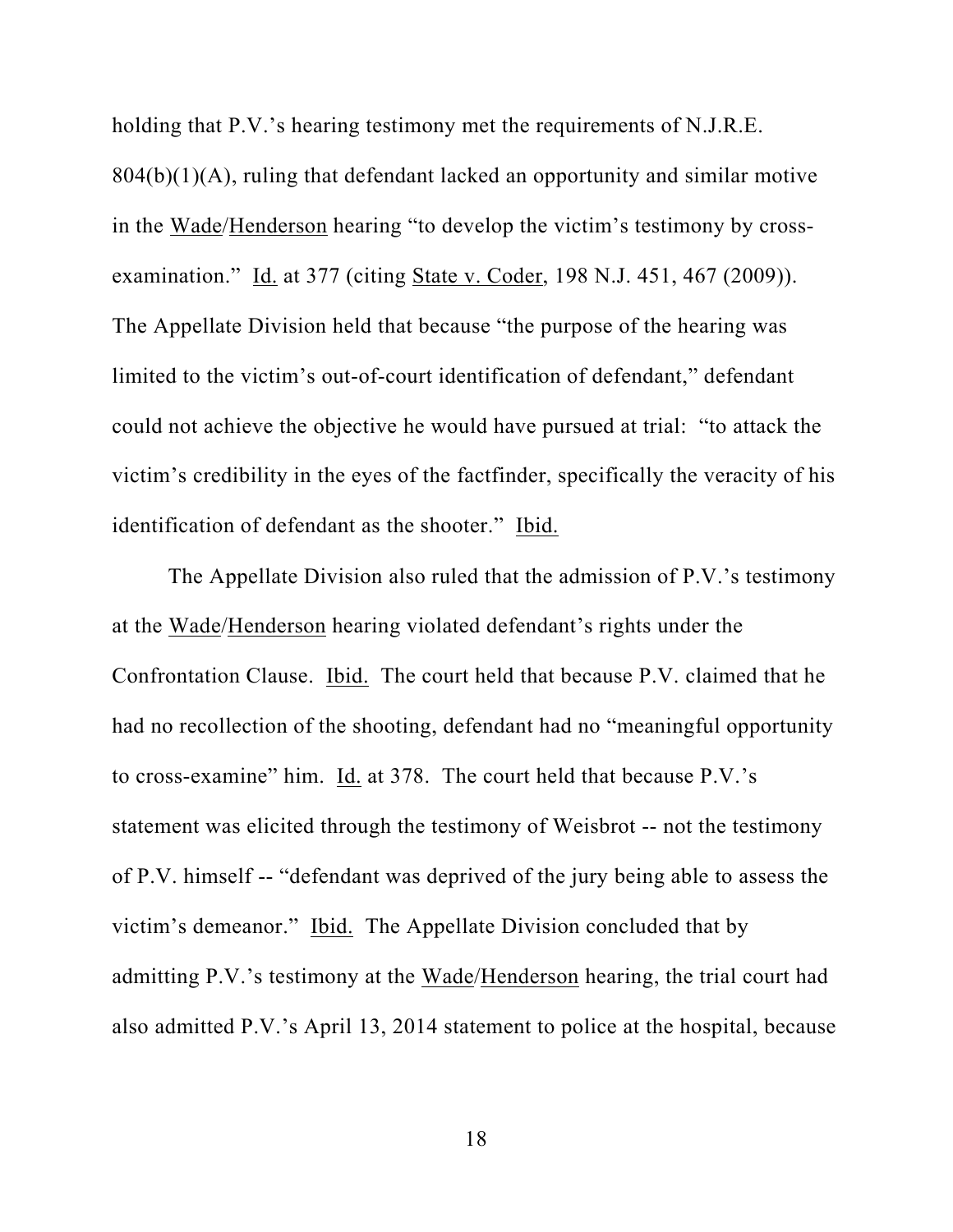the State's questioning of P.V. incorporated the contents of that statement. Id. at 371-72, 377-78.

The Appellate Division did not reach the prosecutorial misconduct and sentencing issues raised by defendant. Id. at 378.

#### D.

Pursuant to Rule 2:2-1(a)(2) and based on Judge Susswein's dissent, the State appealed as of right the Appellate Division's decision vacating defendant's conviction based on a violation of his Miranda rights. We granted the State's petition for certification, in which it challenged the Appellate Division's holding regarding the trial court's admission of P.V.'s testimony at the Wade/Henderson hearing, as well as its decision regarding defendant's waiver of his Miranda rights. 246 N.J. 146 (2021). We also granted the motions of the Attorney General, the County Prosecutors Association of New Jersey, and the Association of Criminal Defense Lawyers of New Jersey to appear as amici curiae.

#### II.

## $\mathbf{A}$ .

The State urges the Court to reverse the Appellate Division's determination that defendant's Miranda waiver was not knowing, intelligent, and voluntary because the detectives who questioned him did not identify the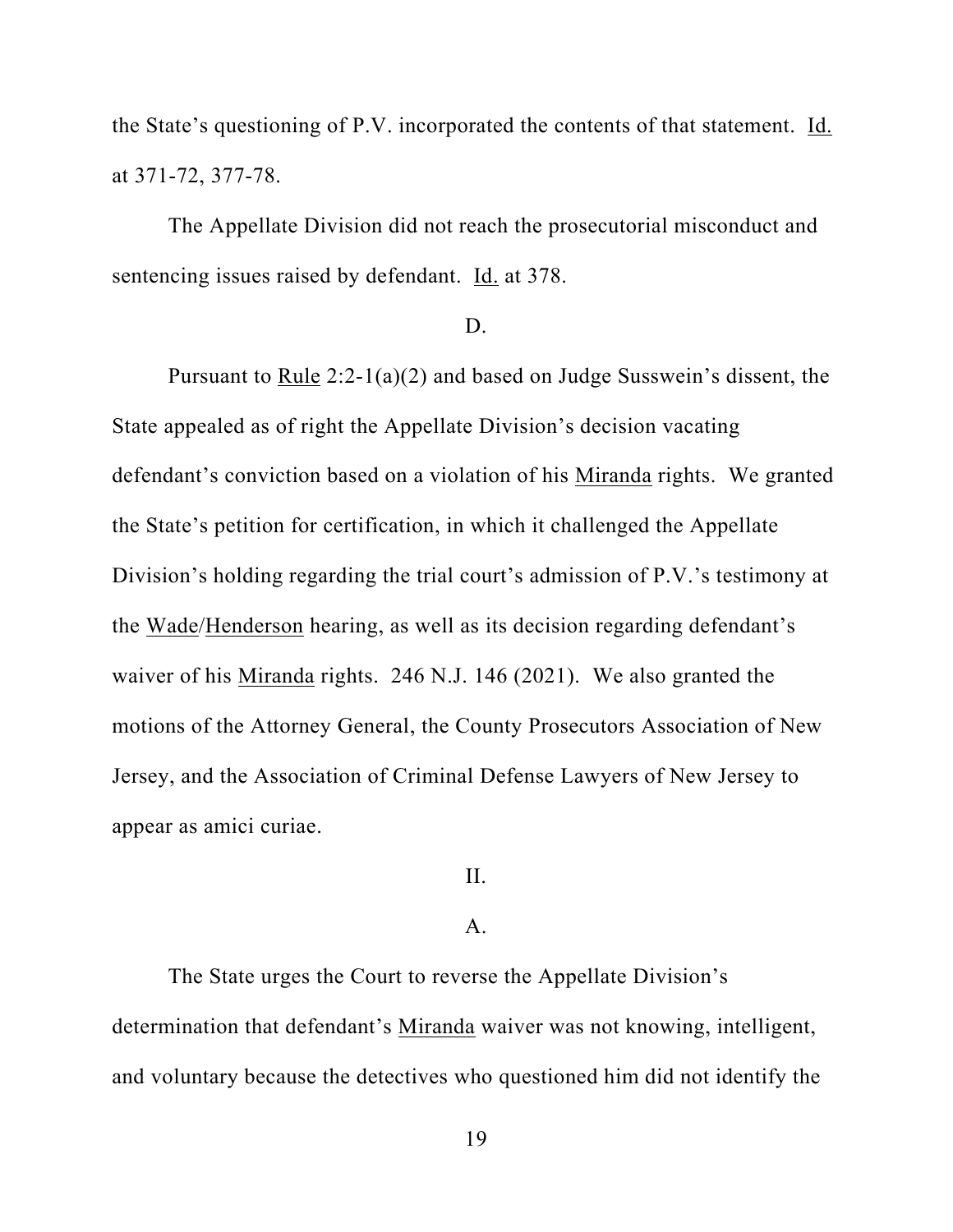charges that were later brought against him. It argues that the new rule announced by the Appellate Division is an unwarranted extension of A.G.D. and Vincenty that would introduce ambiguity and uncertainty into police interrogations of arrestees. The State concurs with Judge Susswein that the Appellate Division's rule is unworkable because it would require police officers to speculate on the charges that an arrestee might eventually face when no judge has issued a complaint-warrant or arrest warrant.

The State also challenges the Appellate Division's ruling regarding the admission at defendant's trial of P.V.'s testimony at the Wade/Henderson hearing. According to the State, P.V. was clearly "unavailable" under N.J.R.E. 804(a)(2) because he invoked his Fifth Amendment rights and declined to testify despite an offer of immunity, and the requirements of N.J.R.E. 804(b)(1)(A) were satisfied because defendant had a sufficient opportunity and similar motive to cross-examine P.V. at the hearing. The State contends that pretrial testimony admissible under N.J.R.E. 804(b)(1) also satisfies the mandate of the Confrontation Clause.

## B.

Defendant concurs with the Appellate Division majority that our decisions in A.G.D. and Vincenty compel interrogating officers to advise an individual arrested without a warrant about the charges that he faces before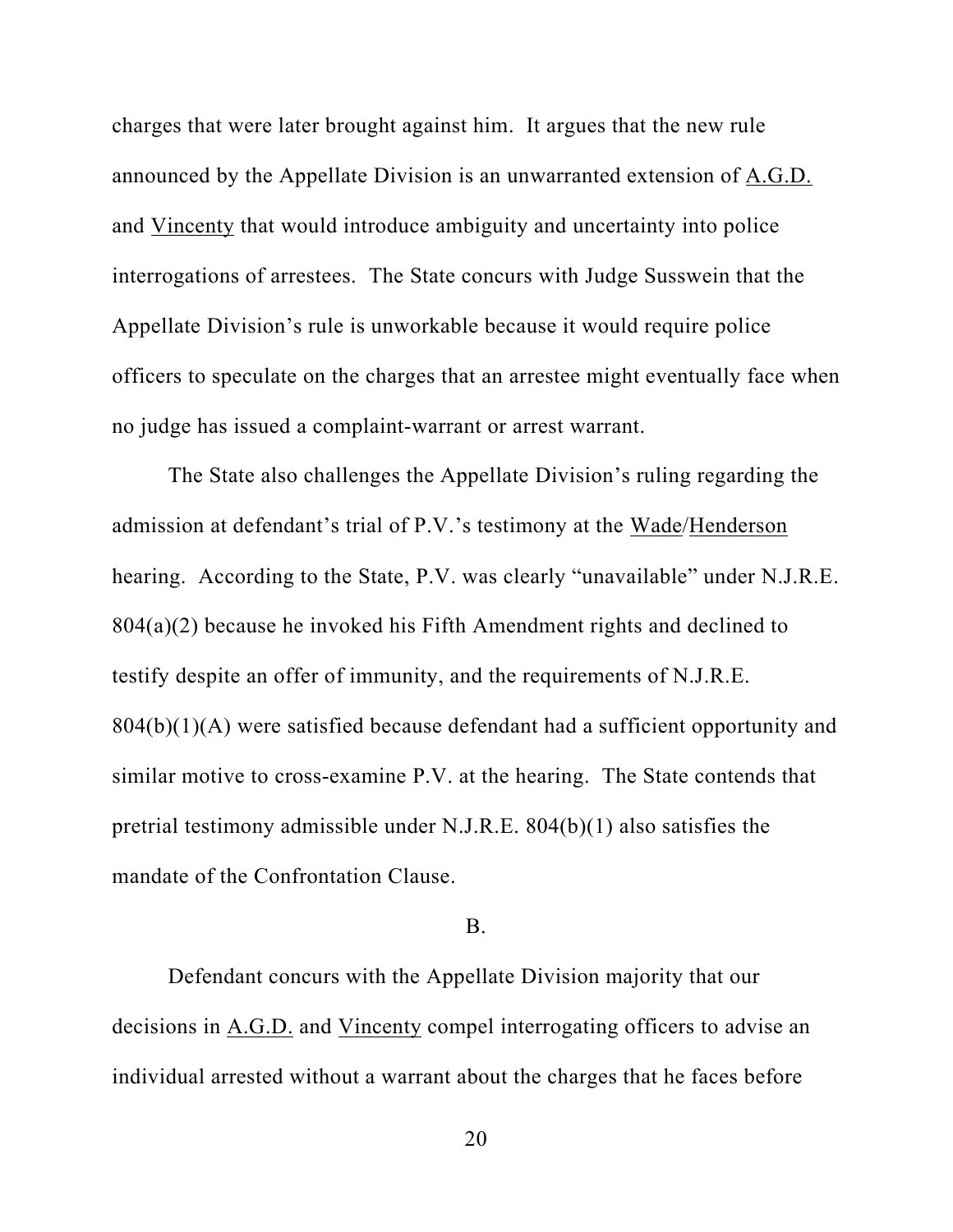questioning him. He asserts that absent such a disclosure, the arrestee's Miranda waiver is invalid because he is not in a position to assess his sentencing exposure or limit the scope of his statement. Defendant argues that the concerns expressed by Judge Susswein and the State about the practical impact of the Appellate Division's new rule are unfounded because law enforcement officers are thoroughly trained to assess probable cause and make charging determinations.

Defendant also urges that we affirm the Appellate Division's decision reversing his conviction because the trial court admitted into evidence P.V.'s testimony at the Wade/Henderson hearing. He contends that the admission of that testimony violated the Rules of Evidence because he did not have a "similar motive" to cross-examine P.V. at the hearing and at trial, and that portions of the hearing transcript admitted into evidence disclosed to the jury P.V.'s out-of-court statement. Defendant also asserts that the evidence violated his confrontation rights because the jury had no opportunity to observe P.V.'s demeanor.

# $C_{\cdot}$

Amicus curiae the Attorney General argues that the Appellate Division's new Miranda waiver rule is unprecedented, unnecessary, and impractical, and urges us to reject that rule. The Attorney General contends that the admission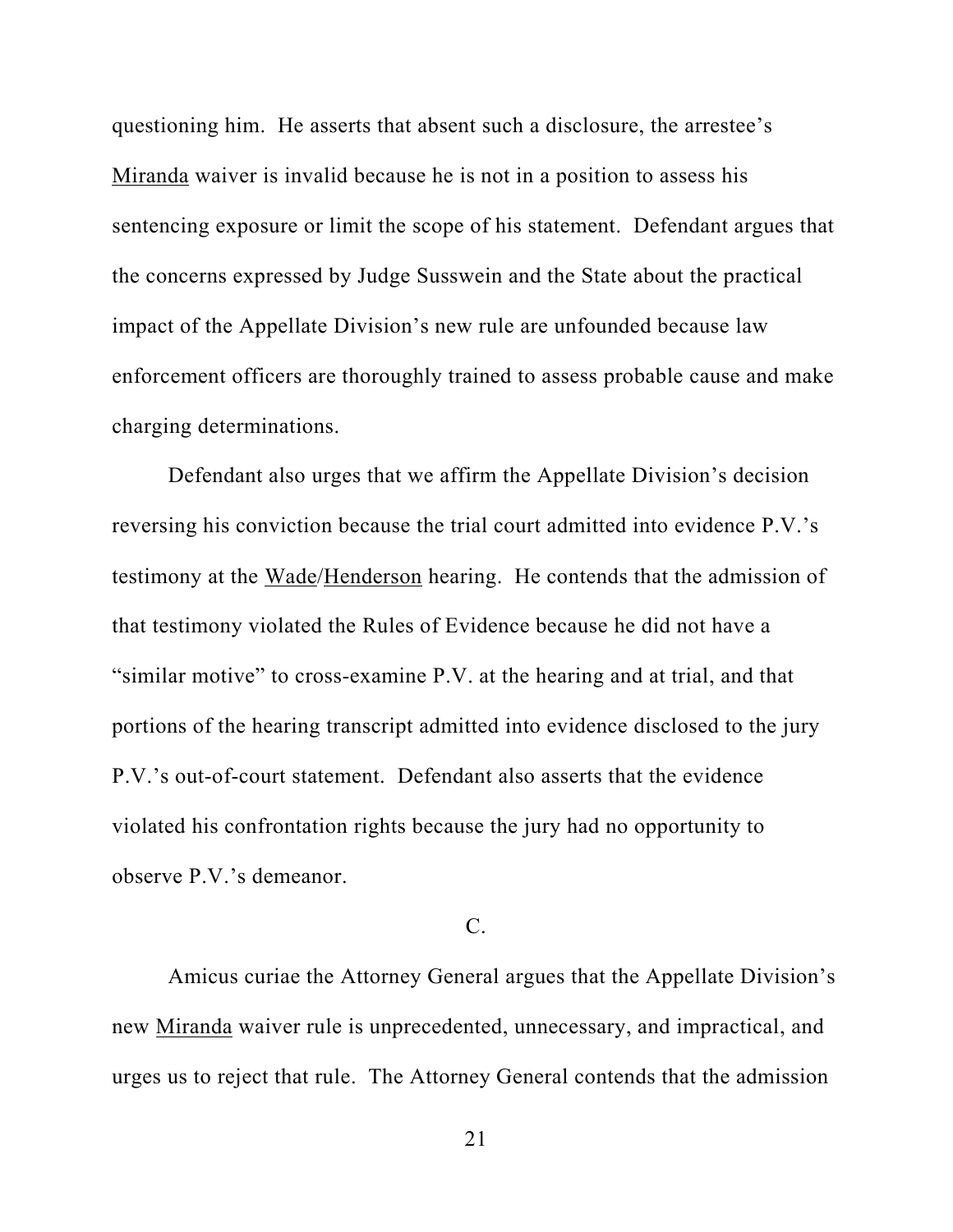of P.V.'s pretrial testimony satisfied N.J.R.E.  $804(b)(1)(A)$  and the Confrontation Clause because defendant had both an opportunity to crossexamine the witness and a motive to do so similar to the motive defendant would have had if his counsel had cross-examined P.V. at trial.

### D.

Amicus curiae the County Prosecutors Association of New Jersey agrees with the State and the Attorney General that the Appellate Division majority's expanded Miranda rule unnecessarily impedes interrogations of uncharged suspects.

# E.

Amicus curiae the Association of Criminal Defense Lawyers of New Jersey contends that the Appellate Division majority's Miranda ruling is a logical extension of A.G.D. that is easily implemented because officers know what crimes are at issue when they arrest suspects and can identify those crimes to arrestees before interrogating them. Amicus asserts that defendant lacked a motive to cross-examine P.V. that was similar to the motive that he would have had at trial and argues that defendant was deprived of meaningful confrontation because P.V. did not testify at trial.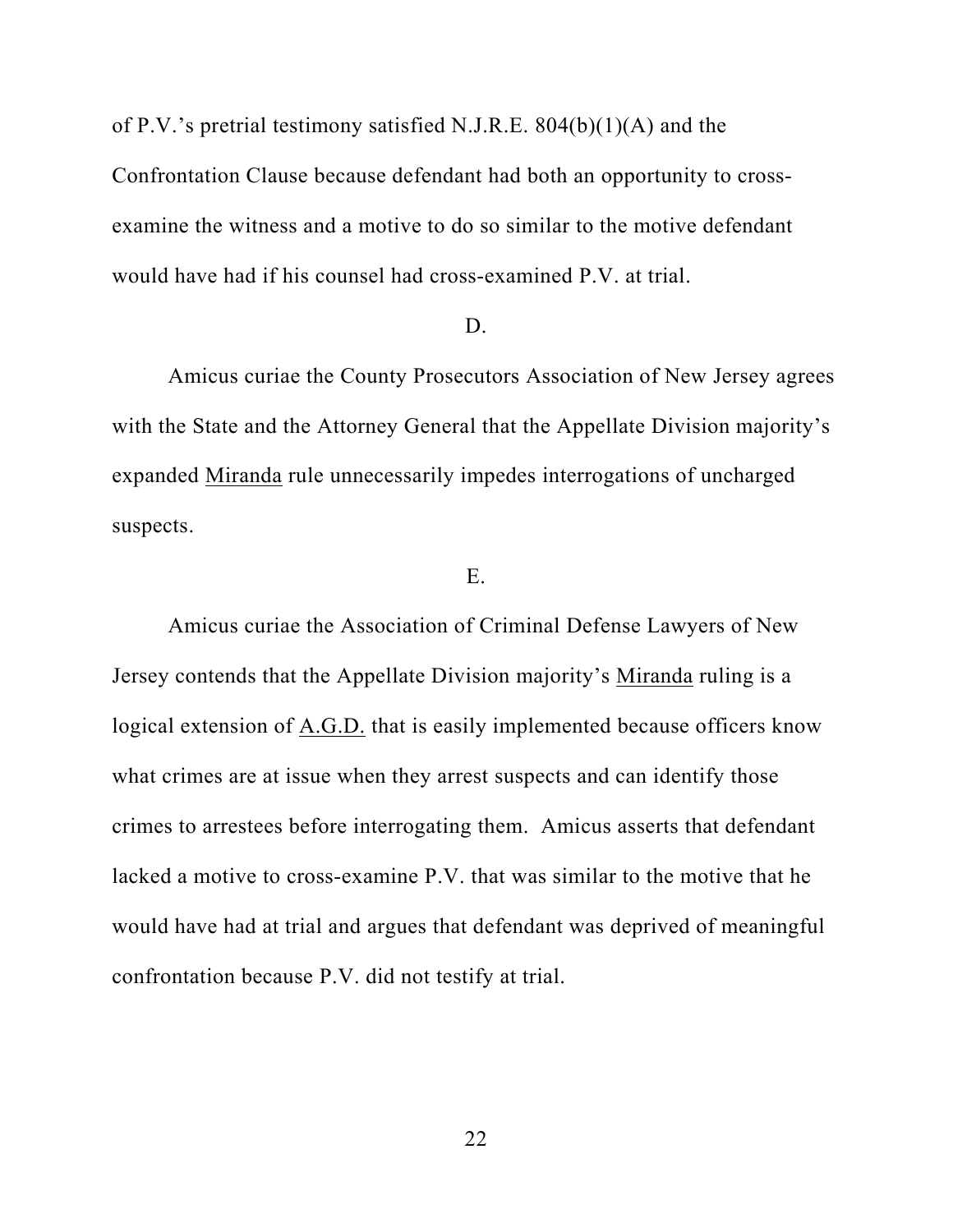III.

 $A<sub>1</sub>$ 

We first consider the trial court's decision denying defendant's motion to suppress his statement to police.

When we review a trial court's decision on a motion to suppress a defendant's statement, we defer to the factual findings of the trial court if those findings are supported by sufficient credible evidence in the record. State v. S.S., 229 N.J. 360, 374 (2017). Because defendant did not argue before the trial court that his Miranda waiver was invalid because he was not informed, prior to his interrogation, of the offenses for which he was later charged, we review the trial court's determination on that question for plain error. R. 2:10-2; State v. Funderburg, 225 N.J. 66, 79 (2016). We review de novo the Appellate Division's legal determination expanding the Miranda rights of arrestees in cases in which no complaint-warrant or arrest warrant has been issued. Vincenty, 227 N.J. at 132; State v. Hubbard, 222 N.J. 249, 263 (2015).

#### B.

"The privilege against self-incrimination, as set forth in the Fifth Amendment to the United States Constitution, is one of the most important protections of the criminal law." State v. Presha, 163 N.J. 304, 312 (2000)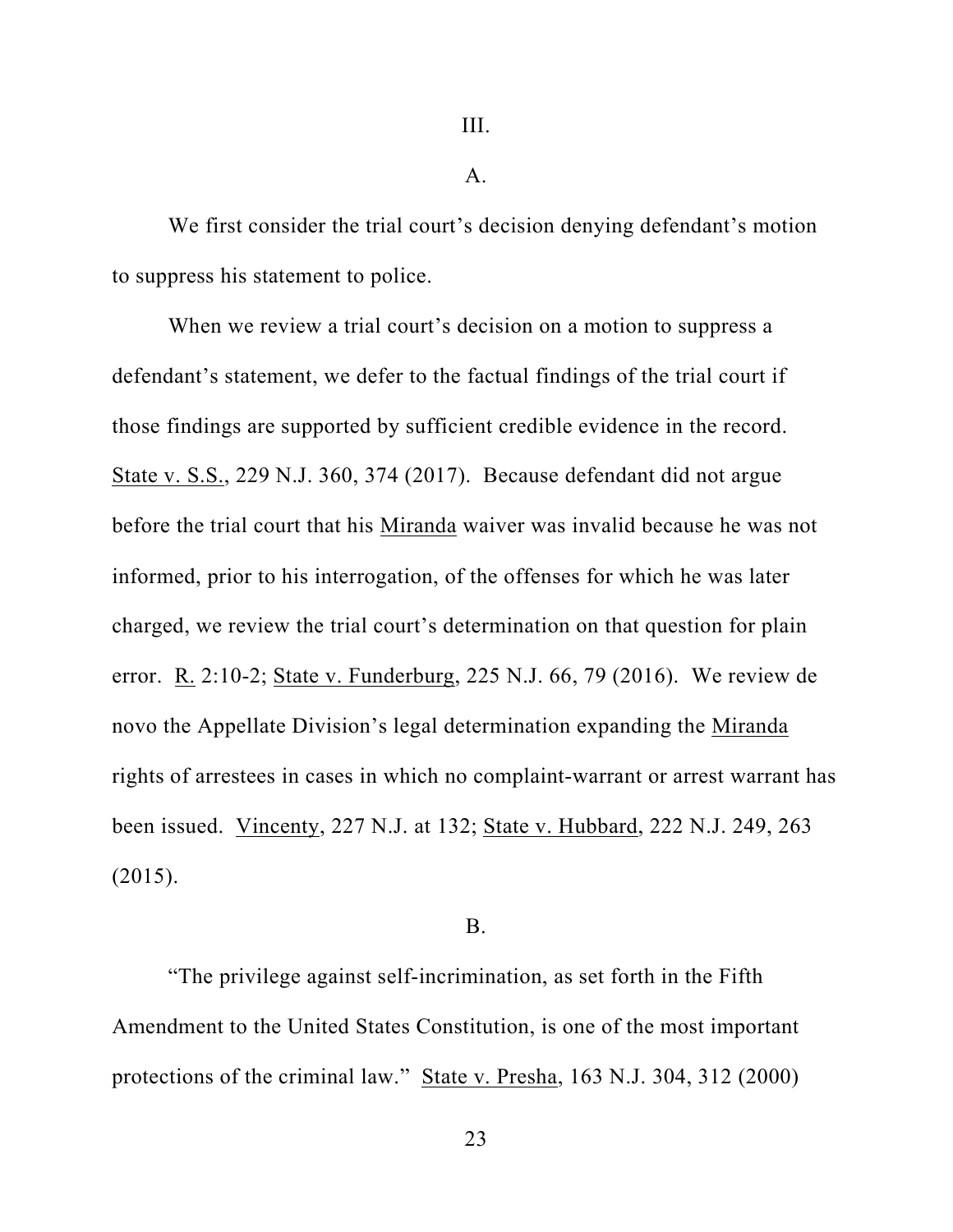(citing U.S. Const. amend. V; State v. Hartley, 103 N.J. 252, 262 (1986)).

Although New Jersey has no constitutional provision addressing the privilege against self-incrimination, our "common law has granted individuals the 'right against self-incrimination since colonial times.'" Vincenty, 237 N.J. at 132 (quoting A.G.D., 178 N.J. at 66). Our law maintains "an unyielding commitment to ensure the proper admissibility of confessions." Ibid. (quoting State v. Reed, 133 N.J. 237, 252 (1993)).

Under New Jersey law, "[a] confession obtained during a custodial interrogation may not be admitted in evidence unless law enforcement officers first informed the defendant of his or her constitutional rights." State v. Hreha, 217 N.J. 368, 382 (2014) (citing Miranda, 384 U.S. at 444). We impose on the State the burden to prove beyond a reasonable doubt that a suspect's waiver of his privilege against self-incrimination prior to an inculpatory statement "was knowing, intelligent, and voluntary in light of all the circumstances." Presha, 163 N.J. at 313.

Generally, when a court determines whether an interrogee has knowingly, intelligently, and voluntarily waived his right against selfincrimination in the setting of a custodial interrogation, it considers the totality of the circumstances. State v. Nyhammer, 197 N.J. 383, 402-03 (2009); State v. Dispoto, 189 N.J. 108, 124-35 (2007); State v. O'Neill, 193 N.J. 148, 181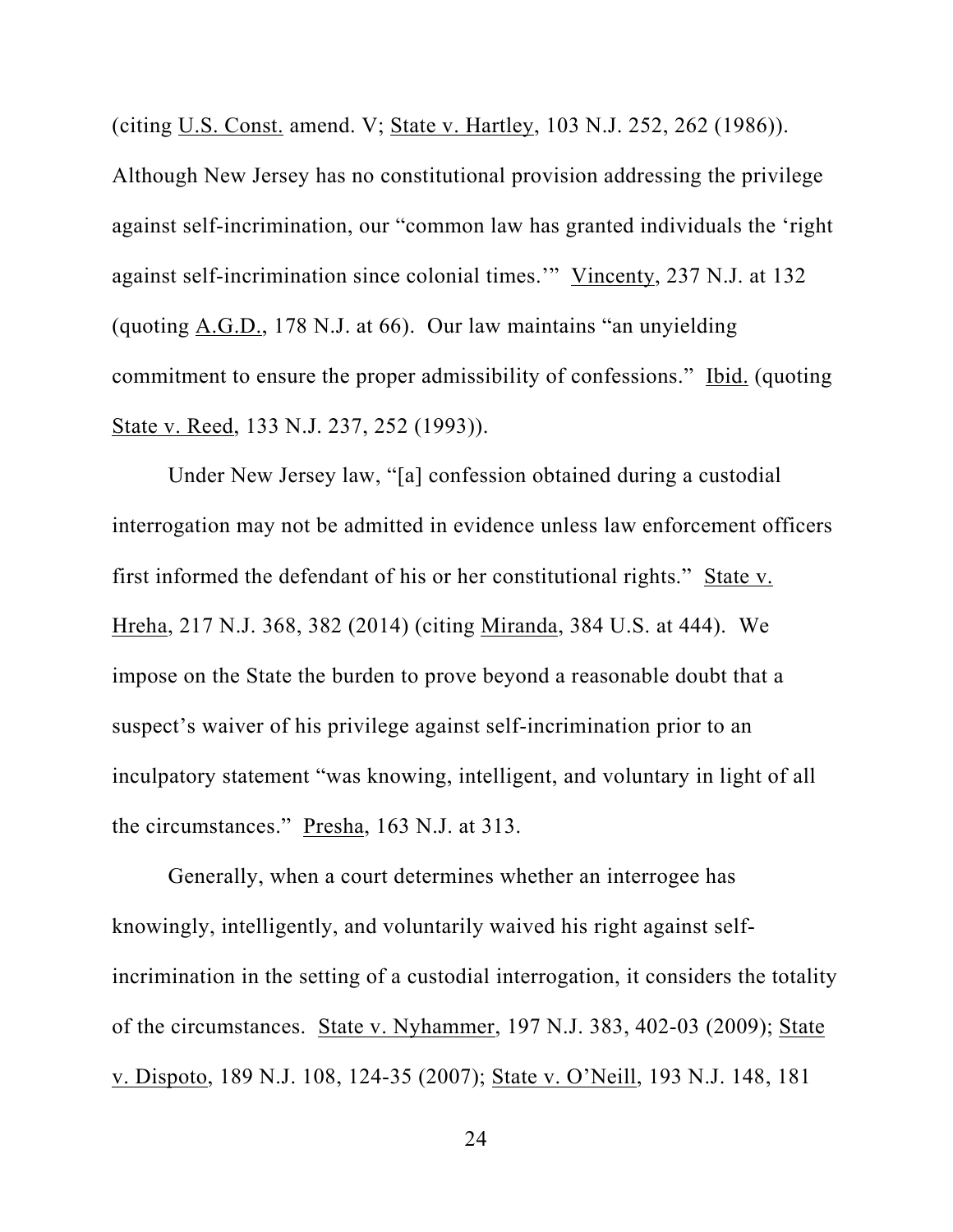(2007). "Only in the most limited circumstances have we applied a per se rule to decide whether a defendant knowingly and voluntarily waived Miranda rights." Nyhammer, 197 N.J. at 403 (discussing A.G.D., 178 N.J. at 68; Reed, 133 N.J. at 261-64).

In A.G.D., officers investigating the alleged sexual abuse of a minor obtained a warrant for the defendant's arrest but "neither executed the arrest warrant nor informed defendant that such a warrant had been issued" before interrogating him. 178 N.J. at 59. Reviewing the trial court's denial of defendant's motion to suppress his statement, we departed from the totality-ofthe-circumstances rule and required police officers to inform a suspect that a criminal complaint has been filed or an arrest warrant has been issued before interrogating him. Id. at 68-69. As we explained, the "defendant was disadvantaged by a lack of critically important information. The government's failure to inform a suspect that a criminal complaint or arrest warrant has been filed or issued deprives that person of information indispensable to a knowing and intelligent waiver of rights." Id. at 68. We reasoned that "a criminal complaint and arrest warrant signify that a veil of suspicion is about to be draped on the person, heightening the risk of criminal liability." Ibid. Thus, "[w]ithout advising the suspect of his true status when he does not otherwise know it, the State cannot sustain its burden to the Court's satisfaction that the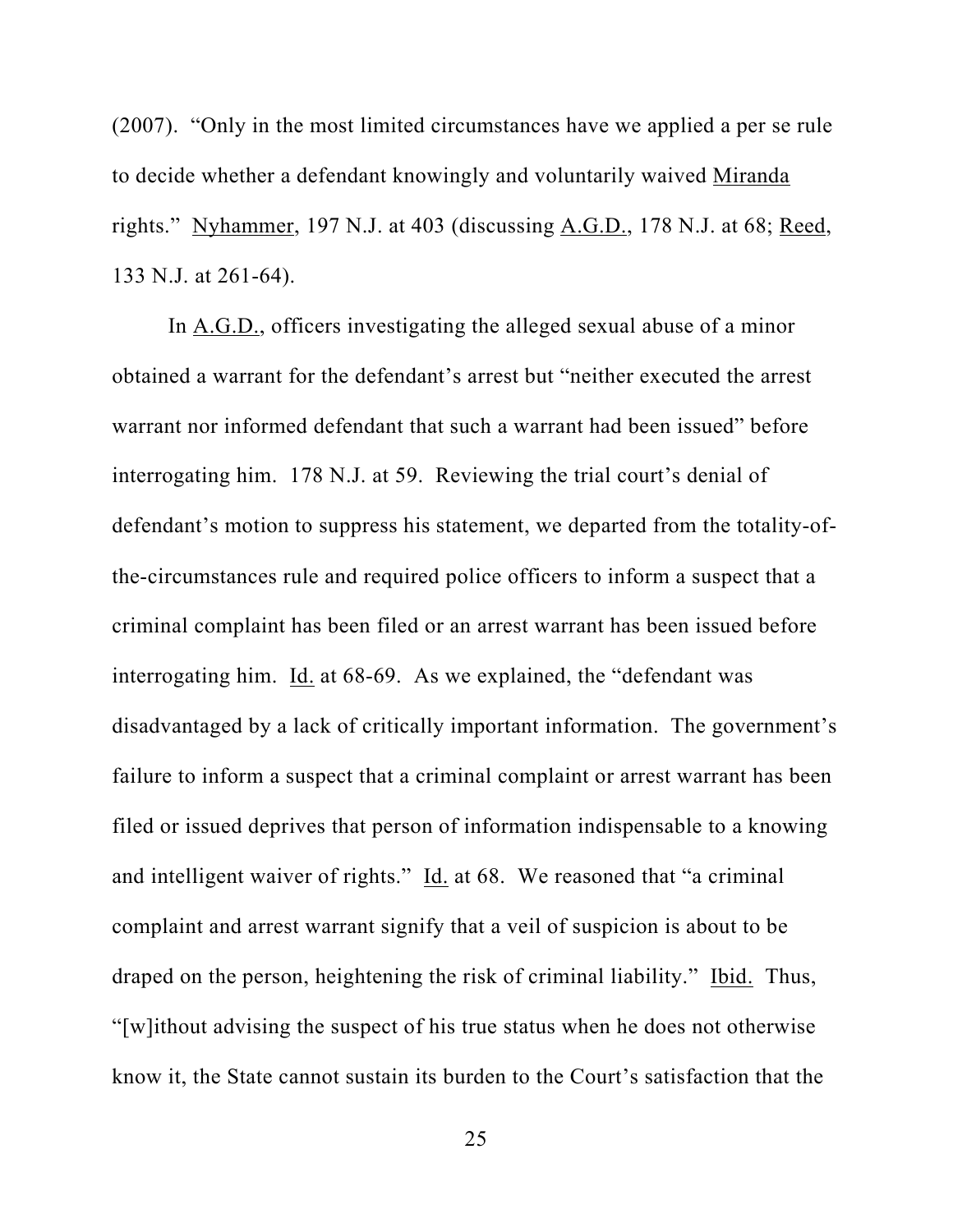suspect has exercised an informed waiver of rights, regardless of other factors that might support his confession's admission." Ibid.

In Nyhammer, we made clear that the A.G.D. rule was limited to the circumstances of that appeal. 197 N.J. at 404-05. There, we applied the totality-of-the-circumstances test, not a bright-line rule as in A.G.D., to a setting in which law enforcement officers questioned the defendant about his uncle's role in alleged child abuse without disclosing that he was also a suspect. Ibid. Comparing that case to A.G.D., we observed that

> [t]he issuance of a criminal complaint and arrest warrant by a judge is an objectively verifiable and distinctive step, a bright line, when the forces of the state stand arrayed against the individual. The defendant in A.G.D. was purposely kept in the dark by his interlocutors of this indispensable information. Unlike the issuance of a criminal complaint or arrest warrant, suspect status is not an objectively verifiable and discrete fact, but rather an elusive concept that will vary depending on subjective considerations of different police officers. A suspect to one police officer may be a person of interest to another officer. Moreover, we emphasized that "our holding [in A.G.D.] is not to be construed as altering existing case law . . . other than imposing the basic requirement to inform an interrogatee that a criminal complaint or arrest warrant has been filed or issued."

> [Ibid. (alteration and omission in original) (quoting A.G.D., 178 N.J. at 68-69).]

We accordingly concluded that Nyhammer did not "fall within the

limited category of cases in which we have applied a bright-line rule," and that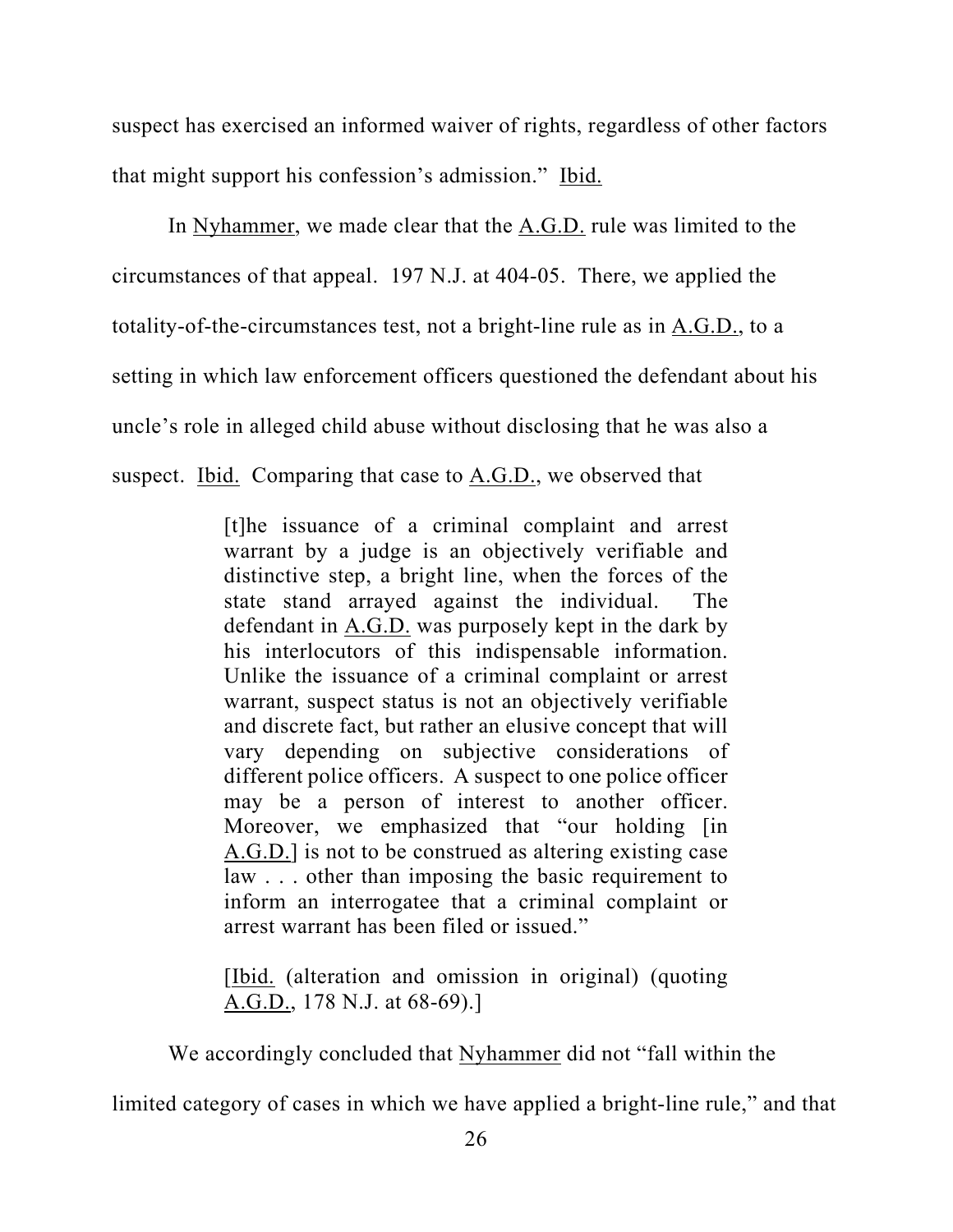the officers' failure to disclose to the defendant his status as a suspect before interrogating him should instead "be a factor in the totality-of-thecircumstances test." Id. at 405.

In Vincenty, police officers failed to inform a suspect of formal charges filed against him prior to his interrogation, in which he made selfincriminating statements. 237 N.J. at 126-29. We reiterated A.G.D.'s mandate that law enforcement officers "make a simple declaratory statement at the outset of an interrogation that informs a defendant of the essence of the charges filed against" that defendant. Id. at 134. We viewed the interrogation in Vincenty to be "precisely what A.G.D. prohibits," as it "illustrates that suspects cannot knowingly and intelligently determine whether to waive their right against self-incrimination if, when making that determination, they have not been informed of the charges filed against them." Ibid. We accordingly reversed the trial court's denial of the defendant's motion to suppress and vacated his conviction. Id. at 136.

The rule announced in A.G.D. is clear and circumscribed. If a complaint-warrant has been filed or an arrest warrant has been issued against a suspect whom law enforcement officers seek to interrogate, the officers must disclose that fact to the interrogee and inform him in a simple declaratory statement of the charges filed against him before any interrogation. Id. at 134;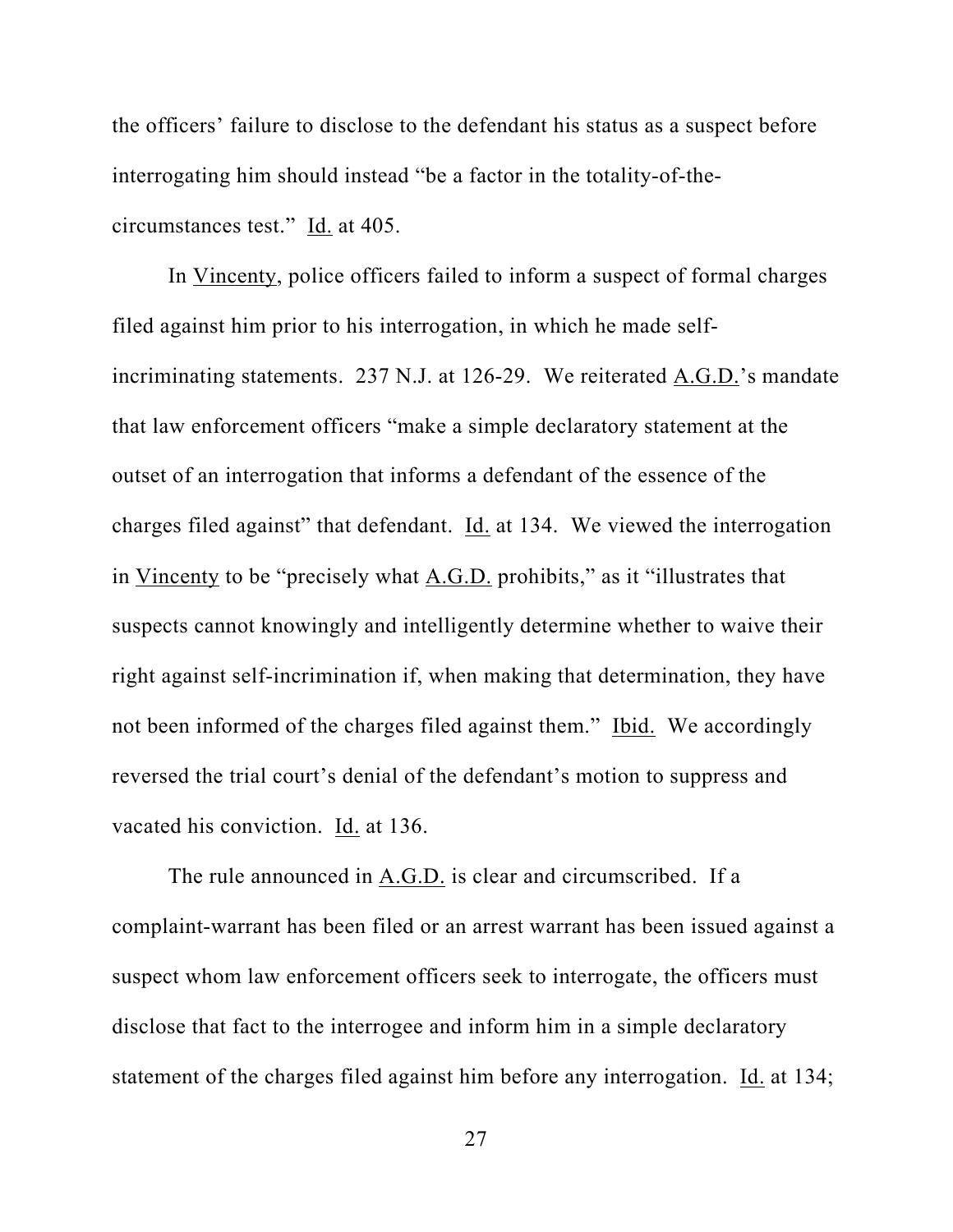Nyhammer, 197 N.J. at 404-05; A.G.D., 178 N.J. at 68-69. The officers need not speculate about additional charges that may later be brought or the potential amendment of pending charges. Nyhammer, 197 N.J. at 404-05; A.G.D., 178 N.J. at 68-69.

### C.

We concur with Judge Susswein that the Appellate Division's expansion of the rule stated in A.G.D. is unwarranted and impractical. See Sims, 466 N.J. Super. at 379-86 (Susswein, J., concurring and dissenting).<sup>1</sup>

The rule of A.G.D. mandates disclosure of factual information about pending charges that the officer can readily confirm and clearly convey. Vincenty, 237 N.J. at 132-35; A.G.D., 178 N.J. at 68-69. A complaint issued by either a judge or another judicial officer authorized by N.J.S.A. 2B:12-21, based on a finding of probable cause, is "a written statement of the essential

<sup>&</sup>lt;sup>1</sup> As Judge Susswein observed, neither the Appellate Division majority nor the parties have cited any federal or state case law prescribing a rule analogous to the Appellate Division's new rule. Id. at 383 n.5. As we noted in Nyhammer, "we are not aware of any case in any jurisdiction that commands that a person be informed of his suspect status in addition to his Miranda warnings or that requires automatic suppression of a statement in the absence of a suspect warning." 197 N.J. at 406; accord United States v. Whiteford, 676 F.3d 348, 362 (3d Cir. 2012) (observing that the court is aware of no authority "holding that a defendant must know of the charges against him to validate a Miranda waiver); United States v. Clenney, 631 F.3d 658, 668 (4th Cir. 2011) ("[Miranda] does not require that the suspect be informed of the charges against him.").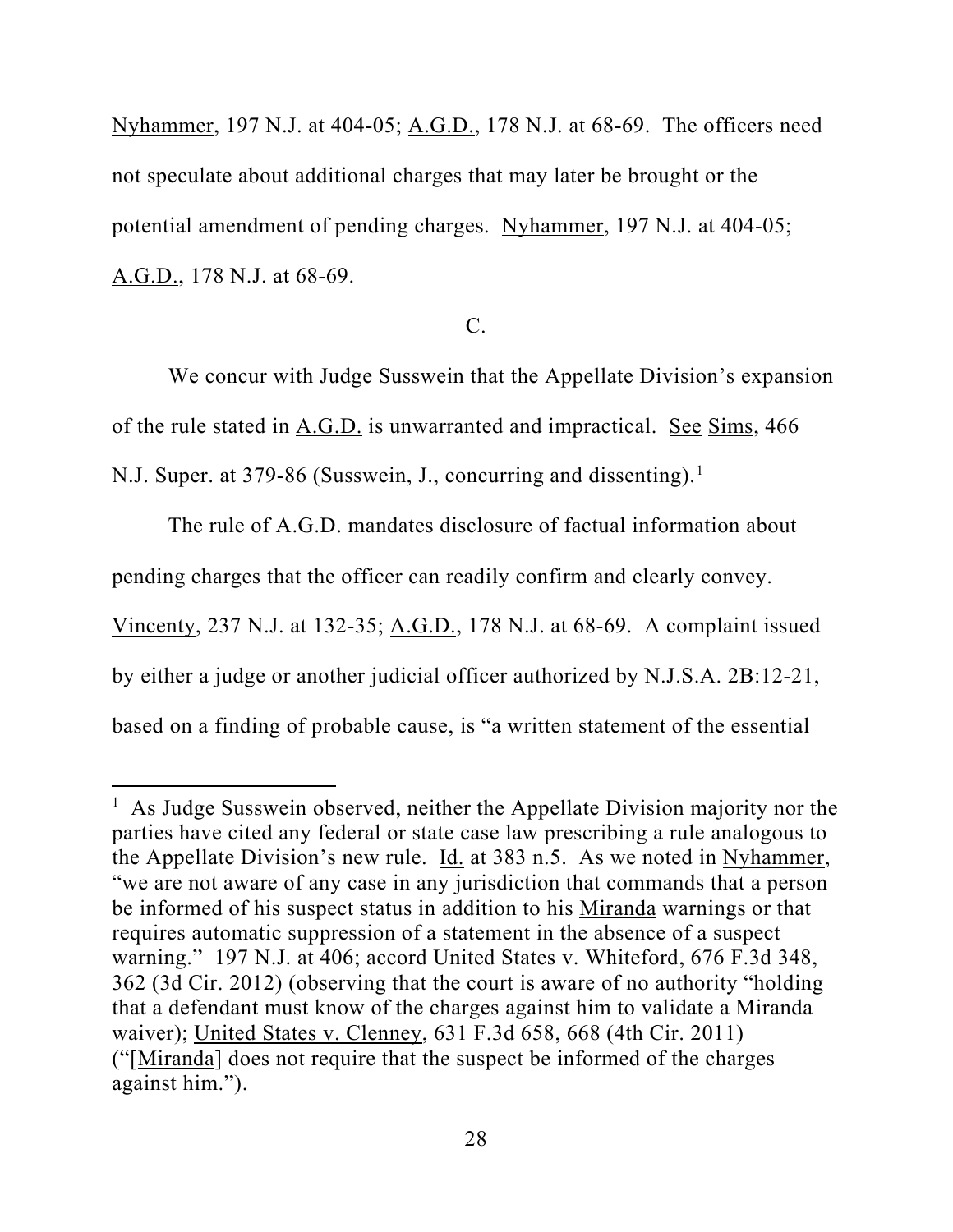facts constituting the offense charged." R.  $3:2-1(a)(1)$ ; see also R.  $3:2-3(a)$ , (b) (addressing the contents of arrest warrants, which include the "initial charge" against the defendant).<sup>2</sup> A complaint-warrant or arrest warrant notifies an interrogating police officer that a judge, or other judicial officer, has found probable cause with respect to one or more charges, and enables a police officer to make the "simple declaratory statement" that A.G.D. requires. Vincenty, 237 N.J. at 134.<sup>3</sup> So informed, the arrestee knows his "true status" before waiving his Miranda rights, and may knowingly, intelligently, and voluntarily waive those rights. A.G.D., 178 N.J. at 68.

The principle stated in A.G.D. stands in stark contrast to the Appellate Division's expanded definition of an arrestee's Miranda rights. See Sims, 466 N.J. Super. at 361-69. The Appellate Division's rule relies not on an objective statement of the charges pending against the arrestee, but on an officer's

<sup>&</sup>lt;sup>2</sup> Under N.J.S.A. 2B:12-21(a), "[a]n administrator or deputy administrator of a municipal court, authorized by a judge of that court, may exercise the power of the municipal court to administer oaths for complaints filed with the municipal court and to issue warrants and summonses." See also R.  $3:2-3(a)$  ("The warrant shall be signed by a judicial officer, which for these purposes shall be defined as the judge, clerk, deputy clerk, authorized municipal court administrator, or authorized deputy municipal court administrator.").

 $3$  The CD-1 complaint-summons and CD-2 complaint-warrant forms identify the original charges and amended charges filed against the defendant. See R. 3:2-1 to -3.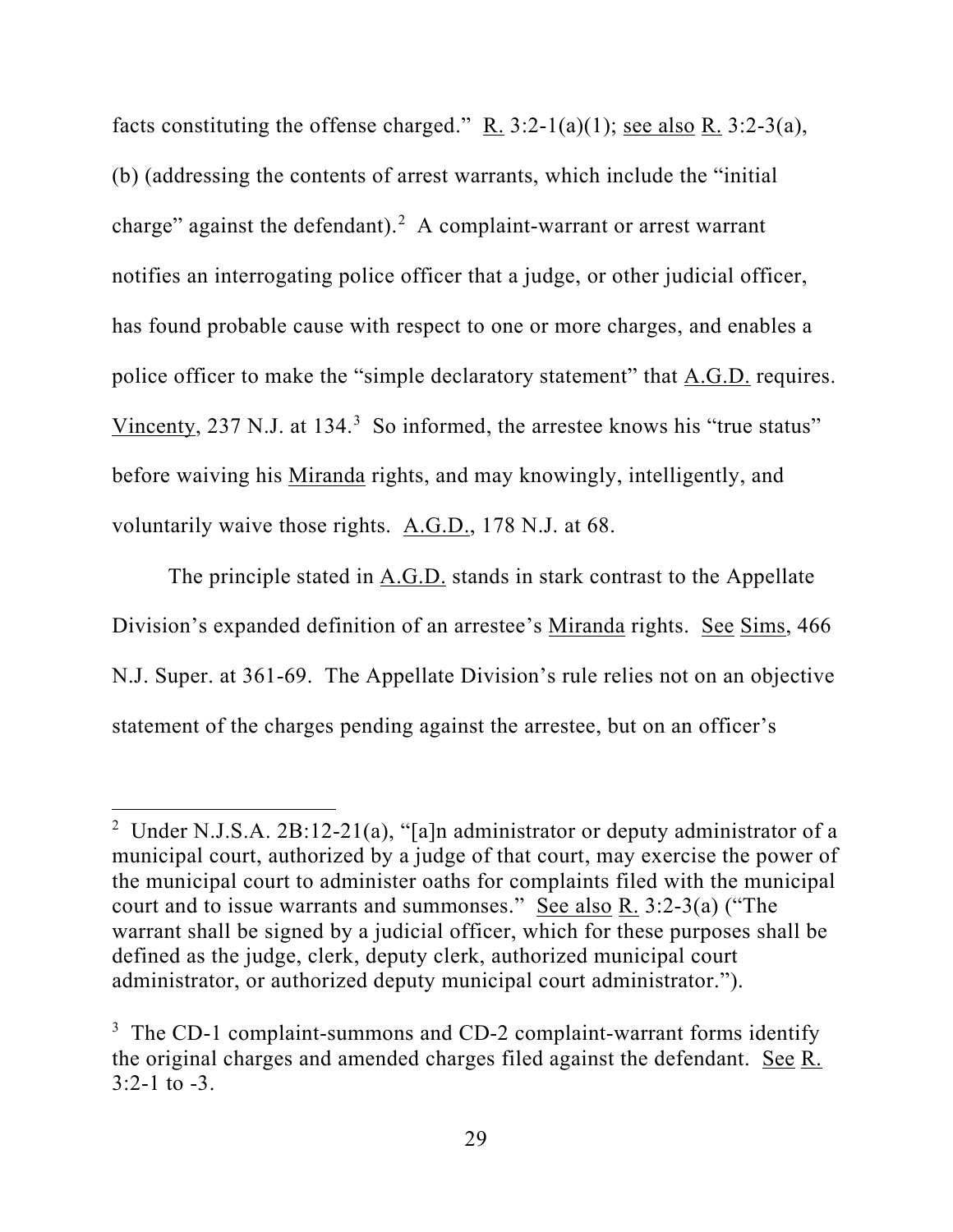prediction, based on information learned to date in a developing investigation, of what charges may be filed. As Judge Susswein observed, even when there is probable cause for an arrest, there may be insufficient information about the victim's injuries, the arrestee's mental state, and other key issues to enable an officer to accurately identify the charges. See id. at 381-83 (Susswein, J., concurring and dissenting). An officer acting in good faith might inadvertently misinform an arrestee as to the charges that he will eventually face.<sup>4</sup> We do not share the Appellate Division's conclusion that law enforcement officers can resolve any ambiguities or disputes about charging decisions before a judicial officer has reviewed the showing of probable cause and issued a complaint-warrant or arrest warrant.

Defendant suggests that if we do not adopt the Appellate Division's new rule, law enforcement officers will deliberately delay seeking a complaintwarrant or arrest warrant in order to avoid disclosing to an arrestee the charges

<sup>&</sup>lt;sup>4</sup> We do not agree with the Appellate Division that the risk of misinformation evaporates because the new rule applies only to arrests arising from an investigation, not "spontaneous" arrests. See Sims, 466 N.J. Super. at 368 n.6. The fact that an investigation has commenced does not mean that police officers can be certain about the charges that will be brought against the defendant. Nor do we subscribe to the majority's view that any logistical concerns are resolved if the new rule requires that an officer disclose only "the charge that, at the time of arrest, the officer had probable cause to believe [the] defendant committed." See id. at 368 n.7. Prior to the issuance of a complaint-warrant or arrest warrant, an officer cannot definitively determine the charges that a given interrogee will face.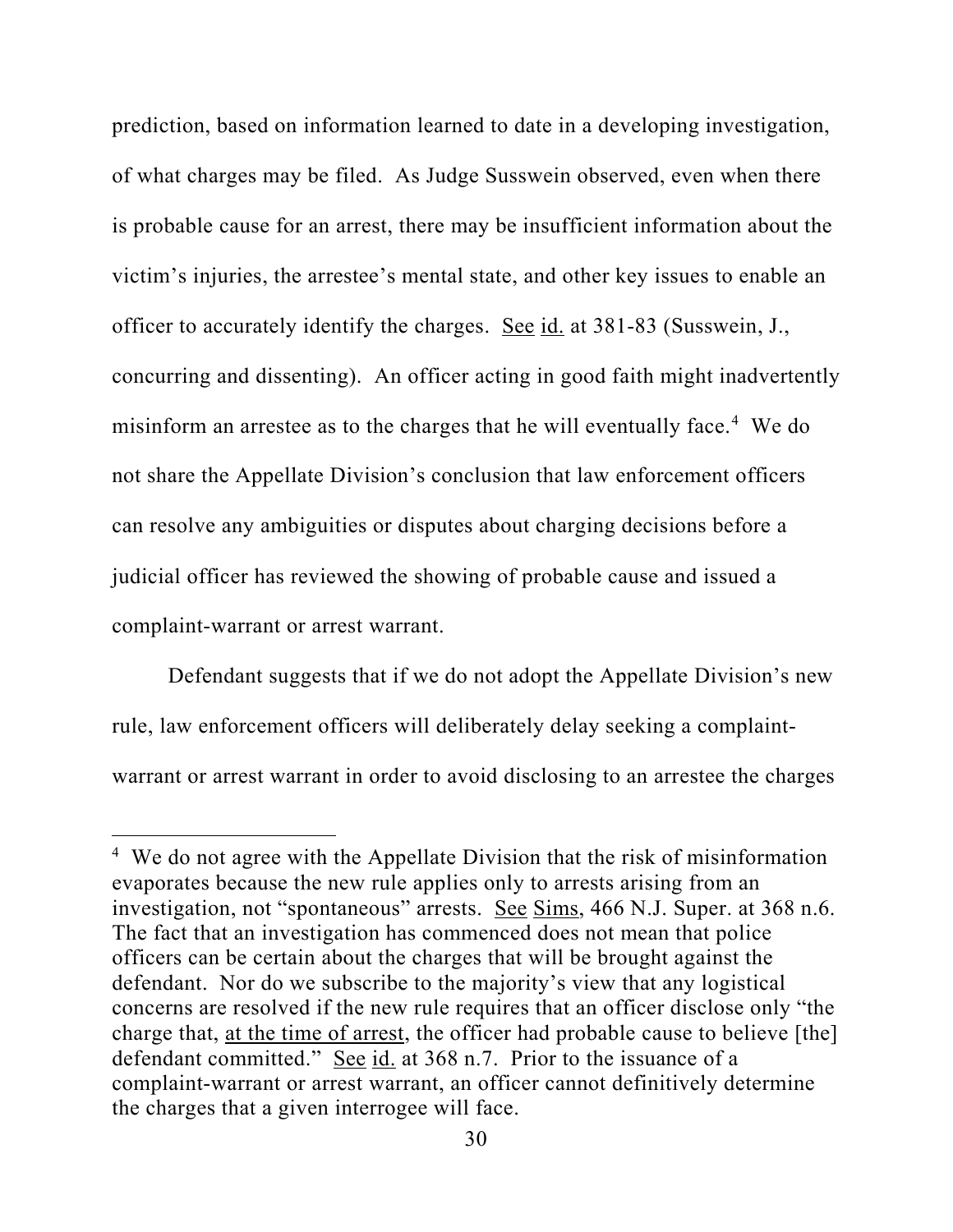that he faces. In a case in which there is evidence of such bad-faith conduct on the part of law enforcement officers, the trial court should consider such conduct as part of the totality-of-the-circumstances test. The potential for improper conduct by law enforcement to evade A.G.D. and Vincenty, however, does not justify abandoning the core principles of those decisions.

Our dissenting colleagues unaccountably characterize our decision as a change in our law on the right-against self-incrimination, venturing so far as to suggest that the issue in this case is "whether we will abandon our own jurisprudence," post at (slip op. at 14), and that our ruling creates a "shortcut" that will "erode faith in our criminal justice system," post at (slip op. at 9). To the contrary, it is the dissent that presses for a change in our jurisprudence: a substantial expansion of the rule stated in A.G.D. and Vincenty that confers on suspects broader rights in the interrogation setting than those conferred by federal Fifth Amendment jurisprudence and the State Constitution. See Vincenty, 237 N.J. at 132-35; A.G.D., 178 N.J. at 68-69. Were the dissent's view to prevail, the rule imposed on law enforcement would not comport with our prior precedent, but starkly depart from that precedent and from the law of every other jurisdiction.

In short, we share Judge Susswein's reservations about the Appellate Division's new rule requiring officers to tell an arrestee, not subject to a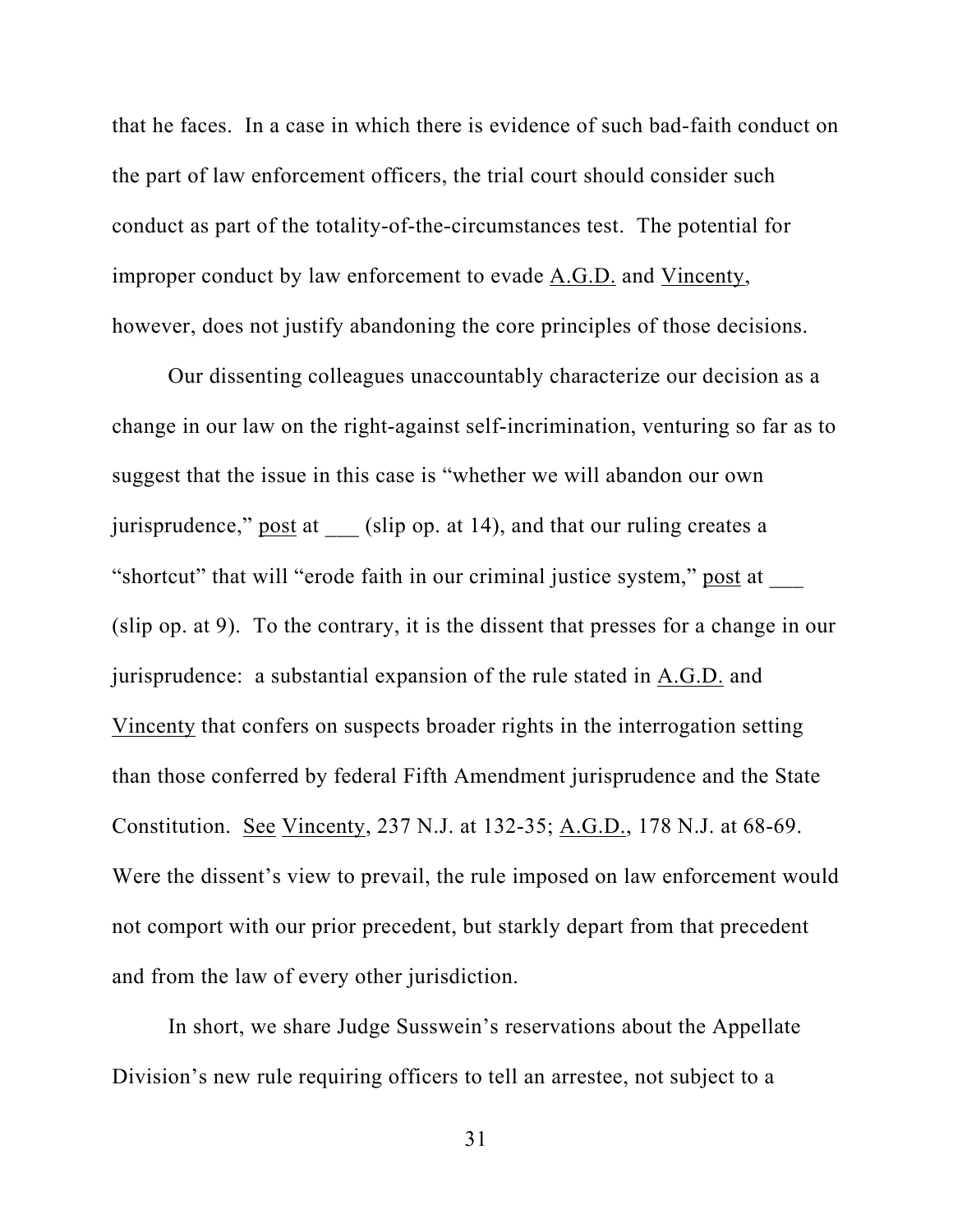complaint-warrant or arrest warrant, what charges he faces before interrogating him. We decline to adopt that rule.

#### D.

Affording to the trial court's findings of fact the deference which our law requires, we affirm the court's application of the totality-of-thecircumstances standard to deny defendant's motion to suppress his statement.

That standard requires that we "consider such factors as the defendant's 'age, education, and intelligence, advice as to constitutional rights, length of detention, whether the questioning was repeated and prolonged in nature and whether physical punishment or mental exhaustion was involved." Nyhammer, 197 N.J. at 402 (quoting Presha, 163 N.J. at 313). The interrogee's "previous encounters with the law" may also be a relevant factor. Presha, 163 N.J. at 313 (quoting State v. Miller, 76 N.J. 392, 402 (1978)). In short, "the root of the inquiry is whether a suspect's will has been overborne by police conduct." Ibid.

As the trial court noted and the record makes clear, defendant was read his Miranda rights and waived those rights verbally and in writing. The court found no evidence that before or during the two-and-a-half-hour interrogation, the detectives threatened defendant, subjected him to mental exhaustion or physical stress, ignored a request to leave, or acted in any manner to overbear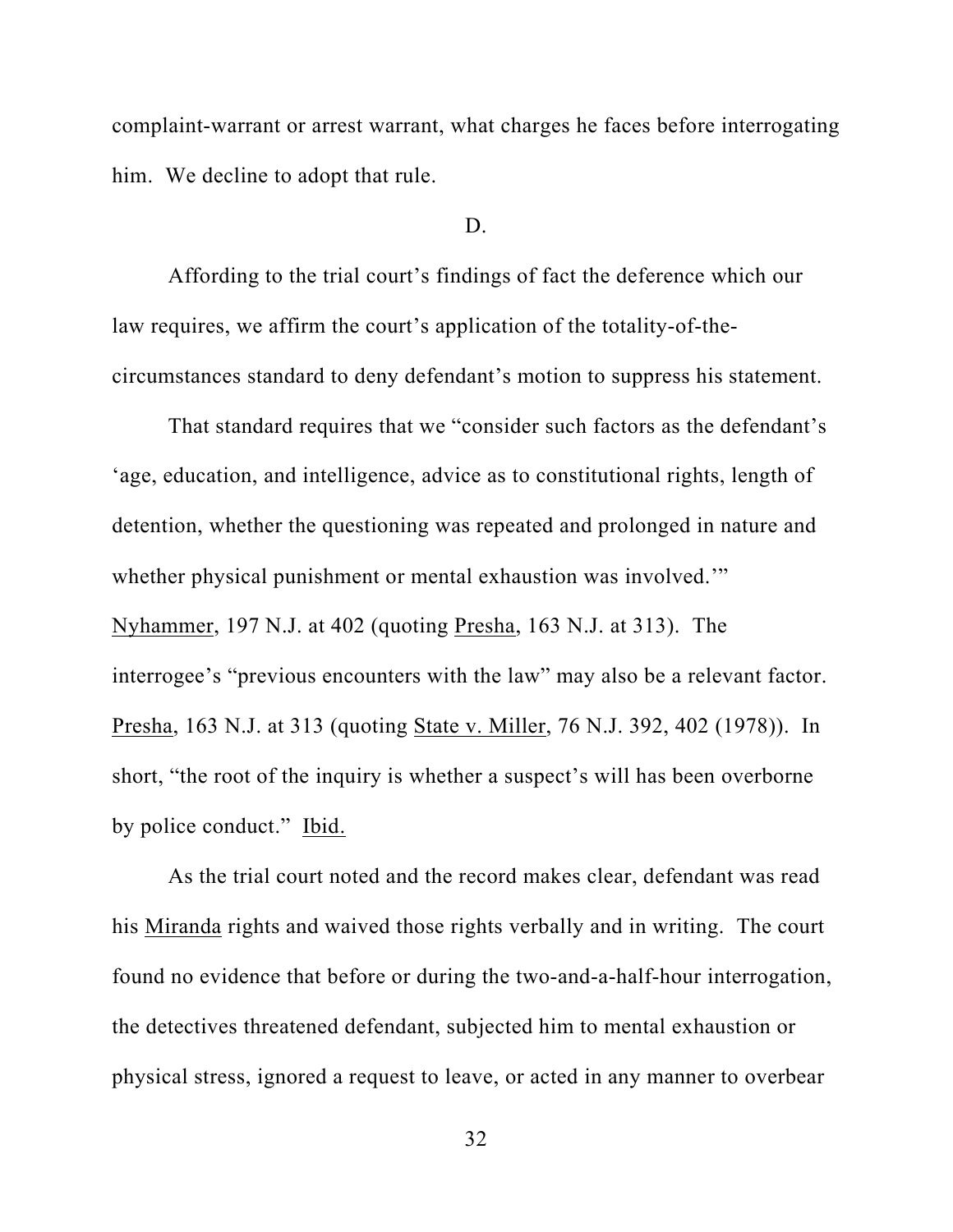his will. As the trial court noted, defendant, who had prior experience with the criminal justice system, repeatedly denied involvement in the shooting during his interrogation.

We find the trial court's findings to be supported by sufficient credible evidence in the record. We concur with the trial court that the totality of the circumstances warranted the denial of defendant's motion to suppress his April 14, 2014 statement to police, and we accordingly reverse the Appellate Division's determination on that issue.

## IV.

#### A.

We next consider the trial court's decision to admit into evidence P.V.'s testimony at the Wade/Henderson hearing at defendant's trial.

Generally, we "review evidentiary rulings under a deferential standard and will 'uphold [the trial court's] determinations absent a showing of an abuse of discretion.'" State v. Trinidad, 241 N.J. 425, 448 (2020) (alteration in original) (quoting State v. Scott, 229 N.J. 469, 479 (2017)). We entrust to trial judges "'a wide latitude of judgment,'" and, therefore, the trial court's evidentiary ruling "will not be upset unless . . . there has been a clear error of judgment." State v. Koedatich, 112 N.J. 225, 313 (1988) (quoting State v. Balthrop, 92 N.J. 542, 548 (1983) (Schreiber, J., dissenting)). We review de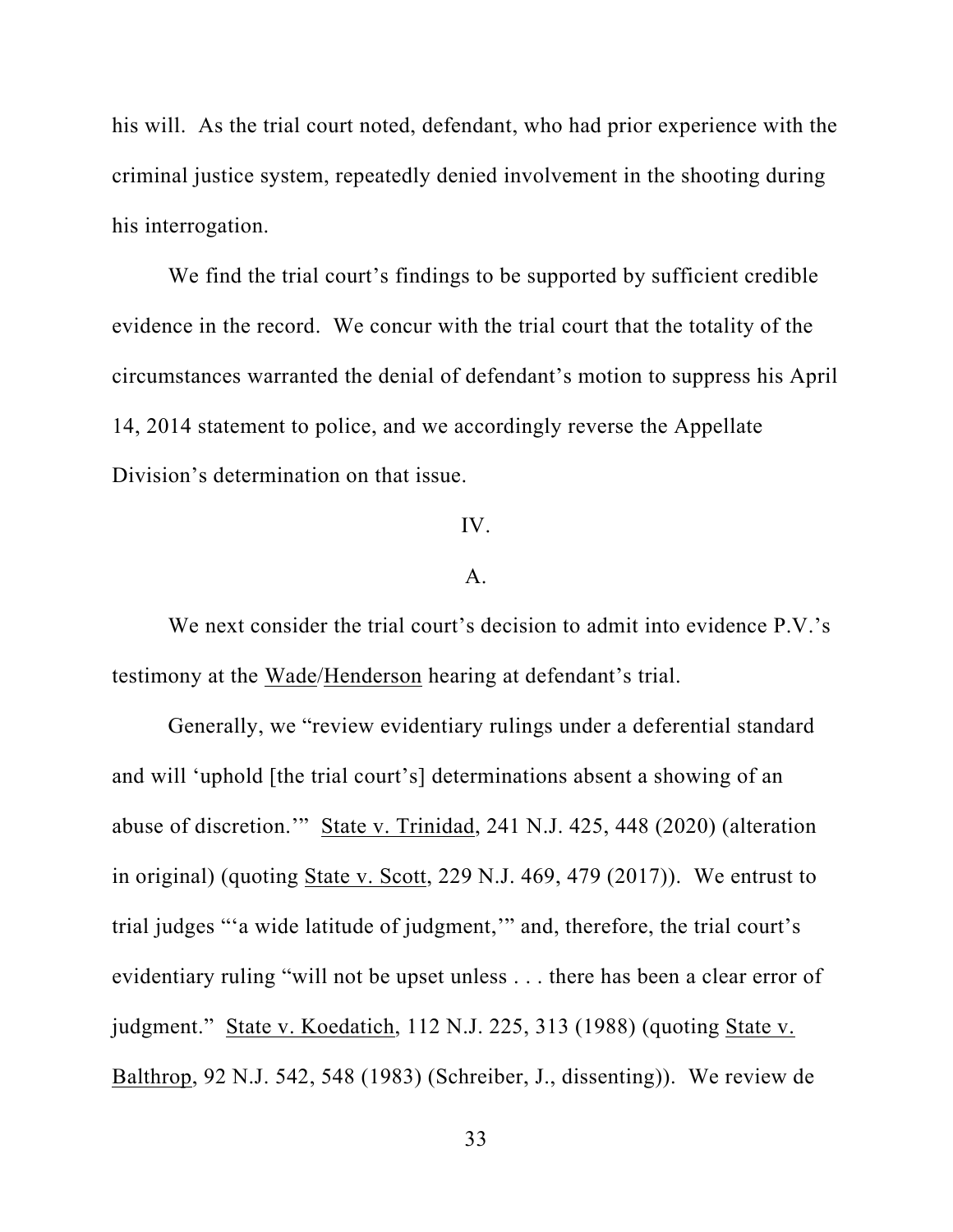novo the court's legal determinations, including its ruling that the admission at trial of P.V.'s testimony at the Wade/Henderson hearing did not violate defendant's confrontation rights. See State v. Wilson, 227 N.J. 534, 544 (2017).

The Appellate Division reversed the trial court's evidentiary determination on two grounds: that P.V.'s prior testimony did not meet the requirements of N.J.R.E.  $804(b)(1)(A)$ , and that the admission of that testimony violated defendant's confrontation rights. We consider each issue in turn.

## B.

### 1.

N.J.R.E. 801(c) defines hearsay as a statement that "(1) the declarant does not make while testifying at the current trial or hearing; and (2) a party offers in evidence to prove the truth of the matter asserted in the statement." "Hearsay is generally inadmissible unless an exception applies." State v. Williamson, 246 N.J. 185, 199 (2021); accord N.J.R.E. 802.

Subject to the notice requirements of N.J.R.E. 807, N.J.R.E.  $804(b)(1)(A)$  authorizes the admission of an unavailable declarant's testimony from a prior proceeding if the testimony

> (i) was given by a witness at a prior trial of the same or a different matter, or in a hearing or deposition taken in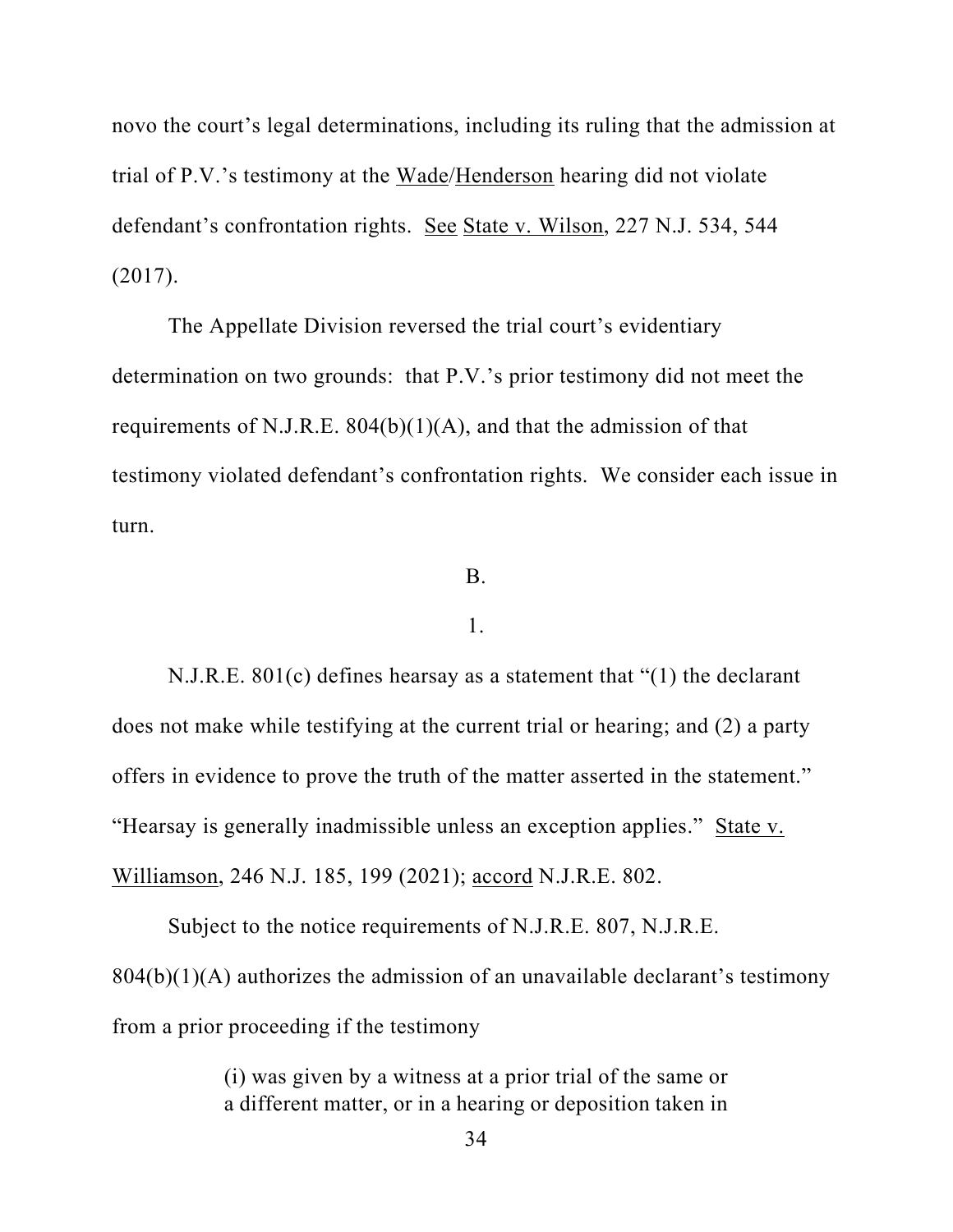compliance with law in the same or another proceeding; and (ii) is now offered against a party who had an opportunity and similar motive in the prior trial, hearing or deposition to develop the testimony by examination or cross-examination.

 $[N.J.R.E. 804(b)(1)(A).]$ 

First, N.J.R.E.  $804(b)(1)(A)$  requires that the witness who gave the prior testimony be "unavailable," as defined by N.J.R.E. 804(a). N.J.R.E. 804(a) identifies four settings in which a witness is declared "unavailable" for purposes of N.J.R.E. 804, "[e]xcept when the declarant's unavailability has been procured or wrongfully caused by the proponent of declarant's statement for the purpose of preventing declarant from attending or testifying." In one of those settings, a declarant who "persists in refusing to testify concerning the subject matter of the statement despite an order of the court to do so" is deemed "unavailable" to testify at trial. N.J.R.E. 804(a)(2); see also Biunno, Weissbard & Zegas, Current N.J. Rules of Evidence, cmt. 1 on N.J.R.E. 804(a) (2022) ("A declarant is 'unavailable' under N.J.R.E.  $804(a)(2)$  if they refuse to testify despite a court order to do so."); State v. Cabbell, 207 N.J. 311, 336 (2011) ("[A] witness is effectively absent from trial and does not 'appear' for crossexamination if he invokes his Fifth Amendment privilege in response to every question.").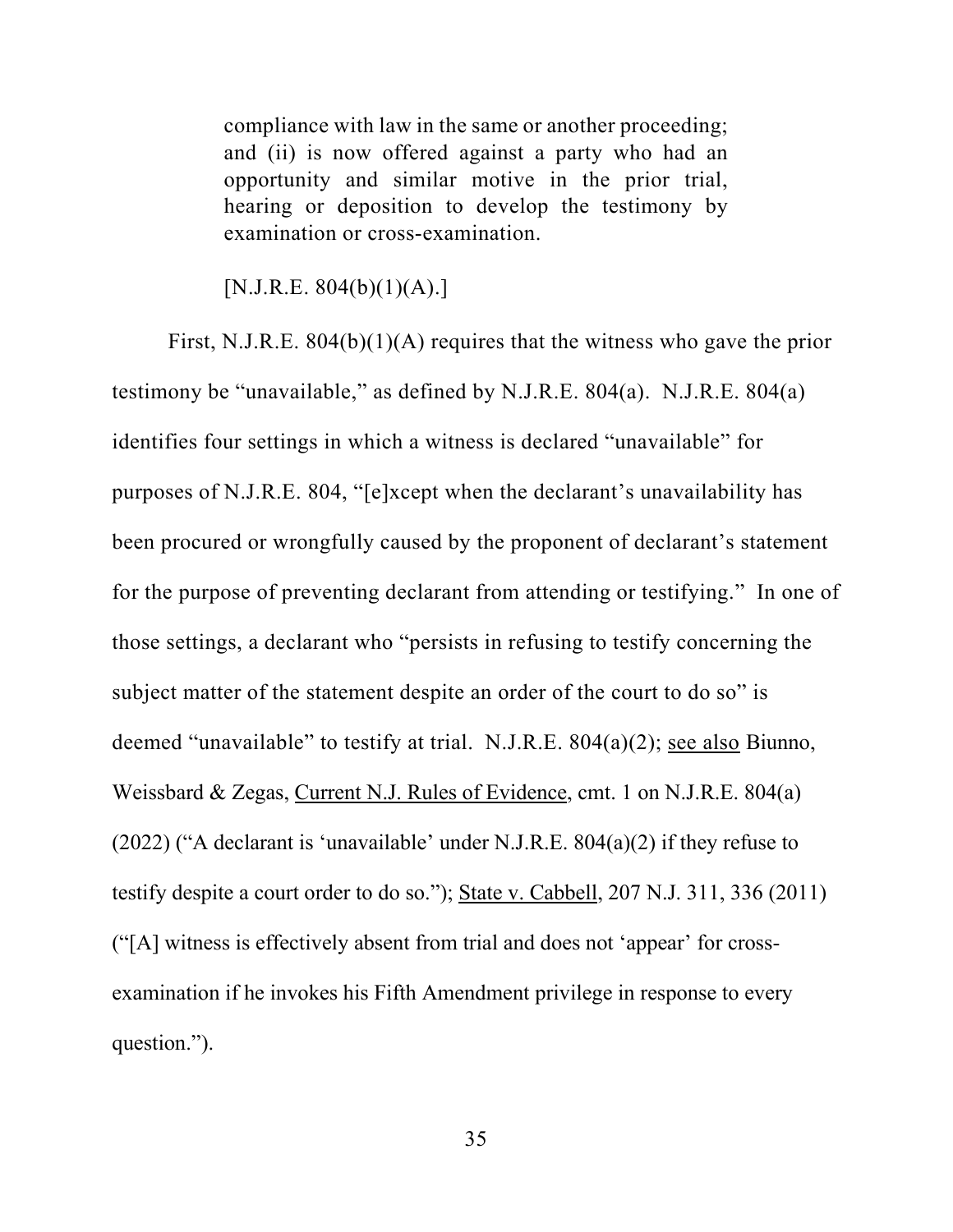Second, N.J.R.E.  $804(b)(1)(A)$  requires that the party against whom the prior testimony is offered had an "opportunity" in the prior trial, hearing, or deposition "to develop the testimony by examination or cross-examination." The 1991 Supreme Court Committee Comment to this rule makes clear that the term, "develop the testimony by examination or cross-examination" is "intended to include direct and redirect examination as well as crossexamination as in Fed. R. Evid. 804(b)(1)." Official Comment to N.J.R.E. 804(b)(1)(A); see, e.g., United States v. Salim, 855 F.2d 944, 953-54 (2d Cir. 1988) (observing that, under Fed. R. Evid. 804(b)(1), a defendant is entitled to "an opportunity for effective cross-examination, not cross-examination that is effective in whatever way, and to whatever extent, the defense might wish" (quoting Delaware v. Fensterer, 474 U.S. 15, 20 (1985))).

Finally, N.J.R.E.  $804(b)(1)(A)$  mandates that the party against whom the prior testimony is offered has a "similar motive in the prior trial, hearing, or deposition to develop the testimony by examination or cross-examination." Construing Fed. R. Evid. 804(b)(1), which is closely analogous to N.J.R.E.  $804(b)(1)(A)$ ,<sup>5</sup> the Second Circuit has held that

 $5$  Fed. R. Evid. 804(b)(1) authorizes the admission of an unavailable declarant's prior testimony that

<sup>(</sup>A) was given as a witness at a trial, hearing, or lawful deposition, whether given during the current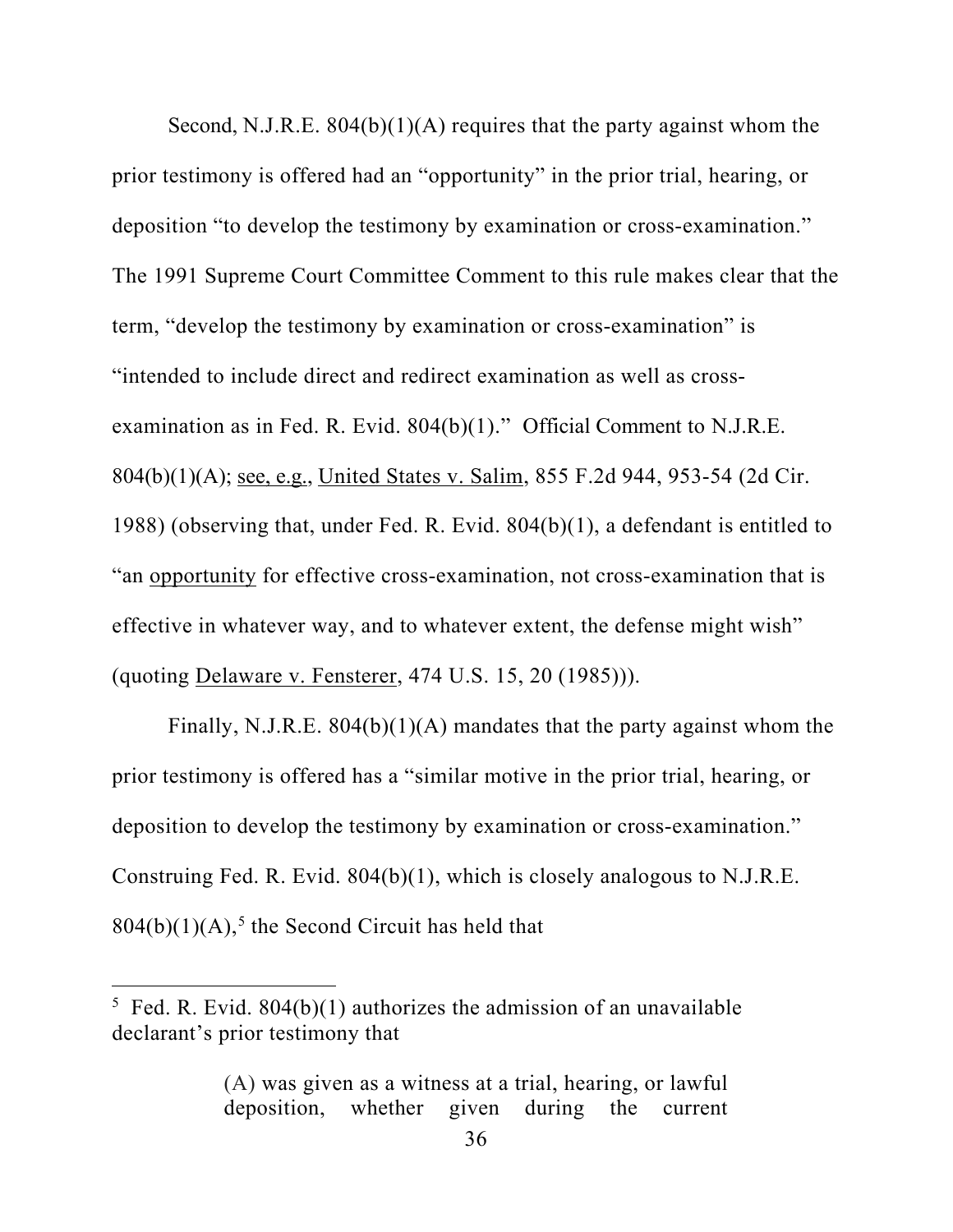[t]he proper approach . . . in assessing similarity of motive under Rule 804(b)(1) must consider whether the party resisting the offered testimony at a pending proceeding had at a prior proceeding an interest of substantially similar intensity to prove (or disprove) the same side of a substantially similar issue. The nature of the two proceedings -- both what is at stake and the applicable burden of proof -- and, to a lesser extent, the cross-examination at the prior proceeding -- both what was undertaken and what was available but forgone - will be relevant though not conclusive on the ultimate issue of similarity of motive.

[United States v. DiNapoli, 8 F.3d 909, 914-15 (2d Cir. 1993) (en banc).]

As the Ninth Circuit has observed, "[t]he 'similar motive' requirement is inherently factual and depends, at least in part, on the operative facts and legal issues and on the context of the proceeding." United States v. Geiger*,* 263 F.3d 1034, 1038 (9th Cir. 2001) (citing United States v. Salerno, 505 U.S. 317, 324-25 (1992)); see also United States v. Feldman, 761 F.2d 380, 385 (7th Cir. 1985) ("[A] court must evaluate not only the similarity of the issues, but also the purpose for which the testimony is given.").

The State, as the proponent of the evidence, bears the burden to demonstrate both that the declarant is unavailable and that, at the prior trial,

proceeding or a different one; and (B) is now offered against a party who had -- or, in a civil case, whose predecessor in interest had -- an opportunity and similar motive to develop it by direct, cross-, or redirect examination.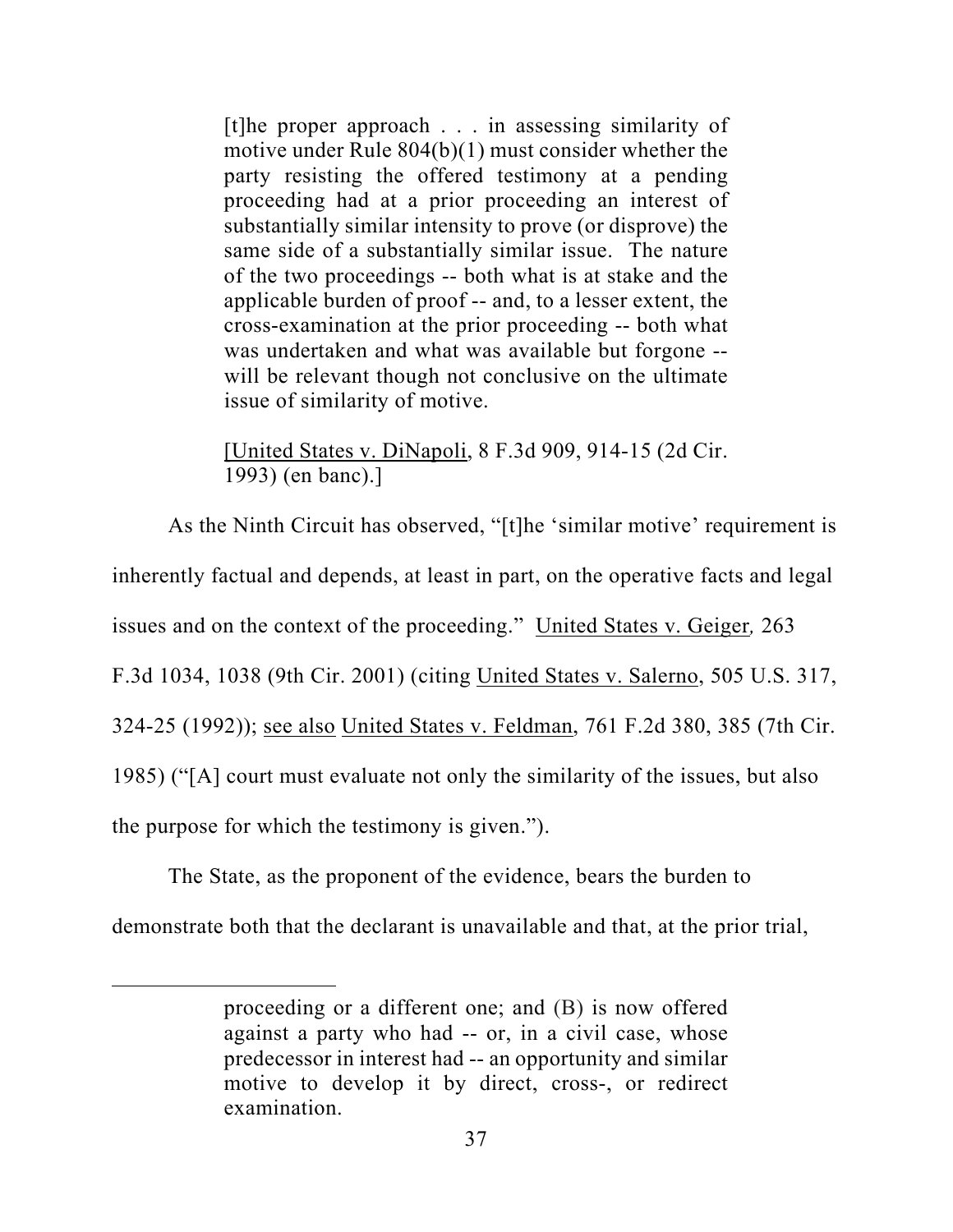hearing, or deposition, the defendant had an opportunity and similar motive to cross-examine the declarant. See, e.g., State v. Maben, 132 N.J. 487, 500 (1993) (recognizing that the State is required "to prove unavailability and a good-faith effort to procure the witness before allowing the introduction of hearsay testimony").

#### 2.

We view the trial court's admission of P.V.'s prior testimony to constitute a proper application of N.J.R.E.  $804(b)(1)(A)$ .

First, the trial court correctly concluded that at the time of defendant's trial, P.V. was a declarant who "persists in refusing to testify concerning the subject matter of the statement despite an order of the court to do so," and was therefore "unavailable" under N.J.R.E. 804(a)(2). P.V. confirmed in a hearing outside the jury's presence during trial that he would invoke his right against self-incrimination under the Fifth Amendment if called as a witness. P.V. maintained that position despite the State's offer of immunity pursuant to N.J.S.A. 2A:81-17.3 and the trial court's order that he testify. Accordingly, the State met the "unavailability" requirement of N.J.R.E. 804(a) under subsection  $(a)(2)$ .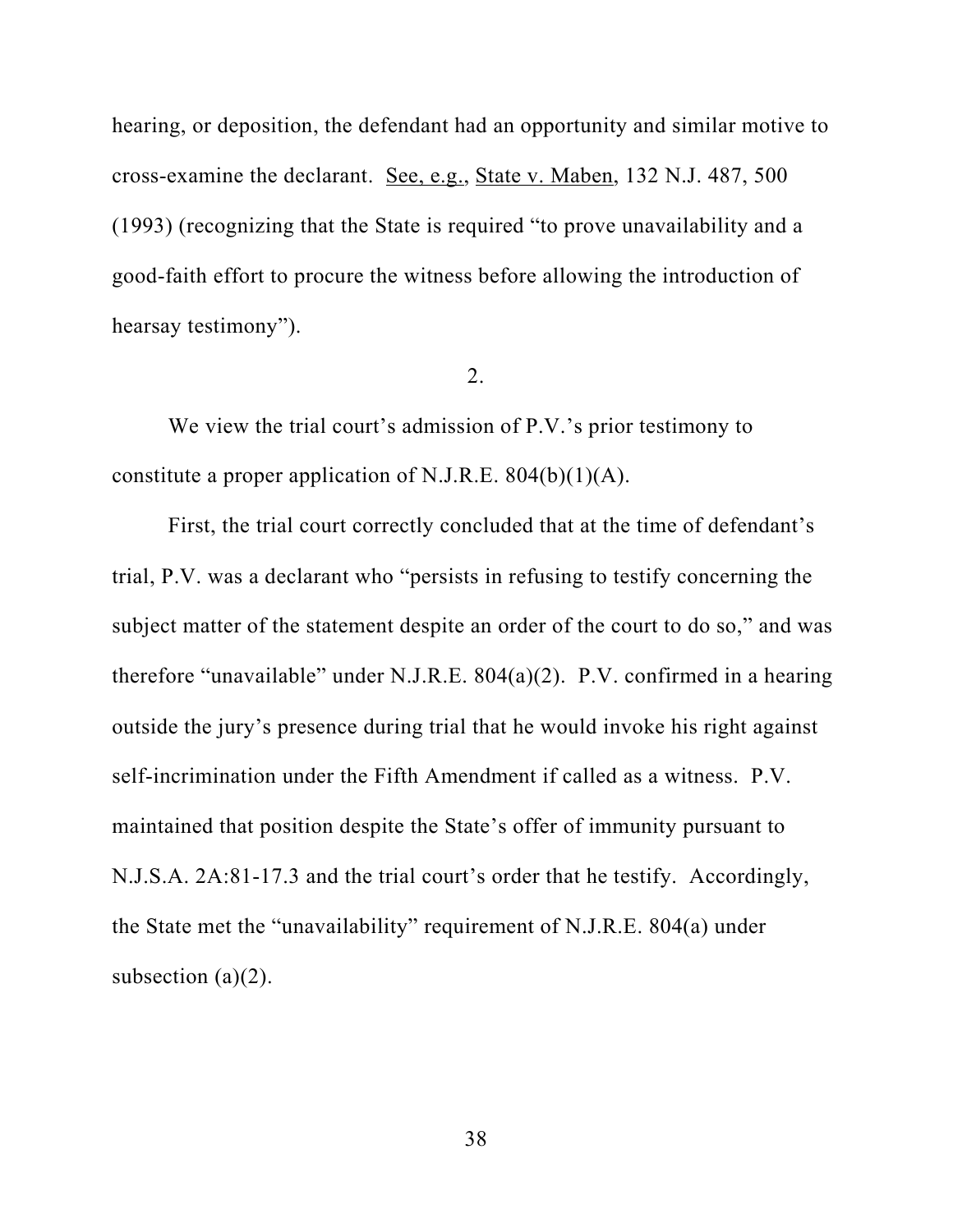Second, the Wade/Henderson hearing at which P.V. testified was a "hearing" in the "same . . . proceeding" as defendant's trial within the meaning of N.J.R.E.  $804(b)(1)(A)$ .

Third, the State demonstrated that at the Wade/Henderson hearing, defendant had "an opportunity . . . to develop the testimony by examination or cross-examination." N.J.R.E.  $804(b)(1)(A)$ . Indeed, when cross-examined by defense counsel, P.V. claimed not to recall the April 9, 2014 shooting. He suggested that some of the responses attributed to him in the transcript of his statement constituted his mother's comments, not his. P.V. implied that his statement to police was affected by the medication that he was taking. He stated that he did not have a close relationship with defendant or his brother. P.V. denied any recollection of identifying defendant as the man who shot him. He expressed fear of the prosecutor's office and the police, and confirmed his prior convictions and prison sentences. In short, defense counsel not only had the opportunity to cross-examine P.V., as N.J.R.E.  $804(b)(1)(A)$  requires, but thoroughly and skillfully questioned P.V. The jury had the benefit of that cross-examination when it considered P.V.'s Wade/Henderson hearing testimony and assessed his credibility.

Fourth, the State also demonstrated that defendant had a "similar motive" at the Wade/Henderson hearing "to develop the testimony by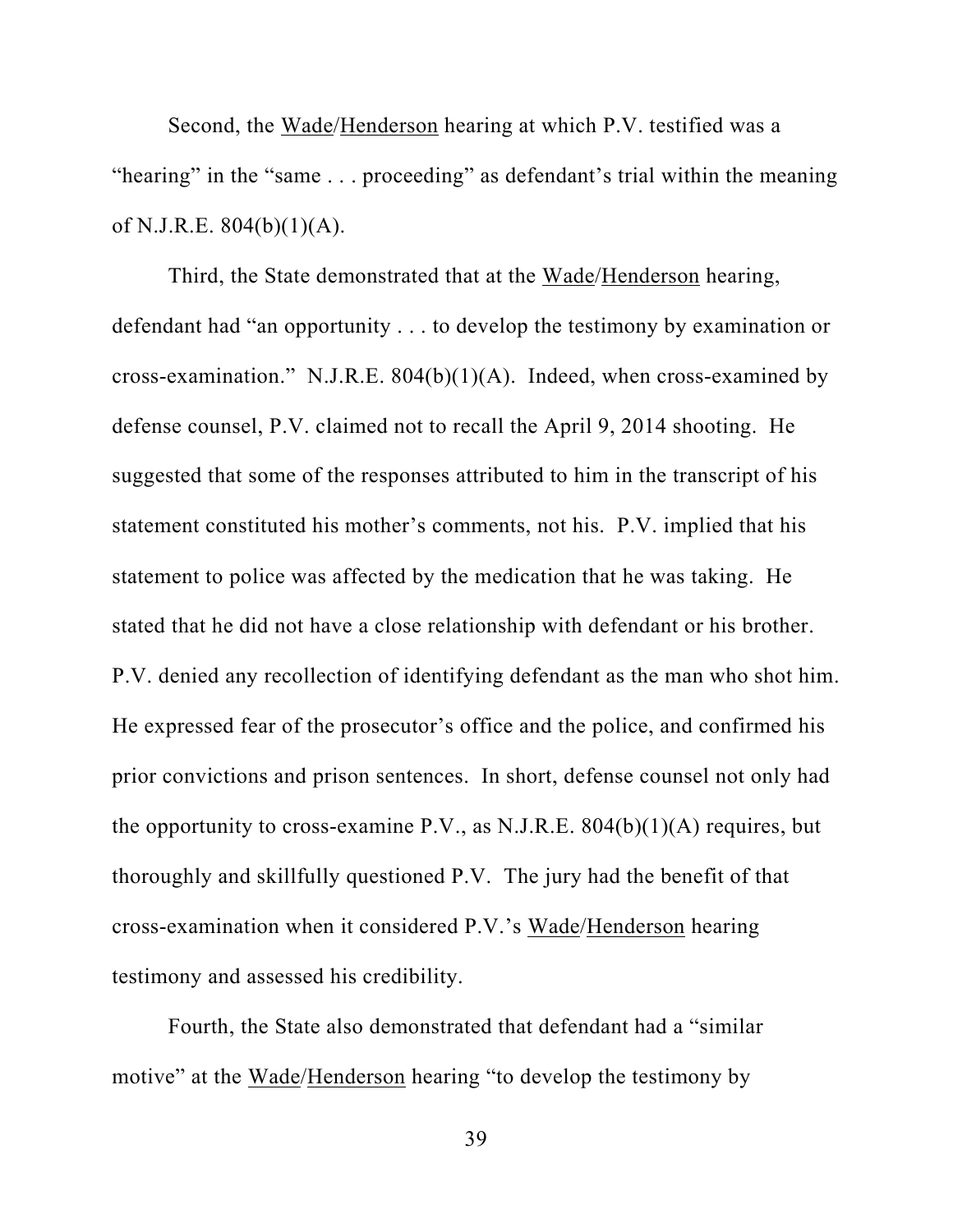examination or cross-examination." N.J.R.E.  $804(b)(1)(A)$ . At the hearing, as at trial, defendant's motive was to impeach P.V.'s credibility, underscore P.V.'s claimed lack of recollection, suggest that police coercion was a factor in P.V.'s identification of defendant, and attack P.V.'s statement as unreliable. In short, defendant's objectives in the two settings were similar, if not identical.

Accordingly, the trial court properly ruled that P.V.'s prior testimony was admissible pursuant to N.J.R.E.  $804(b)(1)(A)$ .

# C.

### 1.

We next consider defendant's argument that the introduction of P.V.'s statement violated his rights under the Confrontation Clause.

"In all criminal prosecutions, the accused shall enjoy the right . . . to be confronted with the witnesses against him." U.S. Const. amend. VI; see also N.J. Const. art. I, ¶ 10 ("In all criminal prosecutions the accused shall have the right . . . to be confronted with the witnesses against him  $\dots$ .").

Our confrontation jurisprudence "traditionally has relied on federal case law to ensure that the two provisions provide equivalent protection." State v. Roach, 219 N.J. 58, 74 (2014); see also State v. Miller, 170 N.J. 417, 425 (2002) (explaining that "[t]he New Jersey Constitution contains a cognate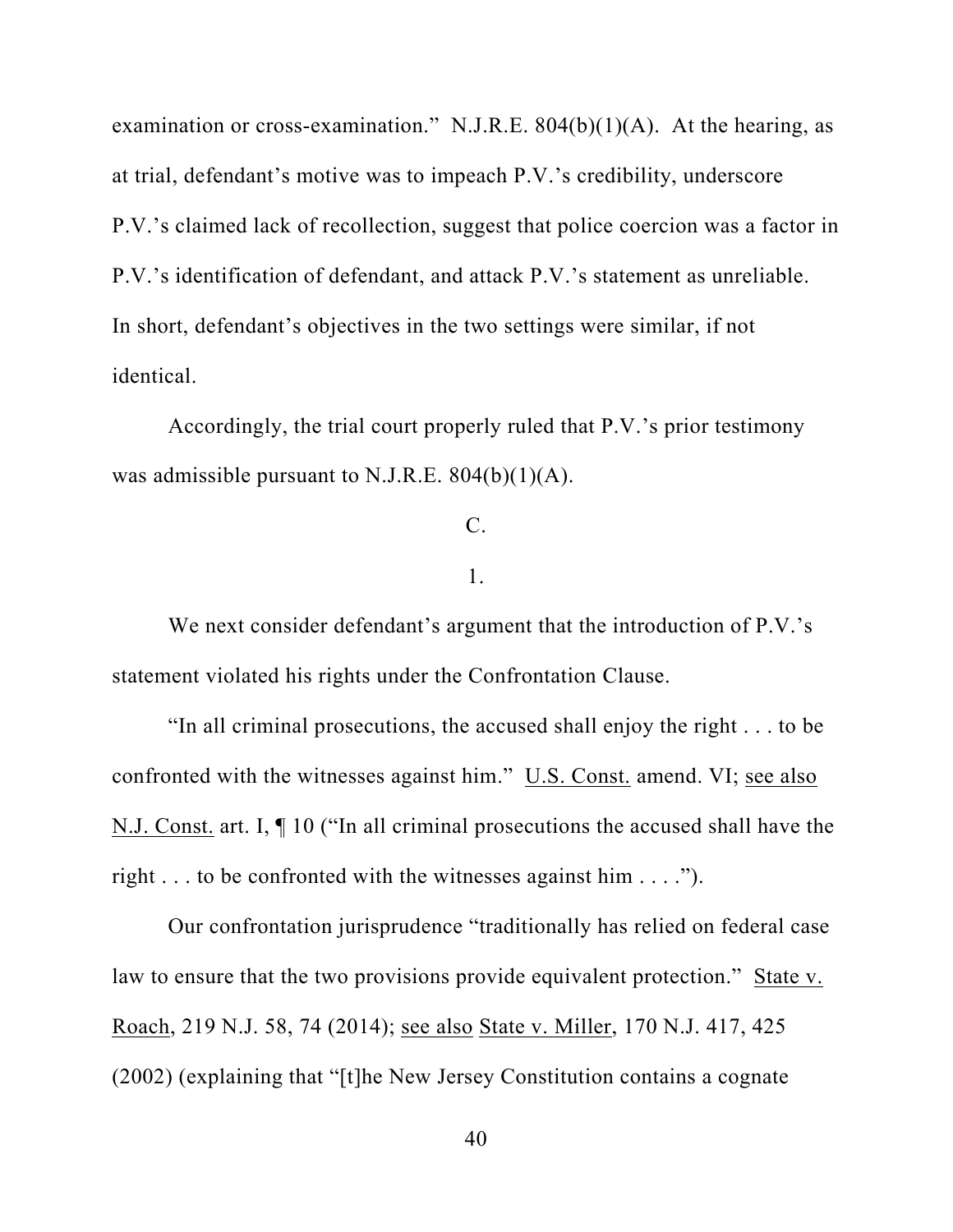guarantee" to that of the Sixth Amendment); Cabbell, 207 N.J. at 328 n.11 (noting that for purposes of the Court's discussion in that case, "references to the Sixth Amendment are interchangeable with Article I, Paragraph 10 of our State Constitution").

In Crawford v. Washington, the United States Supreme Court held that the framers of the Constitution intended the Confrontation Clause to bar the admission of "testimonial statements of a witness who did not appear at trial unless [the declarant is] unavailable to testify, and the defendant had . . . a prior opportunity for cross-examination." 541 U.S. 36, 53-54 (2004).

The State need not demonstrate that the defendant undermined the credibility of the unavailable witness at the prior proceeding to satisfy the constitutional test; as the Supreme Court has noted, "successful crossexamination is not the constitutional guarantee." United States v. Owens, 484 U.S. 554, 560 (1988); accord Cabbell, 207 N.J. at 337. Instead, "the Confrontation Clause guarantees an opportunity for effective crossexamination, not cross-examination that is effective in whatever way, and to whatever extent, the defense might wish." Fensterer, 474 U.S. at 20. Although "Crawford does not provide a specific standard for determining whether a defendant had an opportunity to cross-examine a witness, ... it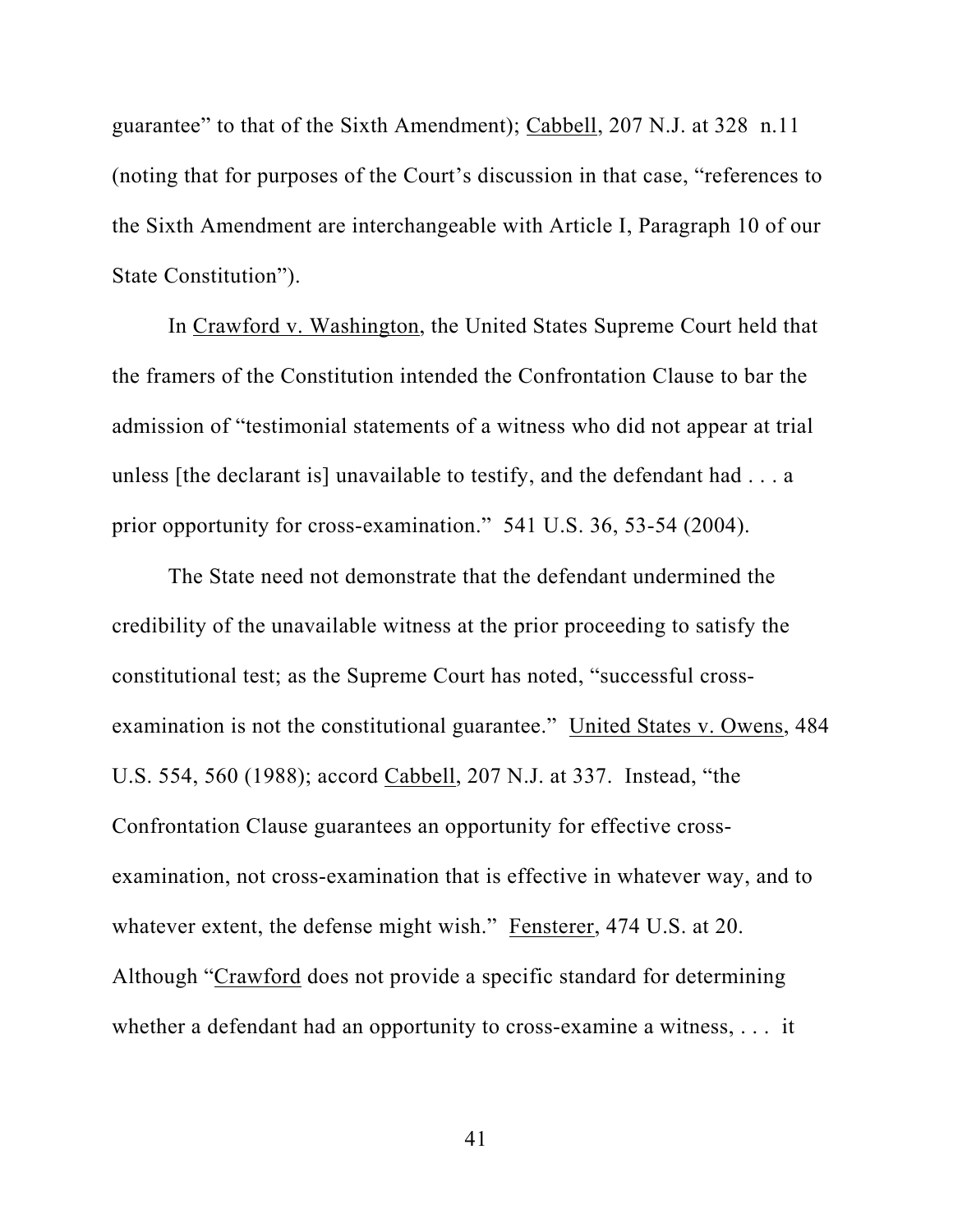does suggest that the prior opportunity must be adequate." Rolan v. Coleman, 680 F.3d 311, 327 (3d Cir. 2012) (citing Crawford, 541 U.S. at 57).

Federal courts have held that a witness's testimony at a preliminary hearing, such as the Wade/Henderson hearing at issue here, can provide the constitutionally mandated opportunity to cross-examine. See Gibbs v. Covello, 996 F.3d 596, 601 (9th Cir.) (holding that the government did not offend the Confrontation Clause when it introduced the preliminary hearing testimony of a witness unavailable at trial as long as the defendant had a prior opportunity to cross-examine), cert. denied, 142 S. Ct. 453 (2021); United States v. Ralston, 973 F.3d 896, 911 (8th Cir. 2020) (affirming the district court's decision rejecting a confrontation challenge to an unavailable witness's testimony at a preliminary hearing); Williams v. Bauman, 759 F.3d 630, 634- 35 (6th Cir. 2014) (holding that the defendant's confrontation rights were not violated by the admission of preliminary hearing testimony of a witness who died before trial); Rolan, 680 F.3d at 326-37 (affirming the district court's holding that the defendant had an opportunity to cross-examine a witness at a prior trial and preliminary hearing that satisfied the Confrontation Clause).

Moreover, the defendant may be deemed to have had a prior opportunity for cross-examination even if the witness denies recollection of relevant events. The Supreme Court has noted that the Confrontation Clause provides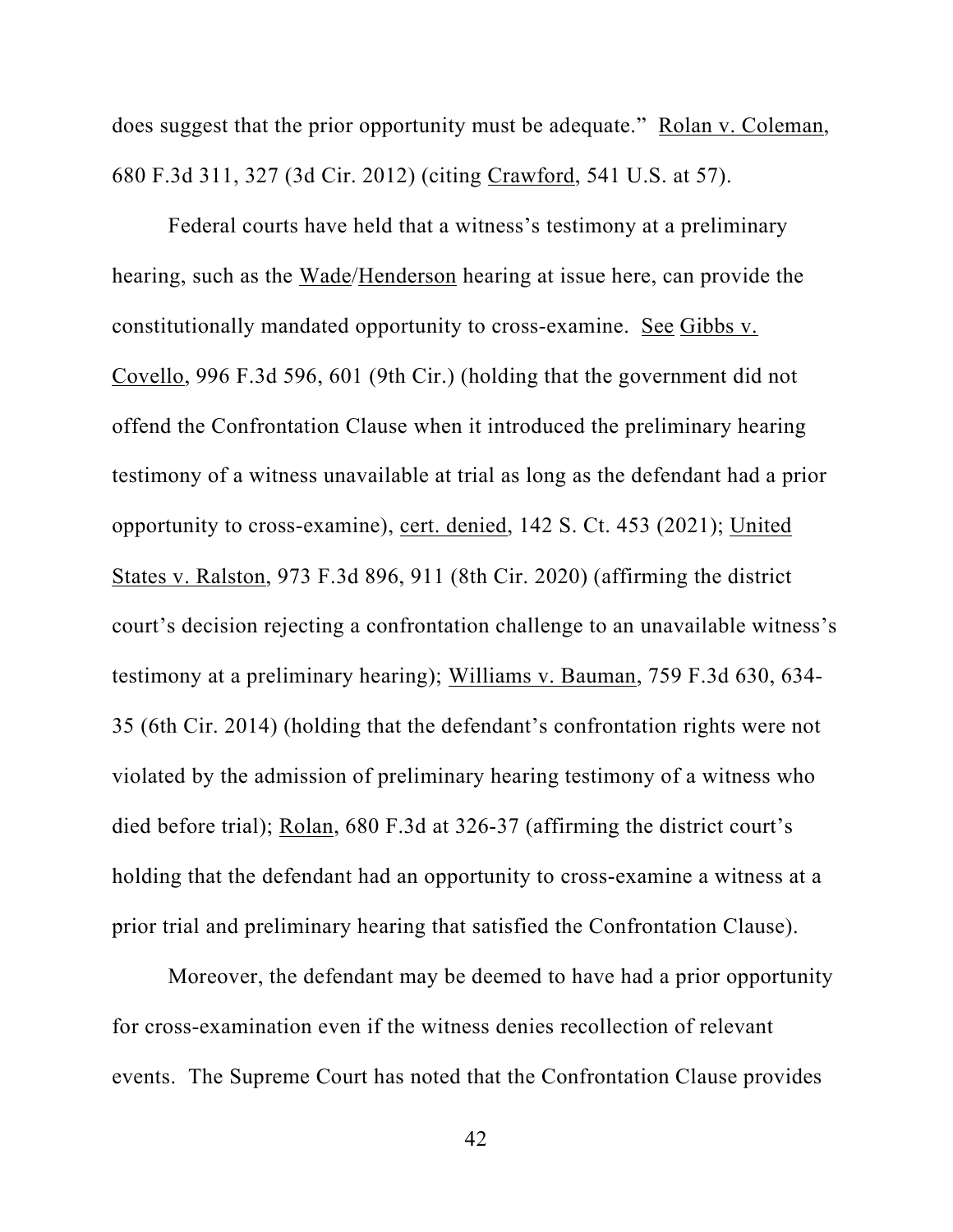"no guarantee that every witness called by the prosecution will refrain from giving testimony that is marred by forgetfulness, confusion, or evasion," but rather "is generally satisfied when the defense is given a full and fair opportunity to probe and expose these infirmities through cross-examination, thereby calling to the attention of the factfinder the reasons for giving scant weight to the witness' testimony." Owens, 484 U.S. at 558 (quoting Fensterer, 474 U.S. at 21-22); accord State v. Brown, 138 N.J. 481, 543 (1994) ("[A] witness's feigned lack of recollection . . . [does] not rise to the level of denying a defendant's federal and state constitutional right to confront witnesses."). As Justice Harlan has observed,

> The fact that the witness, though physically available, cannot recall either the underlying events that are the subject of an extra-judicial statement or previous testimony or recollect the circumstances under which the statement was given, does not have Sixth Amendment consequence. The prosecution has no less fulfilled its obligation simply because a witness has a lapse of memory. The witness is, in my view, available. To the extent that the witness is, in a practical sense, unavailable for cross-examination on the relevant facts, . . . I think confrontation is nonetheless satisfied.

> [California v. Green, 399 U.S. 149, 188-89 (1970) (Harlan, J., concurring).]

In Owens, the Supreme Court held that "[i]t is sufficient [under the Confrontation Clause] that the defendant has the opportunity to bring out such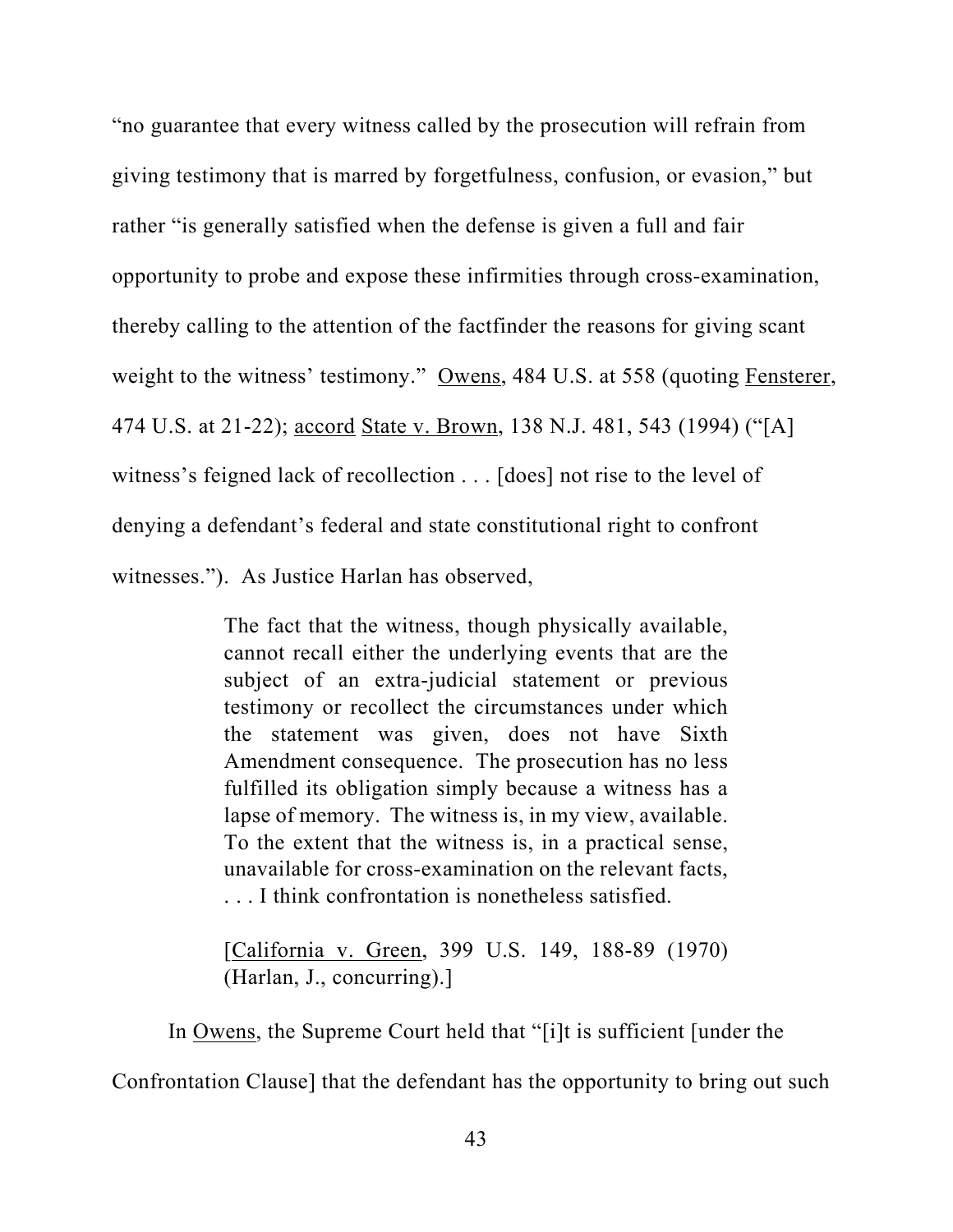matters as the witness' bias, his lack of care and attentiveness, his poor eyesight, and even (what is often a prime objective of cross-examination . . . ) the very fact that he has a bad memory." 484 U.S. at 559 (citation omitted). Moreover, "[t]he weapons available to impugn the witness' statement when memory loss is asserted will of course not always achieve success, but successful cross-examination is not the constitutional guarantee." Id. at 560; see also United States v. Milton, 8 F.3d 39, 47 (D.C. Cir. 1993) ("When a witness has forgotten the basis for and the giving of testimony under oath in an earlier proceeding and that testimony is then introduced into evidence, defense questioning, though impaired, is not futile for the reasons given in Owens.").

Accordingly, the Confrontation Clause is not violated by the admission of an unavailable witness's prior testimony simply because that witness claims that he does not recall the event at issue. Owens, 484 U.S. at 559.

#### 2.

We agree with the trial court that P.V.'s Wade/Henderson hearing testimony met the requirements of the Confrontation Clause.

First, just as P.V. was an "unavailable" declarant as defined in N.J.R.E.  $804(a)(2)$ , he was "unavailable to testify" at trial for purposes of the Confrontation Clause. See Crawford, 541 U.S. at 53.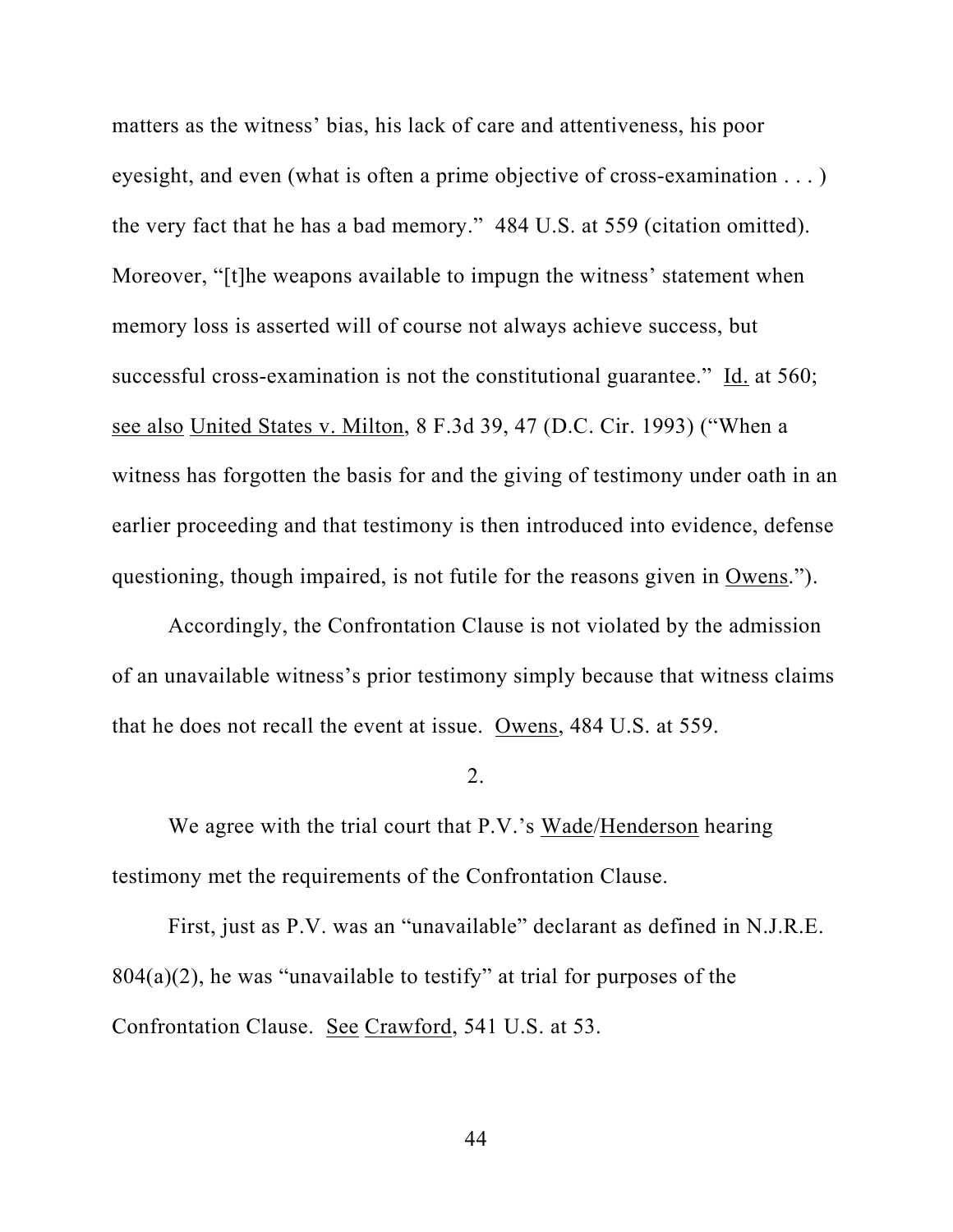Second, defendant had the adequate "prior opportunity for crossexamination" envisioned by the Supreme Court's confrontation jurisprudence. See ibid.; Owens, 484 U.S. at 558.

We disagree with the Appellate Division's conclusion that the trial court's admission of P.V.'s Wade/Henderson hearing testimony violated the Confrontation Clause because "[d]efendant did not have the opportunity to cross-examine [P.V.] about his statement to police -- either at the pretrial hearing or in front of the jury," and had "nothing to cross-examine [P.V.] about at the Rule 104 hearing." Sims, 466 N.J. Super. at 377-78.

To the contrary, at the Wade/Henderson hearing, defendant had the opportunity to attack the credibility of P.V.'s statement identifying defendant as the shooter. Indeed, defendant elicited P.V.'s testimony disclaiming recollection of any statement, implying that comments attributed to him were his mother's, and inferring that he acted out of fear of some of the investigating officers. By virtue of the direct and cross-examination at the Wade/Henderson hearing, the jury was fully informed that P.V. denied any recollection of the shooting or his statement to police. See Owens, 484 U.S. at 558 (noting that the Confrontation Clause is satisfied when the defendant has the "full and fair opportunity to probe and expose" the witness's claim not to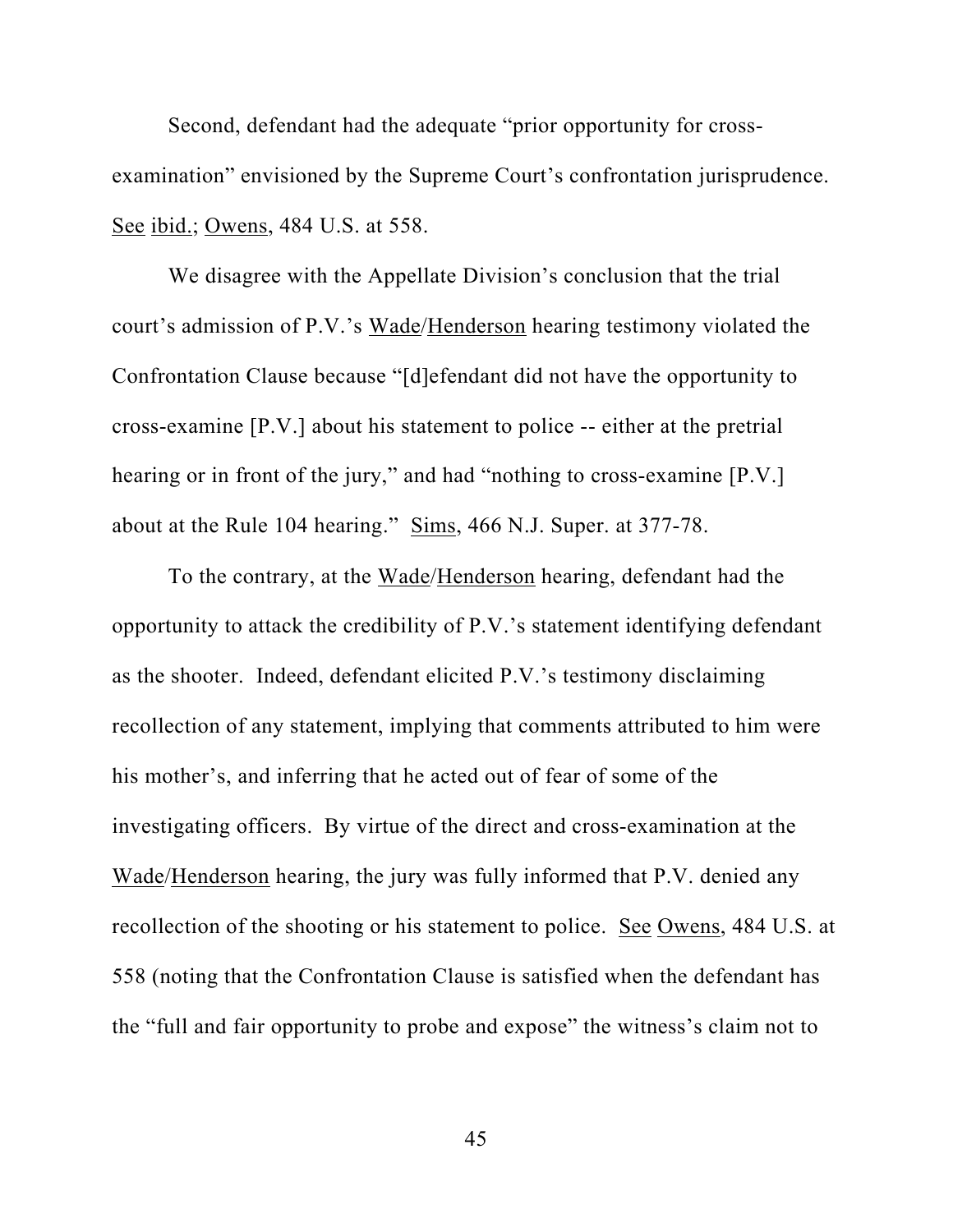recall critical events, thus underscoring for the jury the reasons why it should give his testimony little or no weight (quoting Fensterer, 474 U.S. at 21-22)).

Nor do we subscribe to the Appellate Division's view that defendant's rights were violated because he "never had the opportunity to cross-examine the victim before the factfinder that was to decide his fate." Sims, 466 N.J. Super. at 378. If the Confrontation Clause required every declarant to appear before the jury for cross-examination, it would prohibit the admission of an unavailable witness's prior testimony as an exception to the hearsay rule, which it clearly does not. As the Supreme Court has observed, it has "never insisted on an actual face-to-face encounter at trial in every instance in which testimony is admitted against a defendant" and has instead "repeatedly held that the Clause permits, where necessary, the admission of certain hearsay statements against a defendant despite the defendant's inability to confront the declarant at trial." Maryland v. Craig, 497 U.S. 836, 847-48 (1990).

Finally, we do not share the Appellate Division's view that the trial court improperly admitted P.V.'s April 13, 2014 statement to police at the hospital through the State's questioning of P.V. at the Wade/Henderson hearing. Sims, 466 N.J. Super. at 371-72, 376-78. P.V.'s April 13, 2014 statement was not offered into evidence -- let alone admitted into evidence -- at defendant's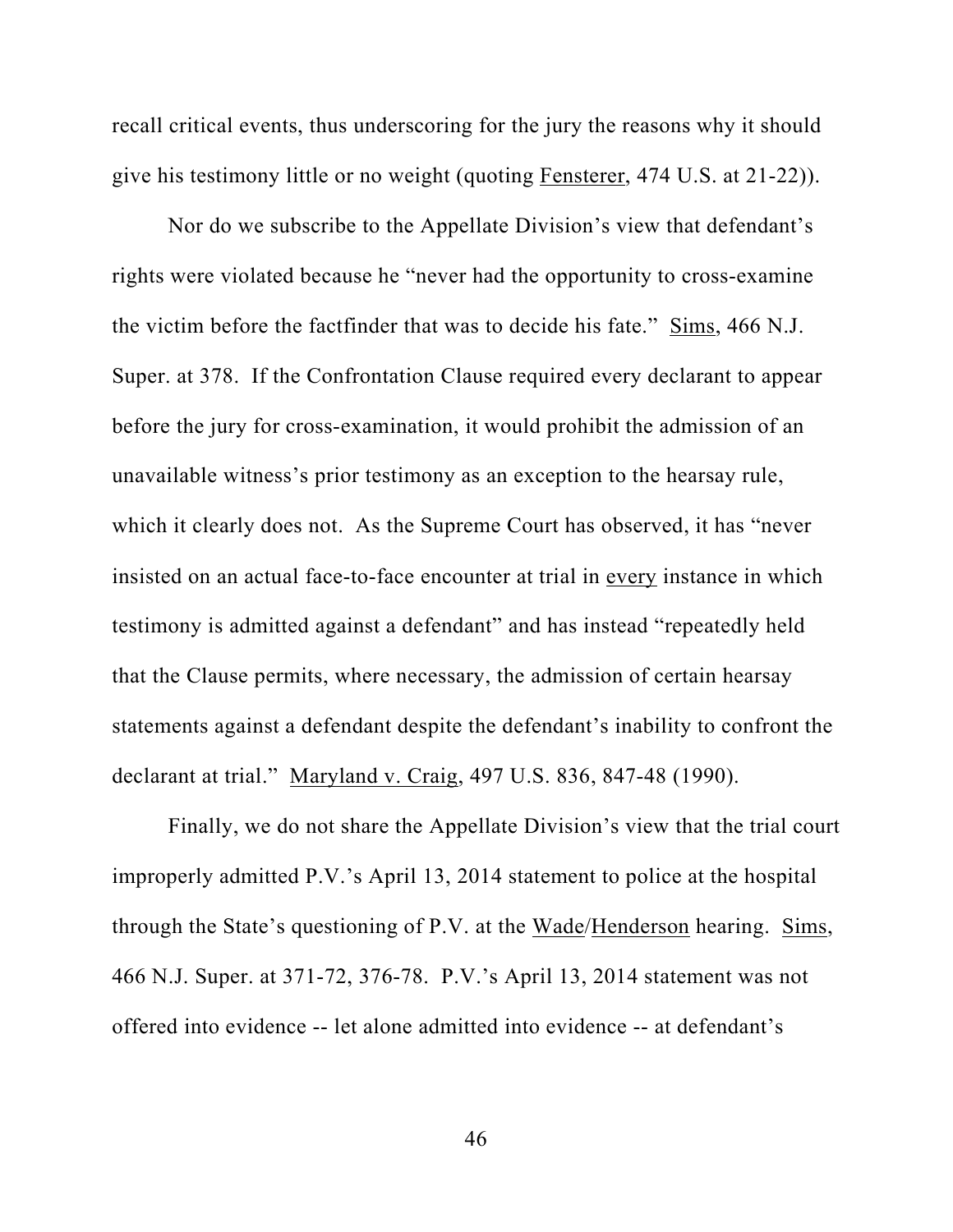trial.<sup>6</sup> No recording or transcript of that statement was presented to the jury. When the trial court overruled defendant's evidentiary and constitutional objections to the admission of P.V.'s Wade/Henderson testimony, it was not asked to exclude any portion of that testimony on the ground that questions posed to P.V. revealed the contents of his prior statement to police. Neither the Appellate Division nor defendant cited authority that would require the exclusion of the prior testimony on that ground.<sup>7</sup>

 $7$  The decisions by this Court cited by the Appellate Division on this point do not suggest that prior testimony admissible under N.J.R.E. 804(b)(1) violates the Confrontation Clause because questions posed to the witness in the prior trial, hearing, or deposition incorporated the contents of an out-of-court statement. See generally Sims, 466 N.J. Super. at 375-78. In Cabbell, we held that the defendant's confrontation rights were violated because the trial court admitted the out-of-court statement of a witness who was available at trial and subject to direct examination but did not provide the defendant the opportunity to cross-examine the witness. 207 N.J. at 329-33. In State v. Coder, we held that the admission of an unavailable child witness's out-of-court statement pursuant to the "tender years" exception to the hearsay rule, N.J.R.E. 803(c)(27), did not violate the Confrontation Clause. 198 N.J. 451, 467-70

<sup>6</sup> Our dissenting colleagues contend that P.V.'s statement to police in the hospital was admitted into evidence at trial. Post at \_\_\_ n.5 (slip op. at 16 n.5). As the record reveals, that is simply incorrect. Immediately after the trial court told the jury that it would hear P.V.'s statement from "a prior proceeding" and that it may consider it as substantive evidence, the State presented P.V.'s testimony at the Wade/Henderson hearing during Weisbrot's direct examination. The trial court's comments clearly referred to P.V.'s prior testimony, not the hospital statement. The State made no attempt to introduce the transcript of P.V.'s hospital statement at trial into evidence, and the jury was not presented with any portion of that statement, other than in the prosecutor's reading of questions posed to P.V. during his testimony at the Wade/Henderson hearing.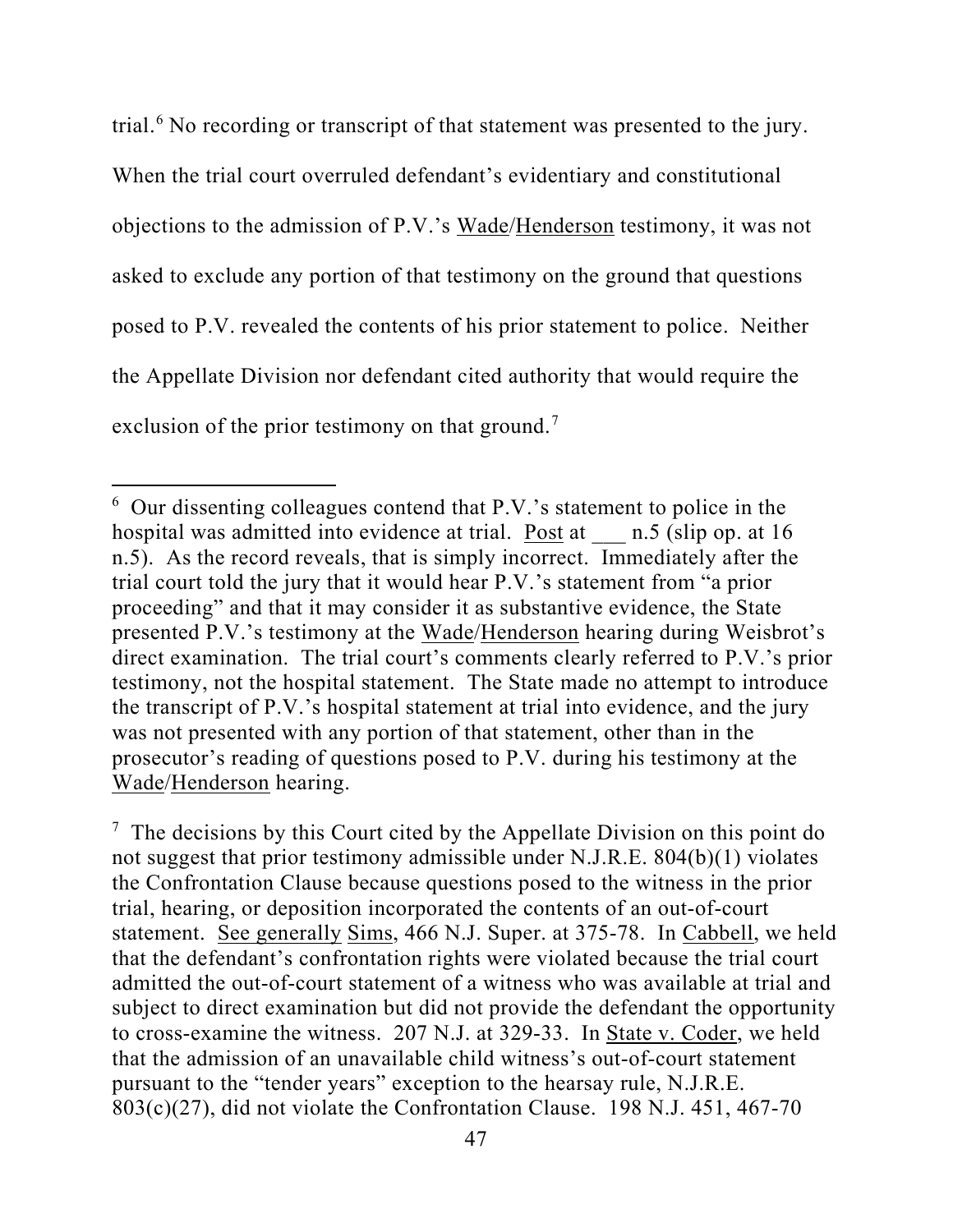Trial courts should be alert to the potential for the improper admission of hearsay within hearsay and for confrontation issues that may arise in such settings. See N.J.R.E. 805 ("Hearsay within hearsay is not excluded by the rule against hearsay if each part of the combined statements conforms with an exception to the rule."). In this case, we find no such error.

Accordingly, we reverse the Appellate Division's determination that the admission of P.V.'s Wade/Henderson hearing testimony at trial violated the hearsay rule and offended the Confrontation Clause.

V.

The judgment of the Appellate Division is reversed, and the matter is remanded to the appellate court for its review of the prosecutorial misconduct and sentencing issues raised by defendant on appeal.

CHIEF JUSTICE RABNER and JUSTICE SOLOMON join in JUSTICE PATTERSON's opinion. JUSTICE ALBIN filed a dissent, in which JUSTICE PIERRE-LOUIS joins.

<sup>(2009).</sup> Finally, in Nyhammer, we affirmed the admission of a child victim's out-of-court statement because the defendant had the opportunity to crossexamine the victim at trial and elected not to exercise that right. 197 N.J. at 389.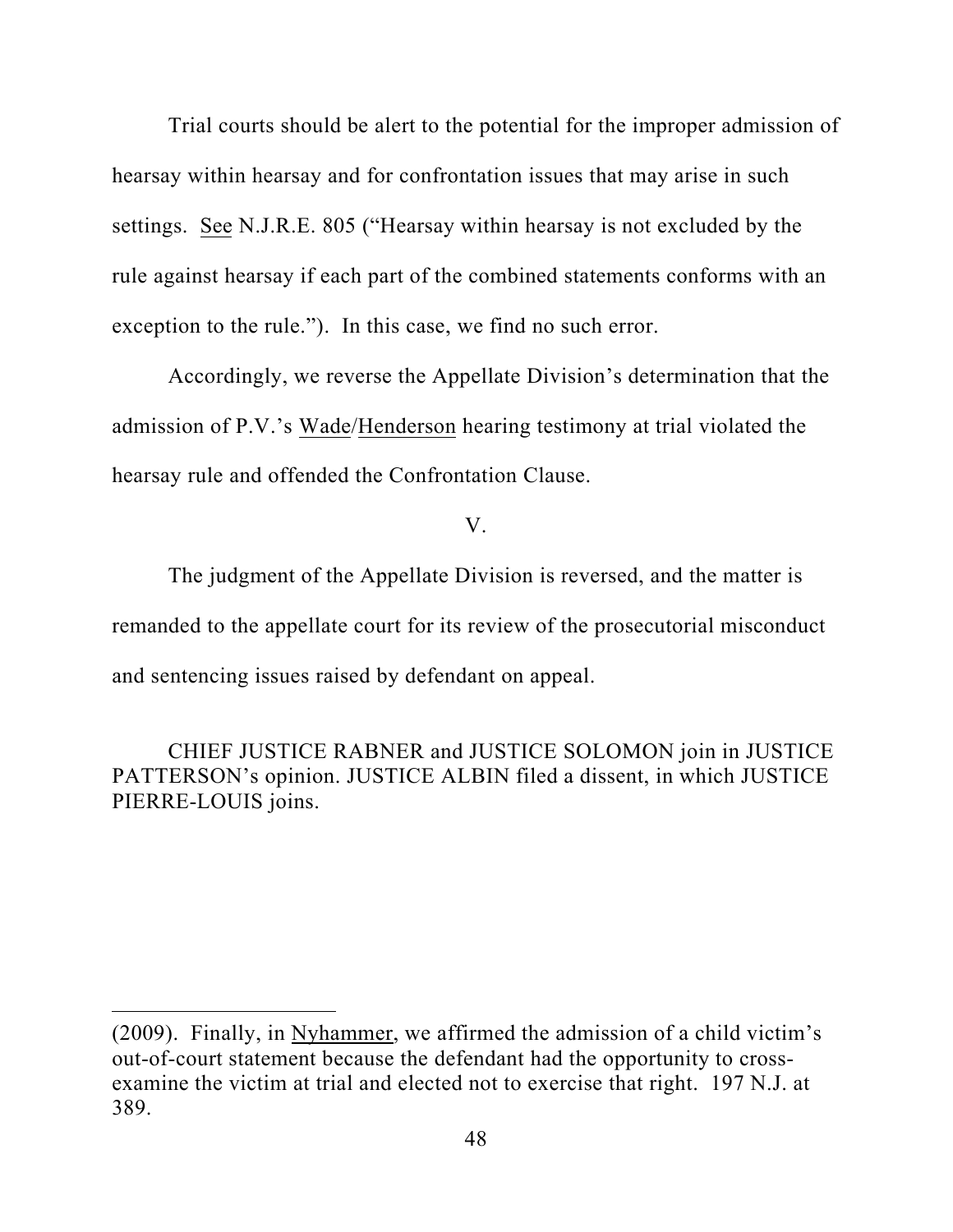State of New Jersey,

Plaintiff-Appellant,

v.

Anthony Sims, Jr.,

Defendant-Respondent.

# JUSTICE ALBIN, dissenting.

 In a free society that values individual liberty, no person should be taken from his home or off the streets by the police, placed in handcuffs and kept in custody, and not told the reason for his arrest. Most people will be surprised to learn that they can be detained without explanation for a period of hours, if not longer, as the majority now holds.

Four law enforcement officers arrested Anthony Sims, but not one told him why he was under arrest -- not even when he asked for an explanation. Sims was handcuffed, placed in a police vehicle, and transported to a satellite office of the Monmouth County Prosecutor's Office -- not knowing why he was in custody. In that satellite office, the interrogating officers advised Sims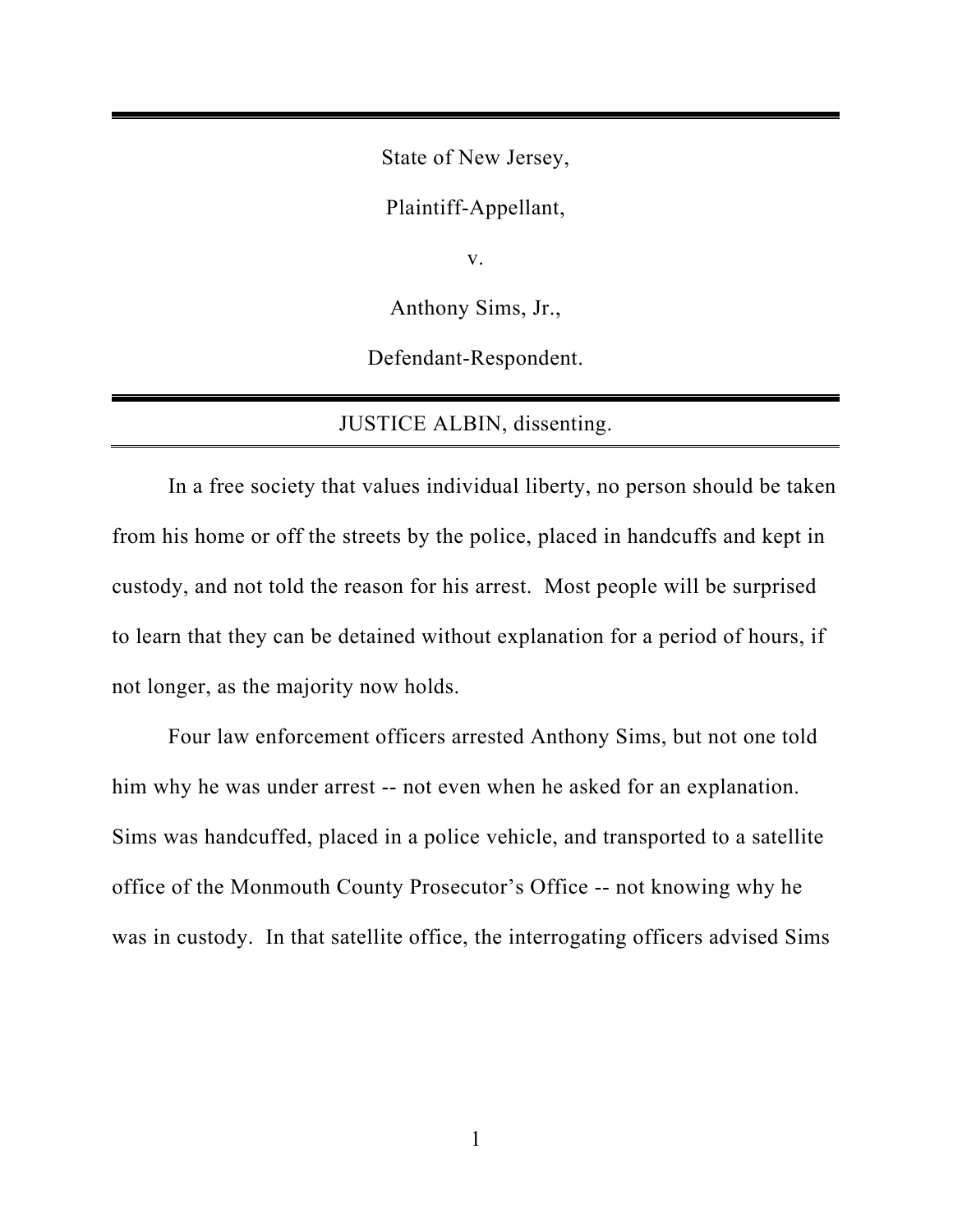of his Miranda<sup>1</sup> rights and elicited from him a waiver of his rights without revealing to him that he was in custody for the attempted murder of P.V. Concealing from Sims the charges that he was facing did not comport with the guarantees afforded to the accused under our state law against selfincrimination or our state's jurisprudence.

When police officers make an arrest based on probable cause, they must have a reason for doing so -- they must have determined that the person arrested violated a specific law. That being the case, the officers should have no difficulty telling the person the charge or charges that they believe justify the defendant's detention. Even when a complaint-warrant has not been secured in advance, no interrogation should proceed until the accused is told the charges for which he is then held in custody. Without that critical information, a defendant cannot intelligently decide whether to waive his right against self-incrimination. That other charges may develop during the investigation is no excuse for officers to withhold the specific charges that prompted a defendant's arrest.

I therefore would affirm the Appellate Division's suppression of Sims's statement.

<sup>&</sup>lt;sup>1</sup> Miranda v. Arizona, 384 U.S. 436 (1966).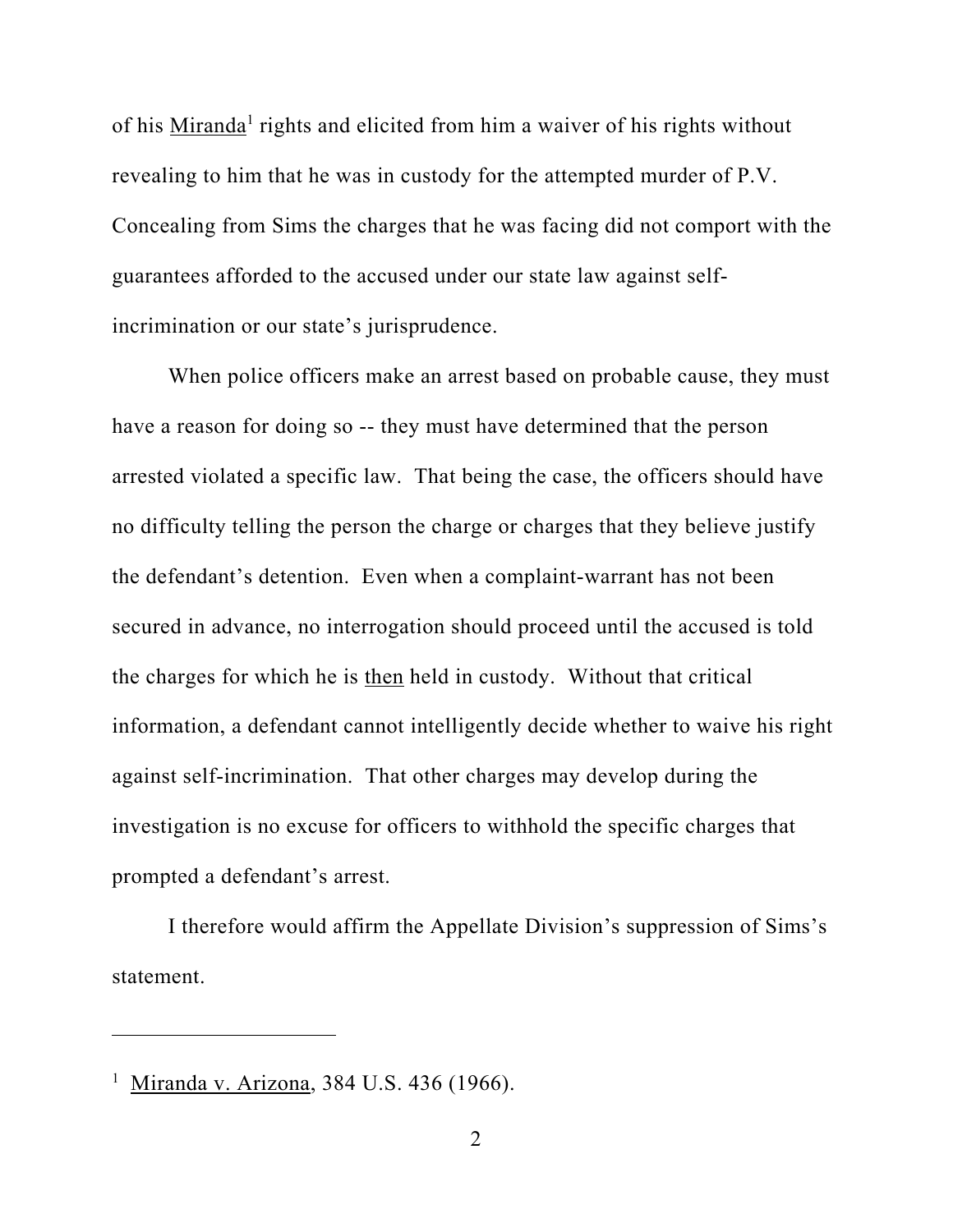I would also affirm the Appellate Division's suppression of the out-ofcourt statements made by P.V. incriminating Sims. P.V. testified at the Wade2 hearing that he did not recall making those statements against Sims and later refused to testify before the jury, even when offered immunity and threatened with contempt. Sims therefore was denied the opportunity to cross-examine P.V. at trial. Sims's cross-examination of P.V. at the Wade hearing was not an adequate substitute for his Sixth Amendment confrontation rights at trial. At the Wade hearing, Sims did not have a similar opportunity or motive to crossexamine P.V. as he would have had at trial.

 I would reverse Sims's conviction, substantially for the reasons given by the Appellate Division. Accordingly, I respectfully dissent.

I.

New Jersey's privilege against self-incrimination is codified in our statutory law, N.J.S.A. 2A:84A-19, and rules of evidence, N.J.R.E. 503, and "is so venerated and deeply rooted in this state's common law that it has been deemed unnecessary to include the privilege in our State Constitution." State v. O'Neill, 193 N.J. 148, 176 (2007) (citing State v. Reed, 133 N.J. 237, 250 (1993)). Indeed, "[w]e have treated our state privilege as though it were of

<sup>&</sup>lt;sup>2</sup> United States v. Wade, 388 U.S. 218 (1967).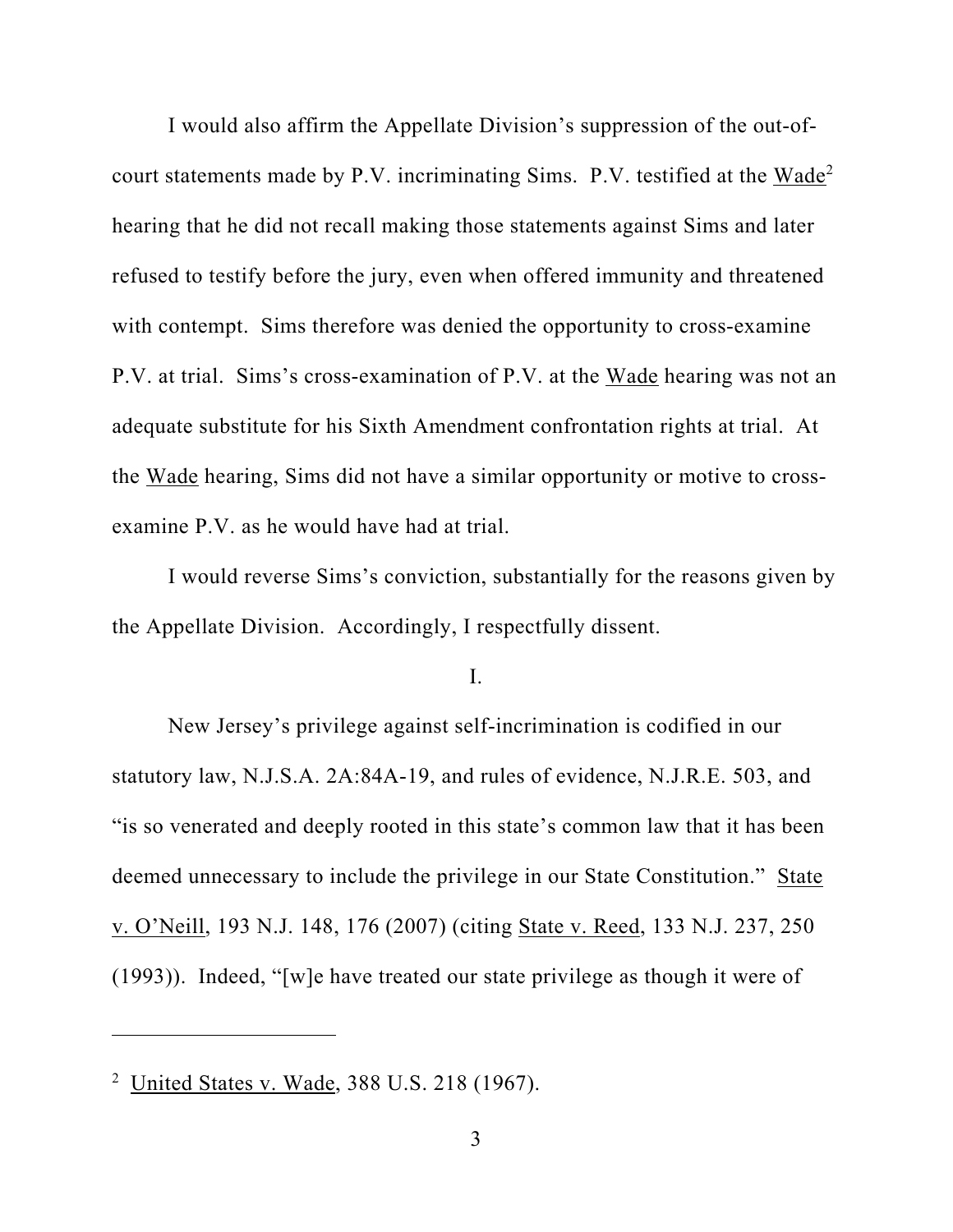constitutional magnitude." Ibid. In our case law, we have highlighted "[t]he textual differences between the plain language of our state privilege and the Fifth Amendment" and have found that our state law privilege "offers broader protection than its Fifth Amendment federal counterpart."<sup>3</sup> Id. at 176-77 (citing State v. Muhammad, 182 N.J. 551, 568 (2005)). That is a point largely ignored by the majority.

The issue is not whether we should adhere to federal jurisprudence but whether we will abandon our own jurisprudence. If our way is lighted by our jurisprudence, then we should find that, before the start of an interrogation, the failure to advise a defendant of the specific charges that were the basis for his arrest is a violation of our state law against self-incrimination. In suppressing Sims's statement, the Appellate Division did nothing more than follow the inescapable logic of this Court's case law.

In <u>State v. A.G.D.</u>, a detective obtained a warrant to arrest the defendant for the sexual abuse of a child. 178 N.J. 56, 59-60 (2003). The detective and another detective visited the defendant's home and explained to him that they

<sup>&</sup>lt;sup>3</sup> N.J.S.A. 2A:84A-19 and N.J.R.E. 503, provide in identical language that "every natural person has a right to refuse to disclose in an action or to a police officer or other official any matter that will incriminate him or expose him to a penalty or a forfeiture of his estate." In contrast, the Fifth Amendment to the United States Constitution provides that "[n]o person . . . shall be compelled in any criminal case to be a witness against himself."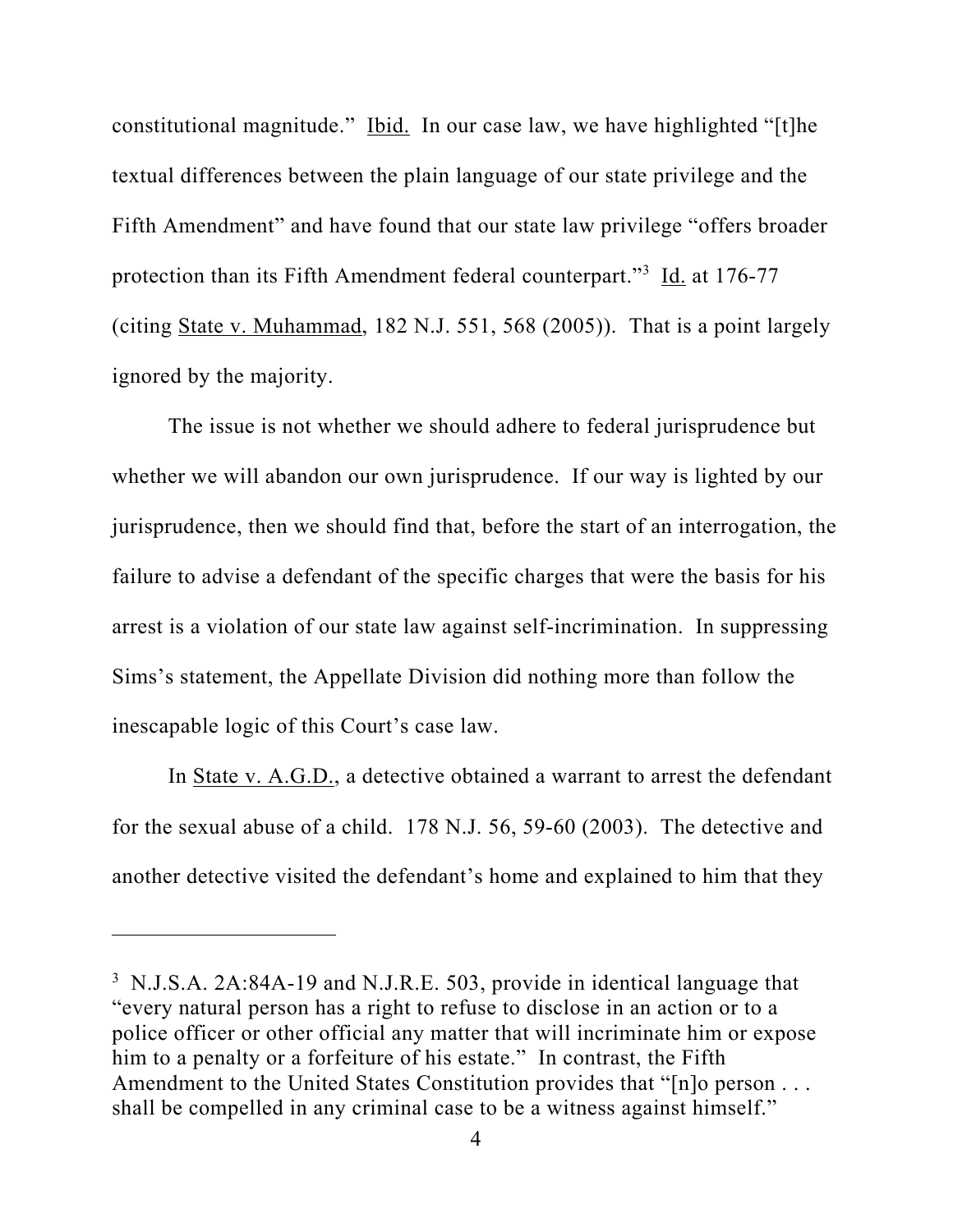wanted to question him about sexual abuse allegations, and he accompanied them to the prosecutor's office. Ibid. The detectives kept from the defendant the arrest warrant they had in hand and did not advise him he was under arrest. Id. at 59. Instead, in the usual course, the detectives informed the defendant of his Miranda rights, and the defendant waived those rights without knowing his true predicament. Id. at 60. During the interrogation that followed, the defendant incriminated himself. Ibid.

We found that, in securing a waiver of rights from the defendant, the detectives deprived him of "critically important information" -- knowledge of the criminal complaint filed against him and of the arrest warrant in the detective's pocket. Id. at 68. We held that the detectives had concealed "information indispensable to a knowing and intelligent waiver of rights." Ibid. We concluded that "[w]ithout advising the [defendant] of his true status," the State did not satisfy its burden of proving that he "exercised an informed waiver of rights," and accordingly we suppressed his incriminating statements. Id. at 68-69.

In deciding A.G.D., we relied on "the New Jersey common law privilege against self-incrimination[, which] affords greater protection to an individual than that accorded under the federal privilege." Id. at 67 (quoting In re Grand Jury Proc. of Guarino, 104 N.J. 218, 229 (1986)). We stated that our Court has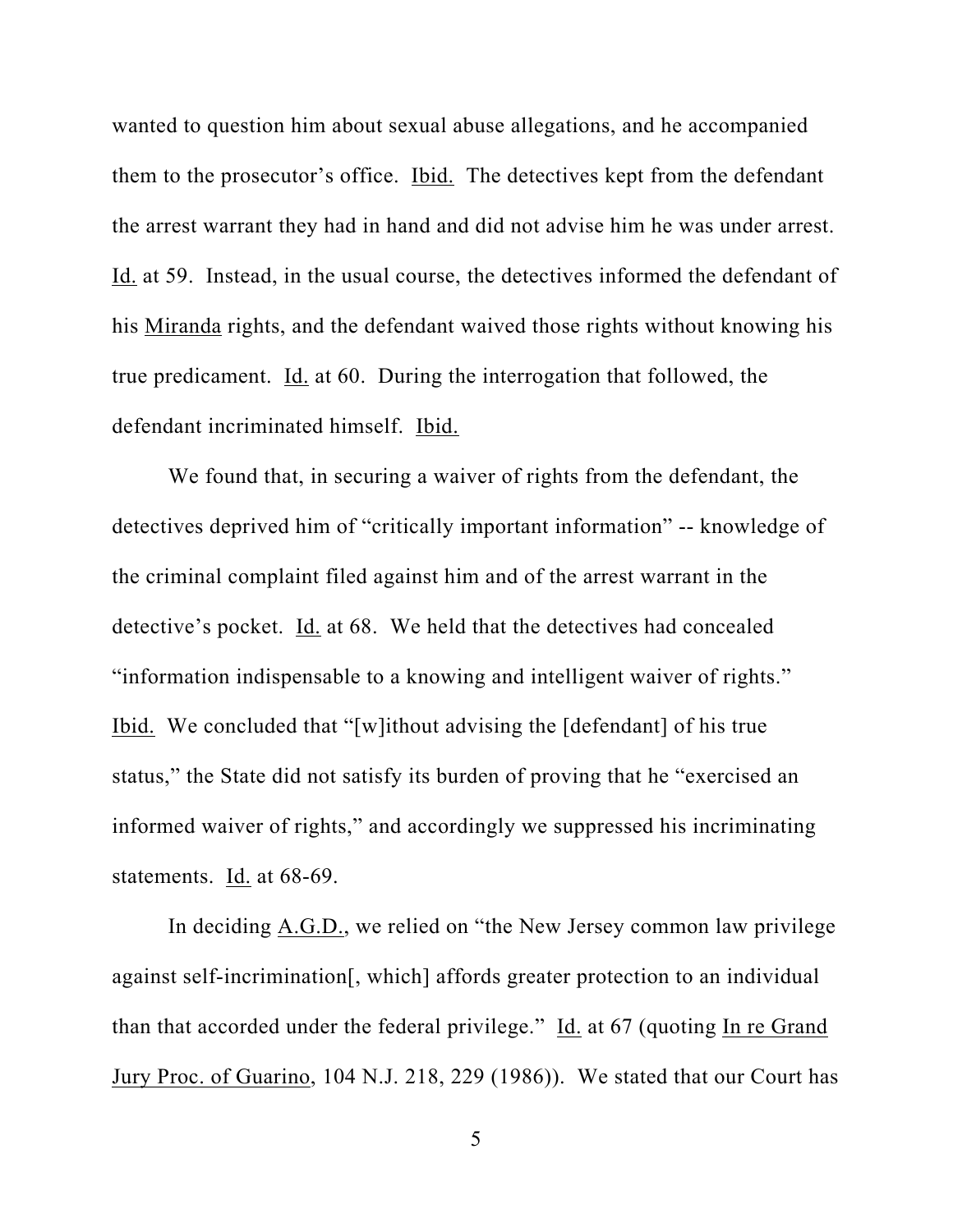"actively embraced the opportunity to move beyond the guidelines of federal directives in pursuit of an unyielding commitment to ensure the proper admissibility of confessions." Ibid. (quoting Reed, 133 N.J. at 252).

In State v. Vincenty, we elaborated on A.G.D., stating that our decision in that case "calls for law enforcement officials to make a simple declaratory statement at the outset of an interrogation that informs a defendant of the essence of the charges filed against him." 237 N.J. 122, 134 (2019). "That information," we added, "should not be woven into accusatory questions posed during the interview." Ibid. The defendant in Vincenty, as in A.G.D., was "[u]naware that charges had been filed against him" in a criminal complaint when he waived his right against self-incrimination. Id. at 128-29, 134. We pointedly stated in Vincenty that detectives "failed to inform [the defendant] of the specific criminal charges filed against him" and withheld from him "critically important information." Id. at 135. Because the detectives "deprived [the defendant] of the ability to knowingly and voluntarily waive the right against self-incrimination," we suppressed his statement. Id. at 135-36.

The only distinction between A.G.D. and Vincenty and this case is that, here, the detectives had probable cause to charge Sims with attempted murder but did not bother to secure a judicially authorized criminal complaint and arrest warrant before taking Sims into custody and questioning him. The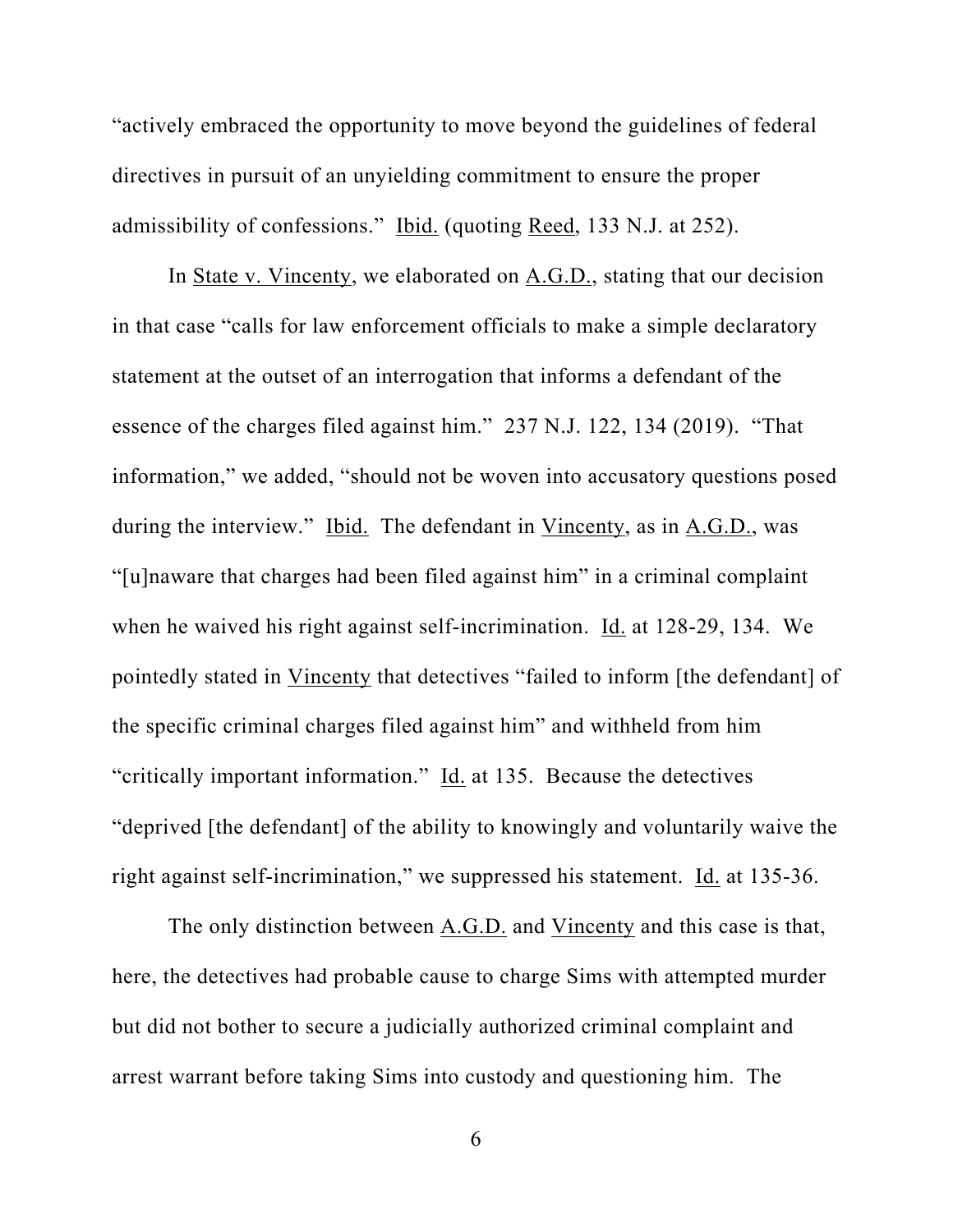detectives knew why they had arrested Sims, but Sims did not. The detectives purposely withheld from Sims "critically important information" -- "information indispensable to a knowing and intelligent waiver of rights." A.G.D., 178 N.J. at 68; see also Vincenty, 237 N.J. at 135.

This case is unlike State v. Nyhammer, where the defendant was merely a suspect -- and not under arrest -- before the police began questioning him. 197 N.J. 383, 404-05 (2009). There, we held that the police did not have to disclose their motives to the defendant before commencing the interrogation. Ibid. In Nyhammer, we drew the line for disclosure at arrest because an arrest is "an objectively verifiable and distinctive step, a bright line, when the forces of the state stand arrayed against the individual." Id. at 404. Suspect status, we noted, is "an elusive concept that will vary depending on subjective considerations of different police officers." Id. at 405.

Sims was more than a suspect. He was under arrest. He was the accused. The forces of the State were already arrayed against him. The detectives were going to charge Sims with attempted murder whether or not he submitted to questioning. Surely, the detectives' timing of when to obtain the arrest warrant and criminal complaint should not be the decisive factor in determining whether the accused is provided the critical information necessary to make an informed decision whether to waive his rights.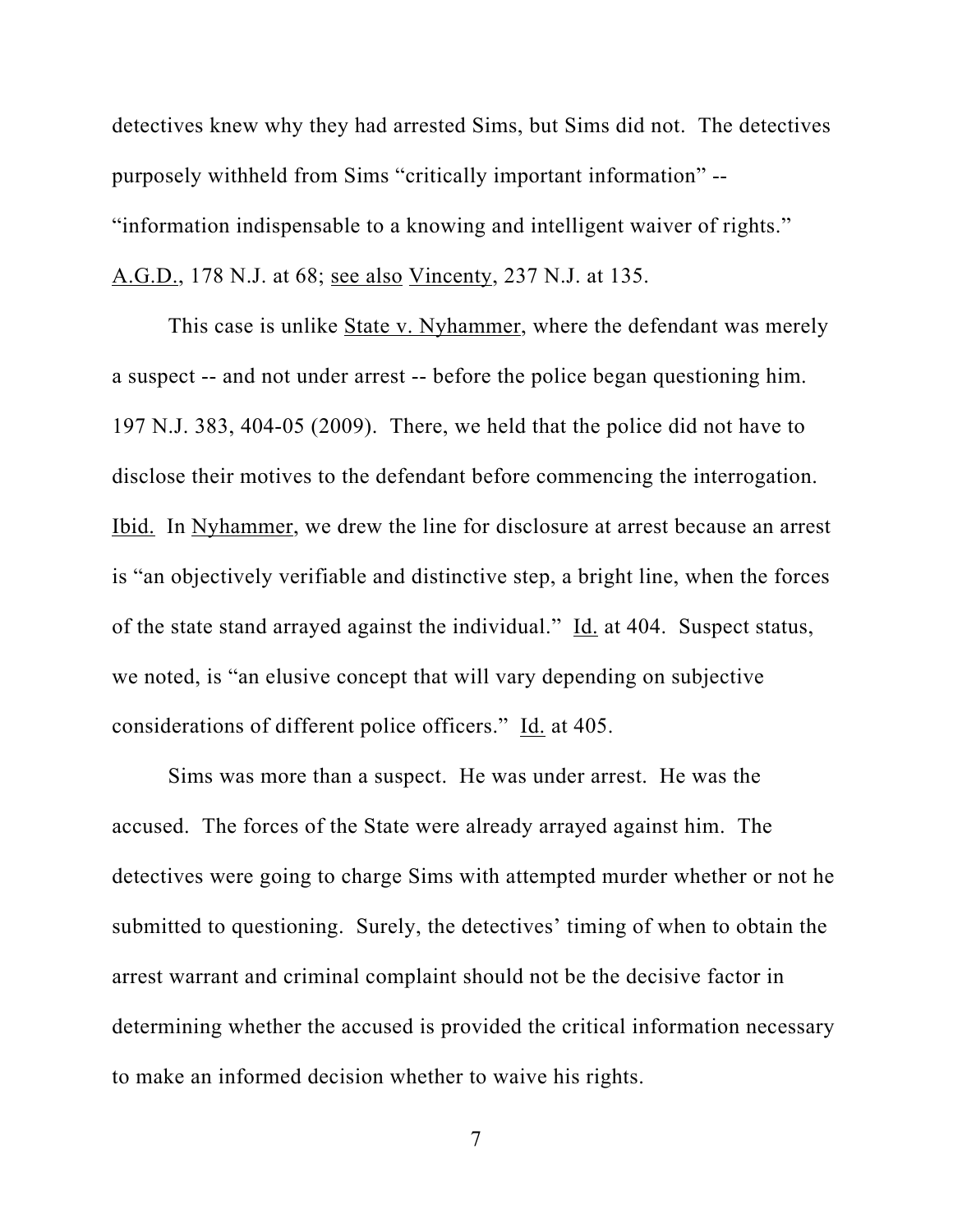I agree with the majority that "officers need not speculate about additional charges that may later be brought or the potential amendment of pending charges" when interrogating a defendant. Ante at \_\_\_ (slip op. at 28) (citing Nyhammer, 197 N.J. at 404-05; A.G.D., 178 N.J. at 68-69). In my view, the officers simply must act in good faith, be honest with the defendant, and advise him of the charge or charges for which he was arrested. In this case, no one seems to dispute that the detectives arrested defendant for attempted murder. The detectives denied Sims critical information necessary to make an informed decision whether to waive his rights.

The majority opinion encourages law enforcement officers to game the system. Officers will now know that a delay in the filing of the criminal complaint will allow them to withhold from the arrested defendant the true nature of the charges before the interrogation begins, as occurred here. The State should be made to walk square corners. The shortcut the majority permits, allowing the police to arrest a person and keep him in the dark about the reasons for his arrest, will erode faith in our criminal justice system.

The State failed to prove the voluntariness of Sims's statement beyond a reasonable doubt as required under our law. See State v. Burris, 145 N.J. 509, 534 (1996). Accordingly, the Appellate Division correctly ruled that his statement should have been suppressed and not admitted at trial.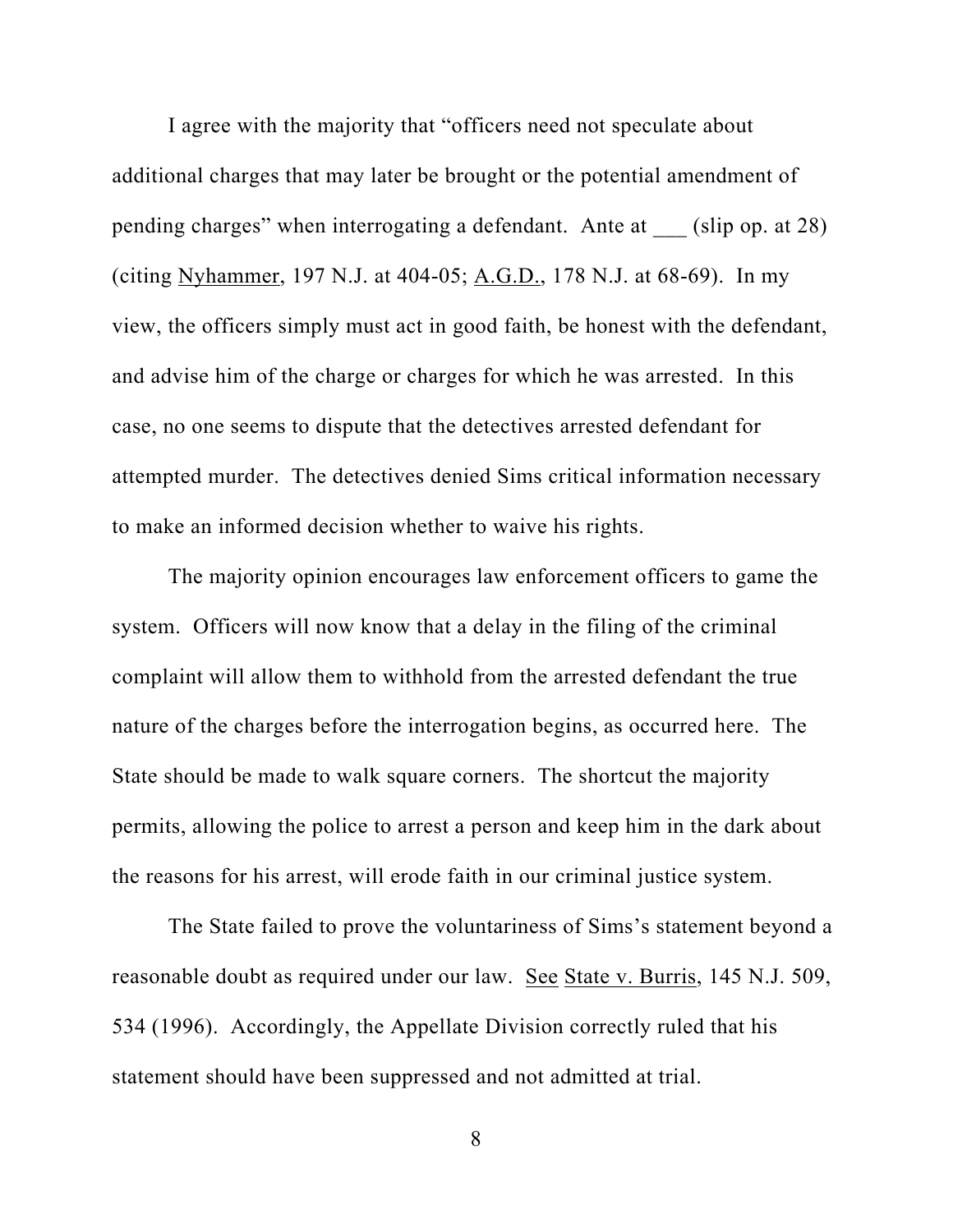Four days after he was shot multiple times in his grandmother's driveway, P.V. gave a signed statement to the detectives in the hospital where he was recovering from his wounds. In the statement, P.V. named Sims, whom he had known for more than ten years, as the shooter and identified a photograph of Sims.

At the Wade hearing, P.V. denied having any recollection of the shooting or of making any of the statements recorded by the police. P.V. then refused to testify at trial, despite offers of immunity. The jury was denied the opportunity to see P.V. on the stand and to assess his credibility firsthand.

The Sixth Amendment's Confrontation Clause provides that "[i]n all criminal prosecutions, the accused shall enjoy the right . . . to be confronted with the witnesses against him." U.S. Const. amend. VI. "A witness's testimony against a defendant is thus inadmissible unless the witness appears at trial or, if the witness is unavailable, the defendant had a prior opportunity for cross-examination." Melendez-Diaz v. Massachusetts, 557 U.S. 305, 309 (2009) (citing Crawford v. Washington, 541 U.S. 36, 54 (2004)). A prior opportunity for cross-examination means that the defendant must have had the opportunity to conduct a meaningful cross-examination. See United States v. Owens, 484 U.S. 554, 561-62 (1988). Even when a witness takes the stand in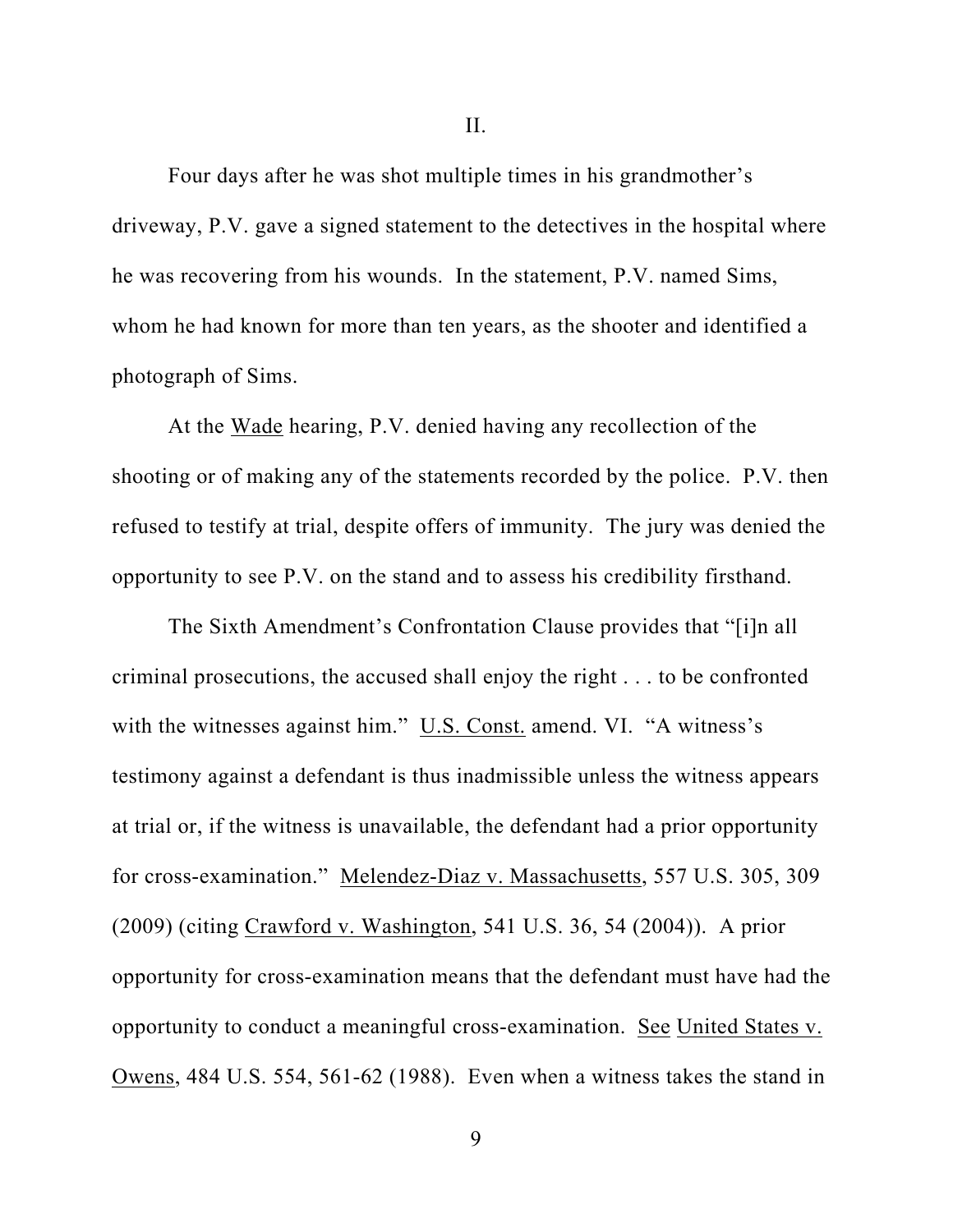a criminal trial, a defendant's confrontation rights are not satisfied unless he is given "a full and fair opportunity to probe and expose [the] infirmities" of the witness's testimony. See id. at 558 (quoting Delaware v. Fensterer, 474 U.S. 15, 22 (1985)).

A witness's claim of lack of recollection will not bar the hearsay admission of some out-of-court statements, provided the witness testifies at trial, permitting the jury to gauge the witness's credibility. Ibid. However, "[i]n that situation . . . the traditional protections of the oath, crossexamination, and opportunity for the jury to observe the witness's demeanor satisfy the constitutional requirements." Id. at 560 (citing California v. Green, 399 U.S. 149, 158-61 (1970)).

For example, in Owens, from his hospital room, the victim-witness provided officers a statement identifying Owens as the perpetrator of an assault against him. Id. at 556. At trial, however, the witness could no longer recall seeing his assailant. Ibid. The Court found the cross-examination of the witness before the jury to be sufficient for Confrontation Clause purposes because, in that scenario, the jury had the opportunity to "be persuaded that [the witness's] opinion [was] as unreliable as his memory." Id. at 558 (quoting Fensterer, 474 U.S. at 19).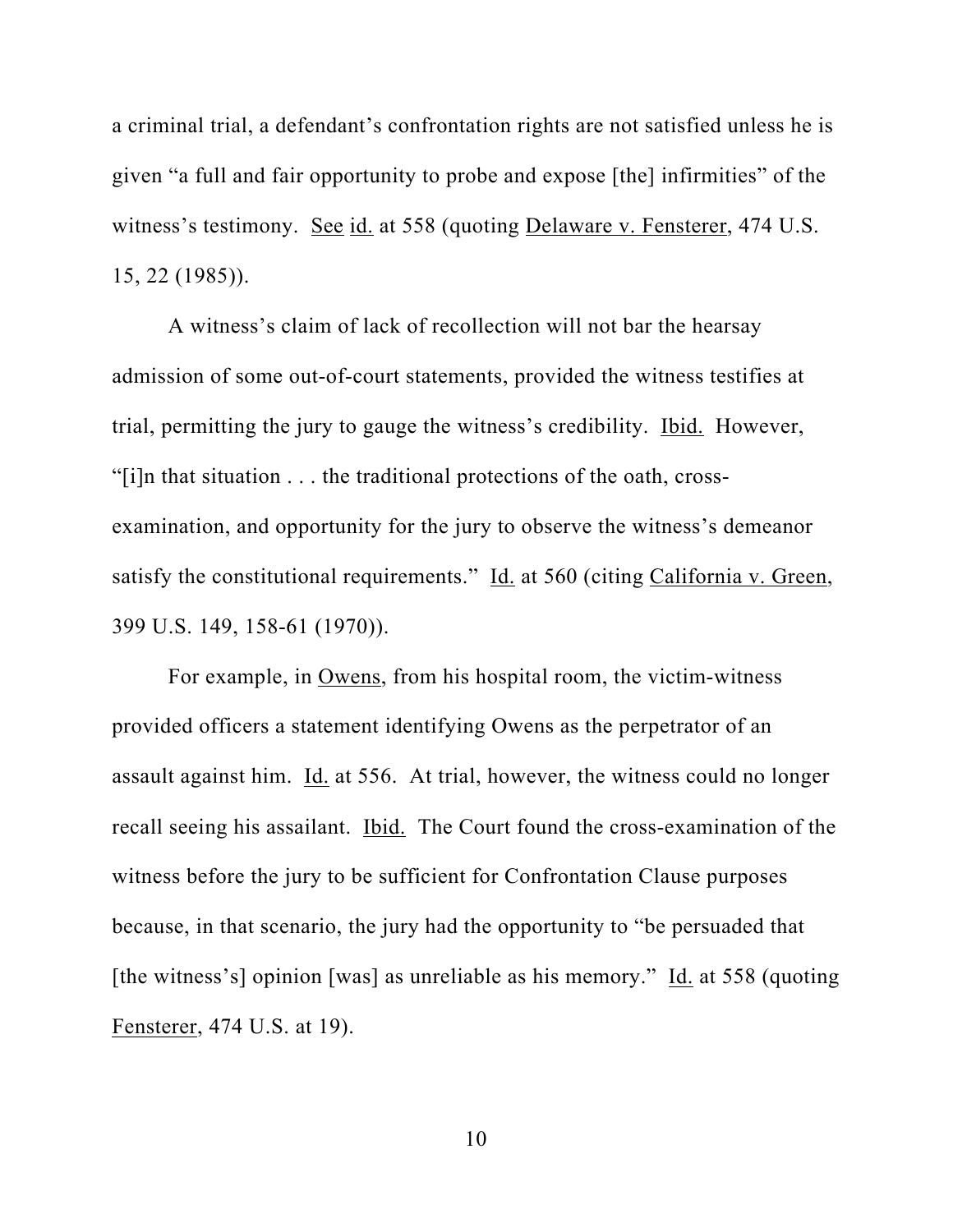Similarly, under the New Jersey exception to the hearsay rule, a witness's prior inconsistent statements are admissible to allow the jury to determine whether "the witness is lying, and to give the jury an alternative account of the events that it may choose to use as substantive evidence rather than the account offered by the witness. The jury, however, must observe the witness and make a decision about which account is true." State v. Brown, 138 N.J. 481, 544 (1994).

Under the Confrontation Clause and our evidence rules, P.V.'s statements to the detectives at the hospital were admissible at the Wade hearing, despite his claimed lack of recollection. See Owens, 484 U.S. at 560- 62; Brown, 138 N.J. at 542-43. However, unlike in Owens and Brown, here P.V. did not appear at trial. The jury did not have the opportunity to hear from or scrutinize P.V. on the witness stand to determine whether his lack of memory at the Wade hearing was feigned or real or whether he gave an honest or accurate account of his identification of Sims as his assailant at the hospital.

At the time of Sims's trial, P.V. was awaiting trial for murdering Sims's brother and refused to testify. P.V.'s hearsay statement at the hospital was laundered through the Wade hearing intact and presented fresh at trial but without a witness to confront. Under the circumstances in this case, the damning hearsay statement was too many steps removed from its source to be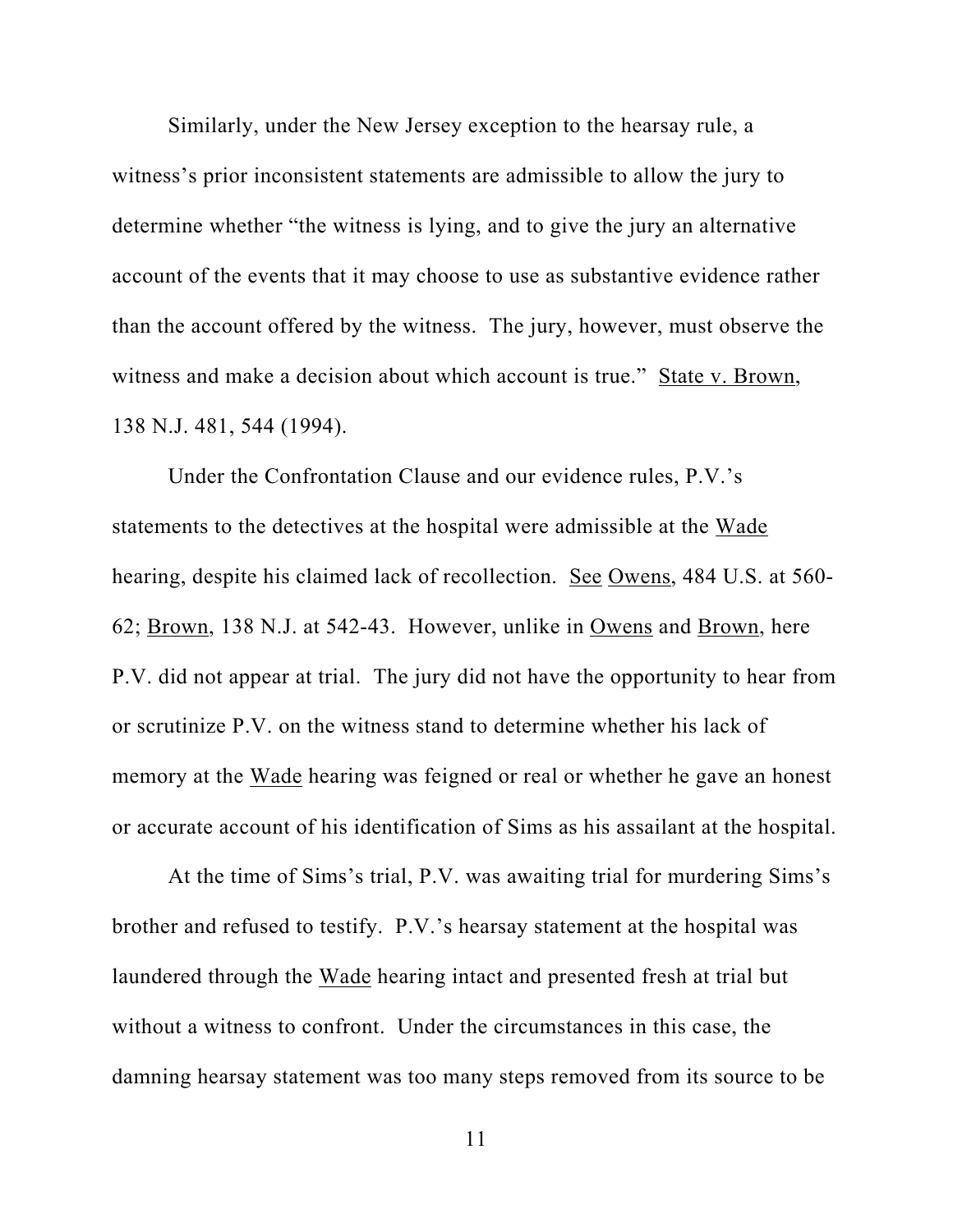credited for Confrontation Clause purposes. See Preston v. Superintendent Graterford SCI, 902 F.3d 365, 379 (3d Cir. 2018) ("[T]he use of a witness's prior statement against a criminal defendant violates the defendant's Confrontation Clause rights when the witness refuses to answer any substantive questions on cross-examination."). The bootstrapping of the hearsay statement deprived Sims of his right of cross-examination at trial.

Critical to that analysis is that Sims did not have the "prior opportunity" to meaningfully cross-examine P.V. at the Wade hearing in the way he would have if P.V. had testified at trial.

A Wade hearing has a limited purpose. It "is to examine police procedures surrounding an out-of-court identification of the defendant for a taint of suggestiveness," Lynn v. Bliden, 443 F.3d 238, 249 (2d Cir. 2006), and, if the procedures were suggestive, to ascertain the identification's reliability, State v. Henderson, 208 N.J. 208, 238 (2011). It "is not to determine whether there are 'inconsistent identifications' nor to obtain more fodder for cross-examination." Lynn, 443 F.3d at 249. Our judges understand the limitations of a Wade hearing; it is not an occasion for attorneys to rummage for discovery that might be useful at trial for impeachment purposes. Judges corral attorneys who wander afield. Moreover, attorneys ordinarily do not cross-examine a witness at a Wade hearing with the expectation that the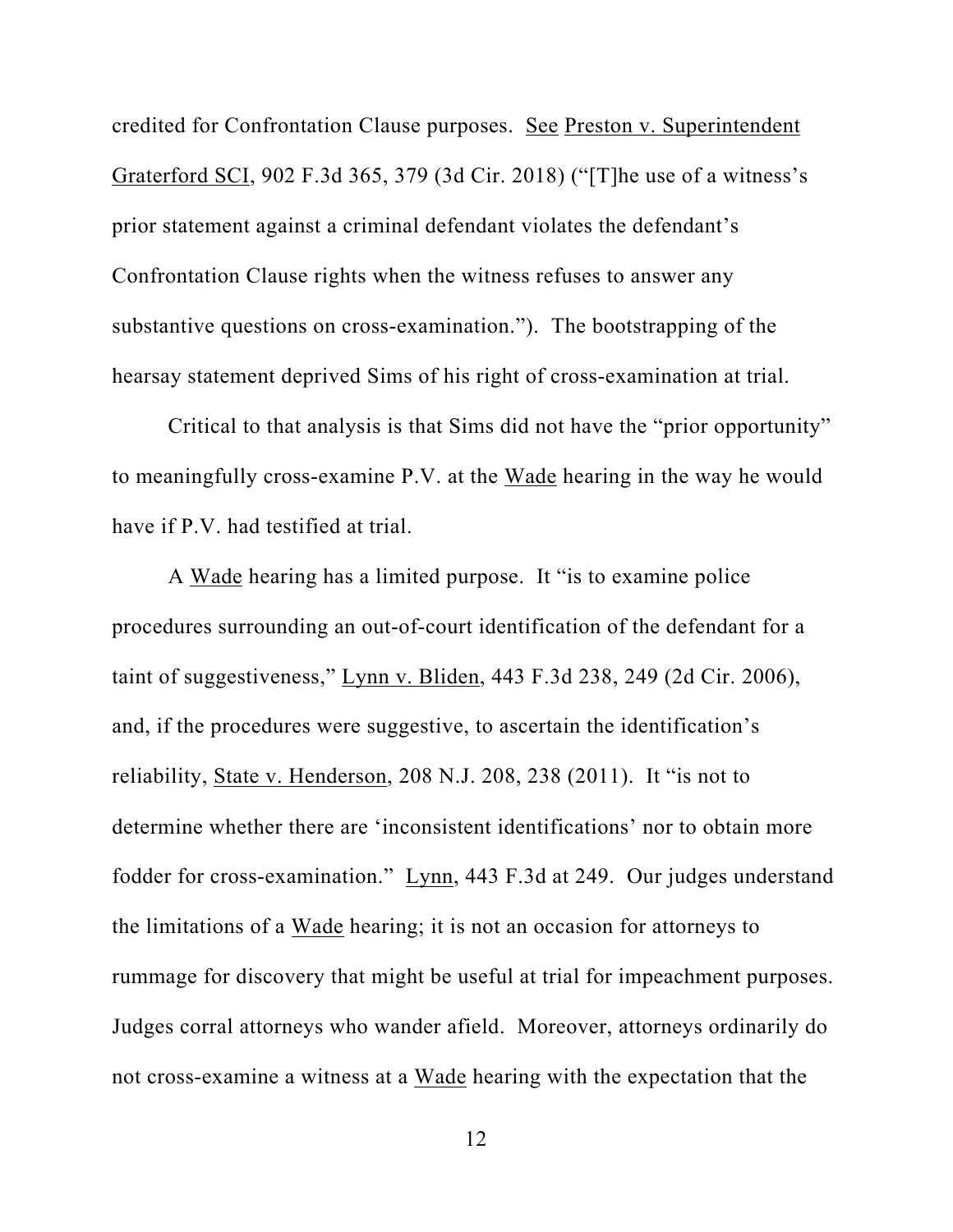witness, when called to the stand at trial, will refuse to testify, disregarding a grant of immunity and the threat of a contempt citation. In short, the permissible parameters of cross-examination at a Wade hearing and at a trial are not co-extensive. Sims's attorney made clear that his cross-examination of P.V. at trial would have been far more extensive than the one at the Wade hearing.

Our evidence rules do not permit an unavailable witness's prior testimony to be used against a defendant unless the defendant "had an opportunity and similar motive in the prior trial, hearing or deposition to develop the testimony by examination or cross-examination." N.J.R.E.  $804(b)(1)(A)$ . For Confrontation Clause purposes as well, a defendant who does not have a similar opportunity or motive to cross-examine the witness at an earlier hearing will not have had the meaningful opportunity to develop the testimony for trial.

That is what occurred here. Sims did not have the same motive or opportunity to cross-examine P.V. at the Wade hearing as he would have at trial had P.V. testified. Sims therefore was denied the meaningful opportunity for cross-examination guaranteed by the Sixth Amendment's Confrontation Clause. See Owens, 484 U.S. at 559-602.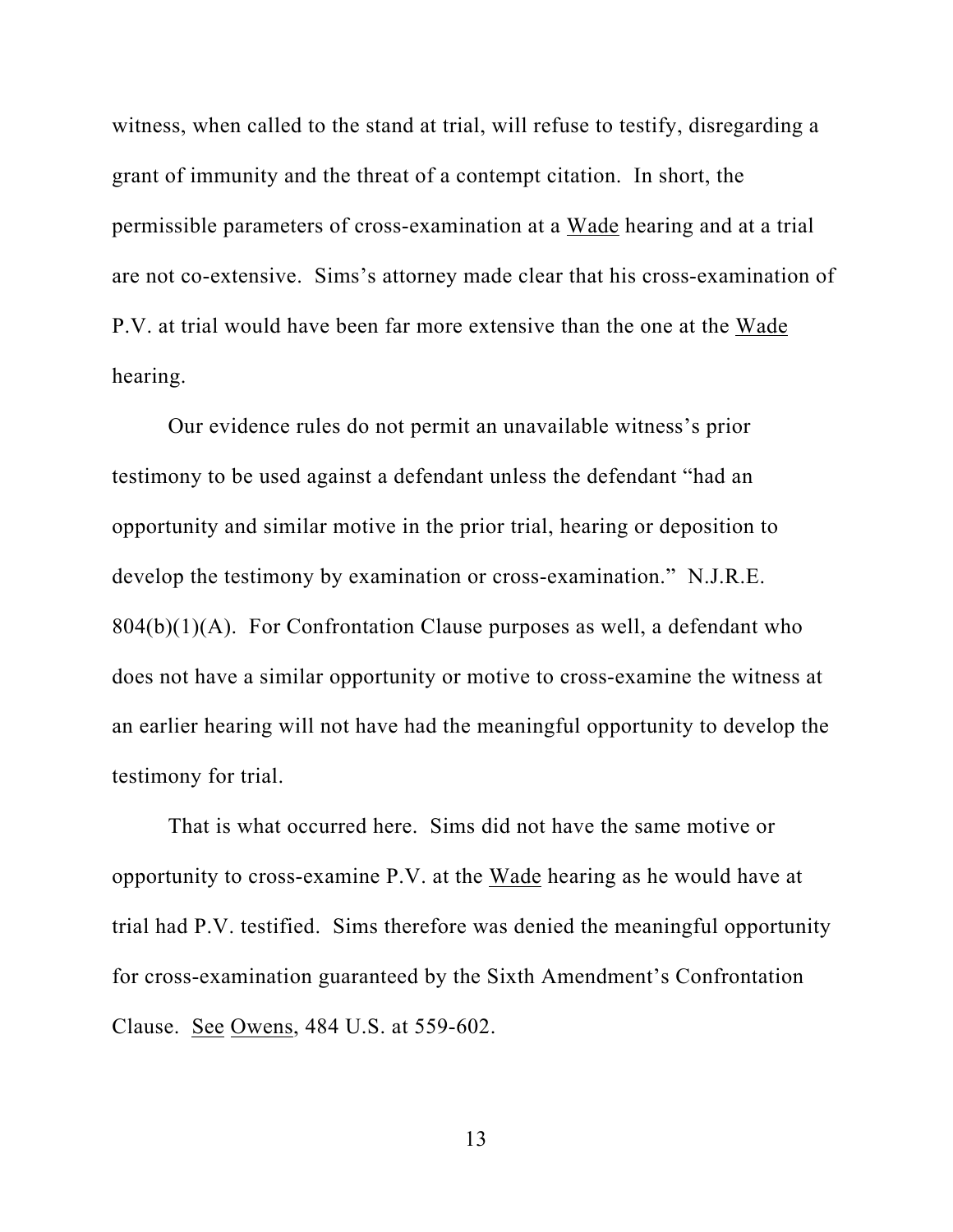Last, none of the circuit cases cited by the majority support its conclusion that a witness's statement at a Wade hearing is admissible at trial when the witness is unavailable. Ante at  $\qquad$  (slip op. at 41-42). Each of the four cases cited by the majority concerned a preliminary hearing, a proceeding that is far different and broader in scope than a Wade hearing.<sup>4</sup>

For example, criminal prosecutions in California may proceed by way of the filing of an information rather than the return of a grand jury indictment. An accused charged by information is given a preliminary hearing. At the preliminary hearing, the accused has the right of "confrontation and crossexamination of hostile witnesses, and the opportunity to personally appear and affirmatively present exculpatory evidence." Hawkins v. Superior Ct., 586 P.2d 916, 917-18 (Cal. 1978); see also Holman v. Superior Ct., 629 P.2d 14, 18 (Cal. 1981) (Bird, C.J., concurring) ("[T]he functions of the preliminary

<sup>&</sup>lt;sup>4</sup> In addition, three of the cases arose in the context of federal habeas corpus in which the federal courts' power to review a state law conviction is extremely limited. See Gibbs v. Covello, 996 F.3d 596, 603 (9th Cir.) (explaining that the standard governing habeas corpus limits the federal courts' power of review and concluding that the Confrontation Clause claim "is a close one, and if we were answering that question de novo, we might" find there to be a violation), cert. denied, 142 S. Ct. 453 (2021); Williams v. Bauman, 759 F.3d 630, 636 (6th Cir. 2014) (explaining that, given a federal court's limited remedial powers on habeas corpus review, so long as a state court decision on a Confrontation Clause issue leaves "room for reasonable debate," it must be upheld, "even if it turns out to be wrong").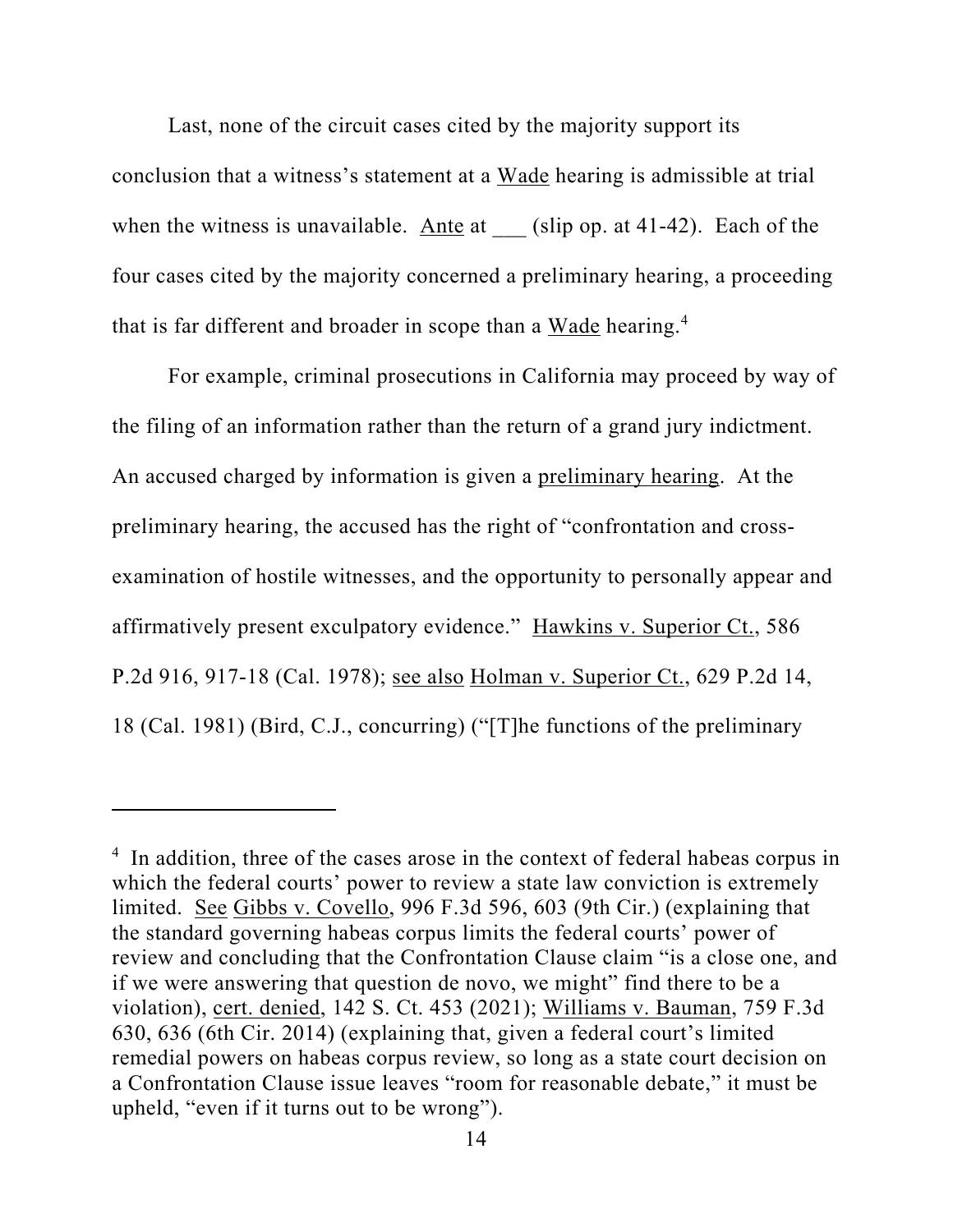hearing in our criminal process are broad and complex."); State ex rel.

Whitehead v. Vescovi-Dial, 950 P.2d 818, 820 (N.M. Ct. App. 1997) ("[T]he preliminary hearing legitimately may provide an opportunity for discovery by either side; it may help a party in preparation for future impeachment; it also may be used to perpetuate testimony for later use at trial." (citing 2 Wayne LaFave & Jerold H. Israel, Criminal Procedure  $\S$ § 14.1(b), (c), (d) (1984))).

A preliminary hearing is not comparable to a Wade hearing. The majority cannot point to a single reported case from any jurisdiction where the prosecution was permitted to introduce at trial an unavailable witness's testimony at a Wade hearing.<sup>5</sup>

<sup>&</sup>lt;sup>5</sup> The majority is incorrect in declaring that "P.V.'s April 13, 2014 statement was not offered into evidence -- let alone admitted into evidence -- at defendant's trial." Ante at (slip op. at 46-47). The purpose of the prosecutor's reading to the jury the Wade hearing transcript was to get into evidence P.V.'s hospital statement. The Wade hearing transcript had no other value. At the Wade hearing, P.V. had no recollection of the incident or his statement to the detectives. The transcript provided the colloquy between the prosecutor and P.V., which included the substance of P.V.'s statement made to the police at the hospital. Tellingly, the trial court instructed the jury that P.V.'s statement was in evidence, stating "you will be afforded the opportunity to hear [P.V.]'s statement from a prior proceeding that you may now consider as substantive evidence." (emphasis added). In addition, in response to a jury question, the trial court made clear "that the statement of the victim at the hospital is subsumed on this record within the testimony of Detective Weisbrot."